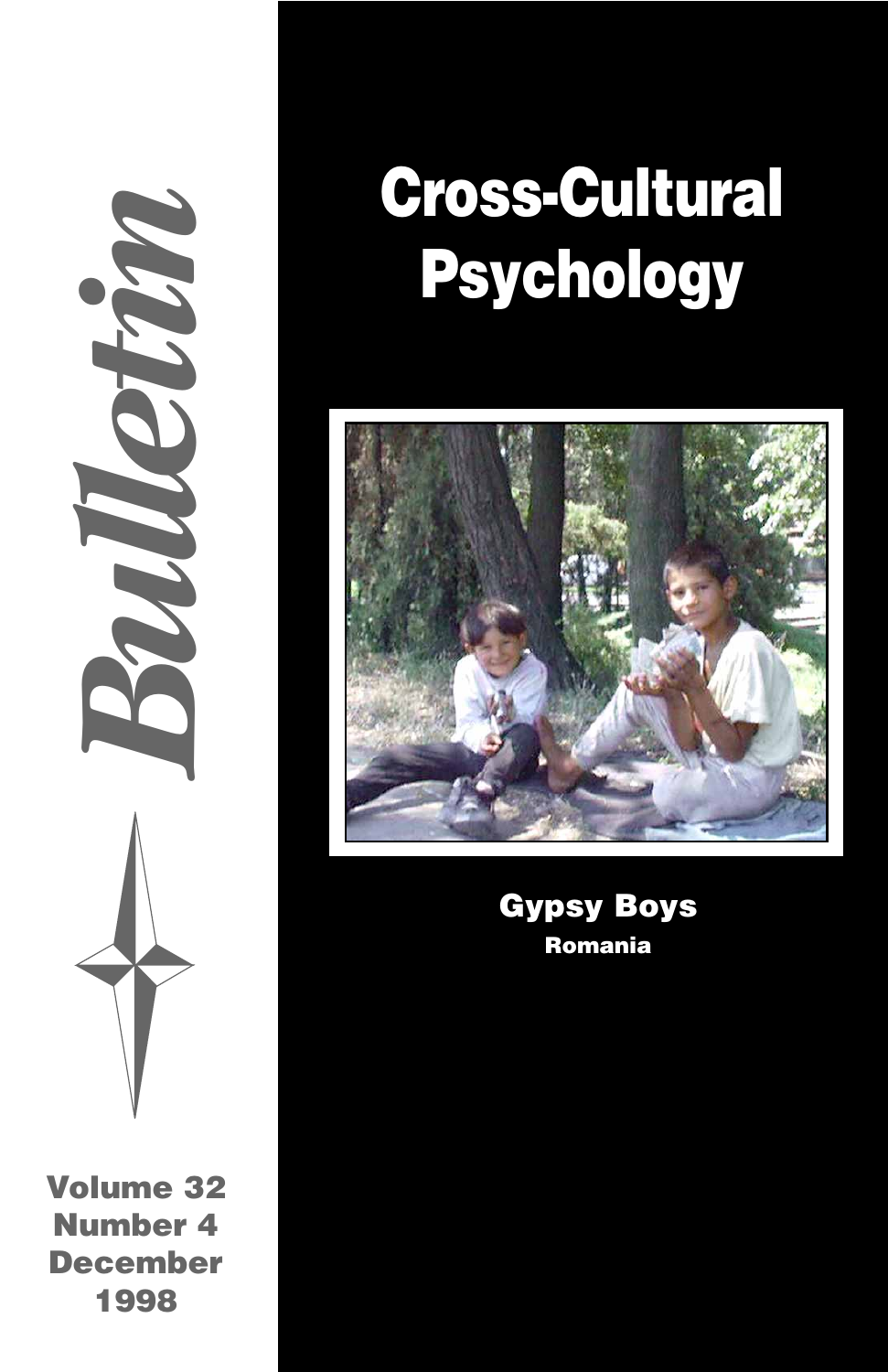# **Cross-Cultural Psychology Bulletin**



*A Publication of the International Association for Cross-Cultural Psychology*

EDITOR: William K. Gabrenya Jr. Florida Institute of Technology, U.S.A.

*Cross-Cultural Psychology Bulletin* is an official publication of the International Association for Cross-Cultural Psychology (IACCP). Its aim is to provide a forum for the presentation and discussion of issues relevant to cross-cultural psychology and to IACCP. The contents of the *Bulletin* are intended to reflect the interests and concerns of all members of IACCP.

The *Bulletin* publishes theoretical and position articles, commentary from the membership, news, and statements from IACCP, book/media notices and reviews, and other announcements of interest to the membership of IACCP. Contributions from all areas of cross-cultural psychology are encouraged and should be submitted to:

William K. Gabrenya Jr., Editor *Cross-Cultural Psychology Bulletin* Florida Tech School of Psychology 150 W. University Blvd. Melbourne, FL 32901-6988 U.S.A.

Telephone: +1 (407) 674-8104 Fax: +1 (407) 674-7105 E-mail: gabrenya@fit.edu

Editorial Assistant:Lynn Lambert, Florida Tech Megareview co-editor: Lisa Beardsley, Andrews University Assistant Editor for Teaching: Harry Gardiner, University of Wisconsin– La Crosse Assistant Editor for Theory & Method: Joan Miller, University of Michigan

Assistant Editor for What Happened?: Richard Brislin, University of Hawaii

*Cross-Cultural Psychology Bulletin* (ISSN 0710-068X) is published four times a year (March, June, September, December) and is provided to all members of IACCP. ©1999 International Association for Cross-Cultural Psychology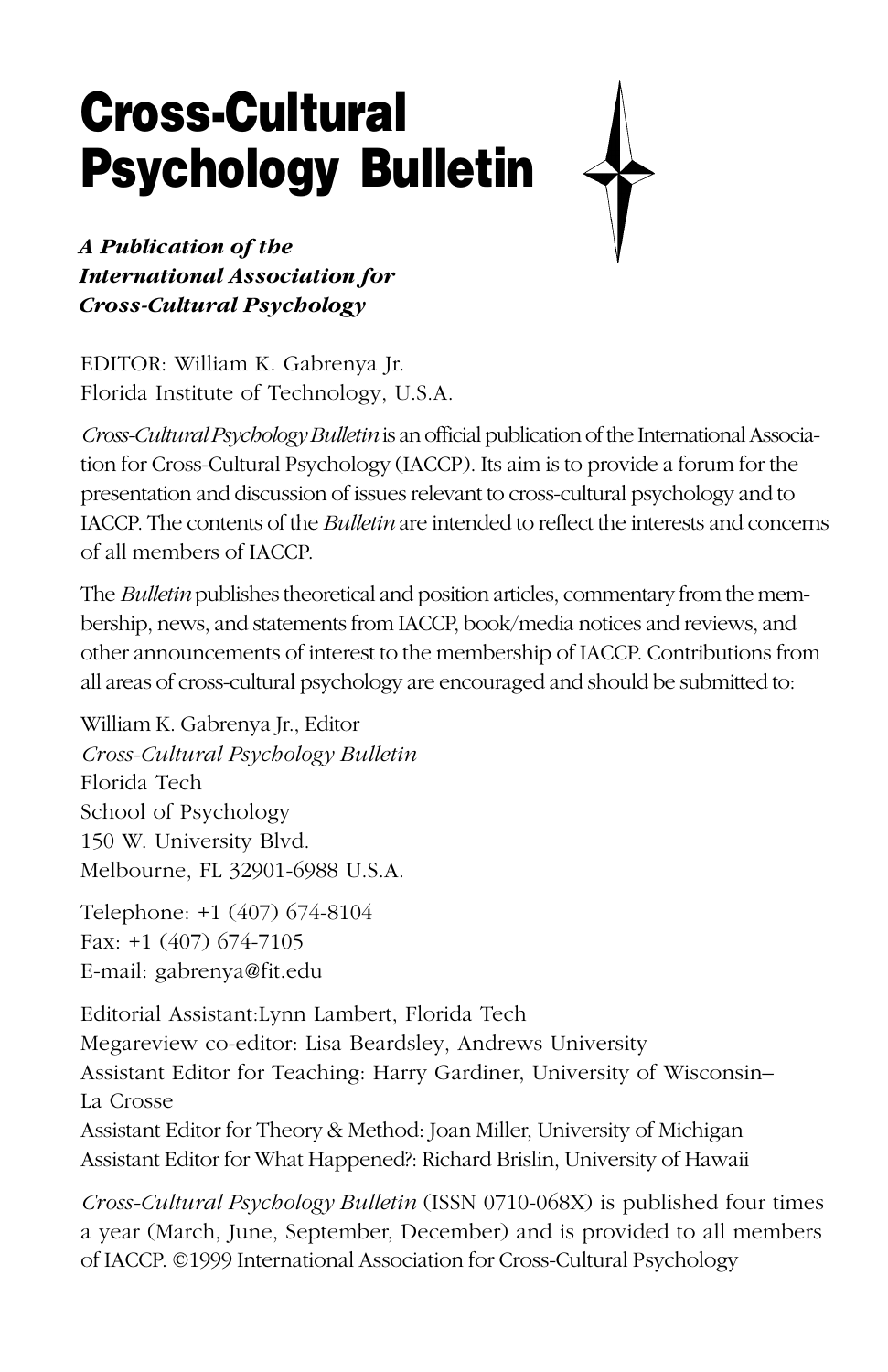<span id="page-2-0"></span>

# **Constitutional Amendment Fails**

# **Apathetic members scuttled the proposed amendment to the IACCP Constitution**

that would have added a Regional Representative for Mexico, Central America and the Caribbean. Although 100% of the returned ballots supported the amendment, the required 25% response rate was not achieved. Secretary-General James Georgas presents

are abook your chose below and mail this peetcard to Jamie Georgia. Correct postage for your country is required. Yes, I approve the change in the constitution. No, I denot approve the change is the constitution, Rosso mail this balkst botow November 30, 1998. **Postcard: Too difficult; Lacks salience**

a detailed description of the amendment and the election results in the IACCP Announcements section in this issue. The proposed amendment will be brought to the general meeting of IACCP in Poland next year.

The Executive Committee subsequently discussed this embarrassing and rather bizarre outcome by email. (if another 25 people had voted, and all voted "no", the amendment would have passed). Voting was easy: all you had to do was check off "yes" or "no" on a postcard that was mailed with

the *Bulletin* and drop it in the mail. One idea that was proposed in this discussion is to make voting even easier and making the ballot itself more salient by using an email ballot. Some other organizations are already doing this (e.g., the Society for Cross-Cultural Research). Jim Georgas has asked me to bring this idea to the membership in this venue.

### **Just Hit the Reply Button**

An email election would be conducted in concert with a traditional mail ballot by sending each member a ballot in the usual way, and also sending members who have email capability an electronic ballot. Ballots would no longer be strictly anonymous because some kind of identification would be needed to prevent dual balloting (which would most likely occur

```
From: "Election Supervises" crete_are@ast.com:<br>Te: "Bill Gabrerya" coalcrery=@dit-edu<br>Date: Fri, il Jun 2001 Oi:18:08-0480<br>Dat Phill watting for your to vote an association name change
Dear Fref. Gahrenya.
Your vate on the ammendment to change the name of the Association<br>to "International Association for Cultural Studies" has not yet<br>been received. Please note that the hallot was due on May 13, but<br>we have extended the deadl
Thank yva,<br>Kelly Treut, Assistant for Elections
```
**Email reminder: Everybody needs a mother.**

in error). To maintain some degree of anonymity, the election would be placed in the

*Dissertation Award: 6*➤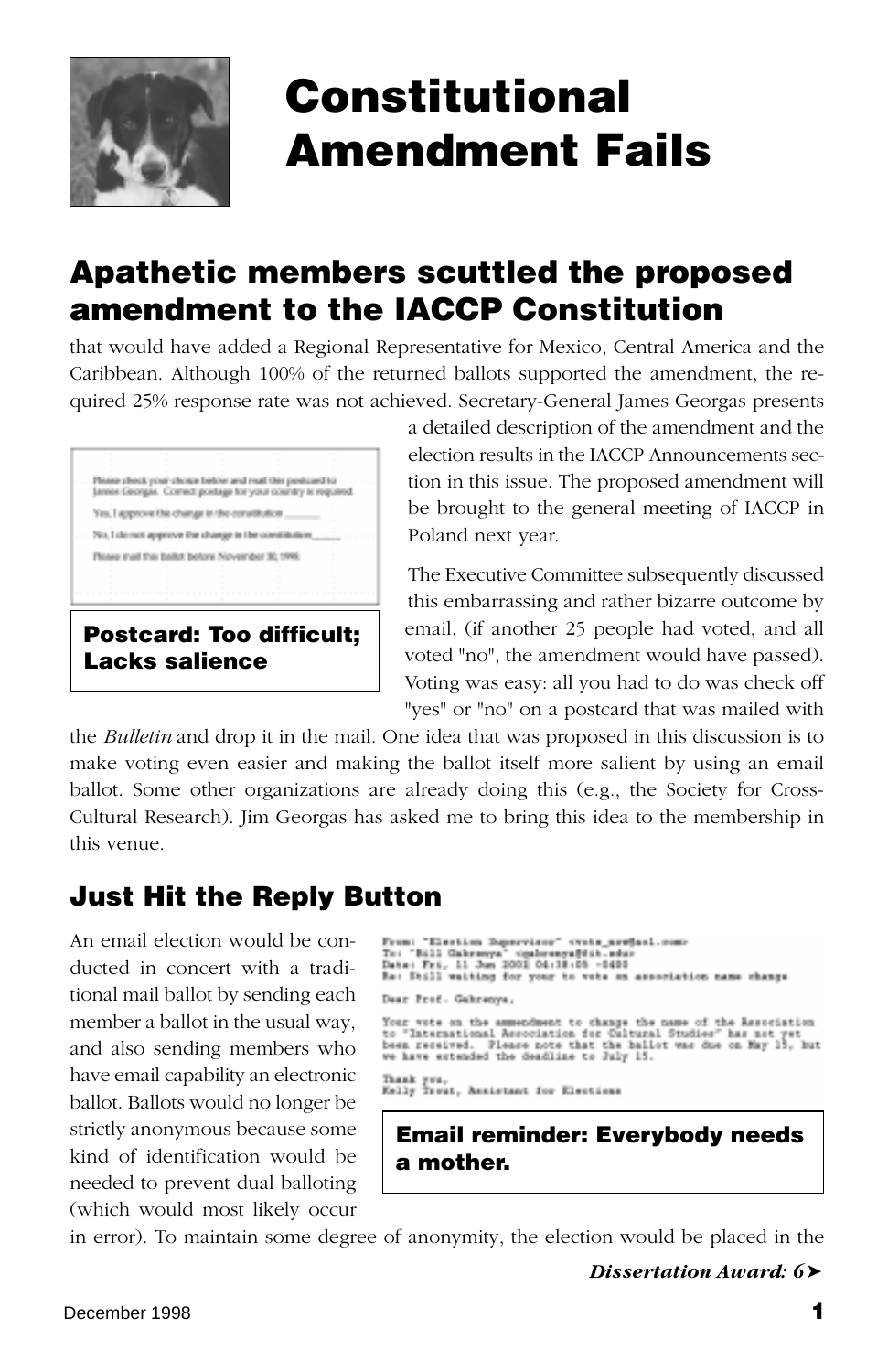# **Cross-Cultural Psychology Bulletin**

# **CONTENTS**

### **EDITORIAL**

**1 Constitutional Amendment Fails** *[Apathetic members scuttle initiative; proposal for email voting; dissertation](#page-2-0) award sweetens.* **Bill Gabrenya**

### **ARTICLES**

- **8 [Whatever Happened to Modernization?](#page-9-0)** *Individual Modernity with a New Name* **Çigdem Kagitçibasi**
- **12 [Country Report: \(Cross-\)Cultural Psychology in](#page-13-0) Germany** *A detailed look at the activities of IACCP members in Germany* **Alexander Loch and Klaus Boehnke**
- **22 [Romanian Gypsies: Problems of Development](#page-23-0)** *Social and developmental aspects of Gypsy life* **Tatiana Dumitrascu**

### **IACCP AFFAIRS**

**4 [Cultures and Psychology in 2000: Bridges Linking People Across](#page-5-0) the Millennia**

*XV International Congress of Psychology, 16-21 July, 2000, Pultusk, Poland.* **Pawel Boski**

### **19 Citation in Recognition of Çigdem Kagitçibasi**

*[Honorary Fellow of the International Association for Cross-Cultural](#page-20-0) Psychology*

**20 [New & Continuing IACCP Regional Representatives](#page-21-0)**

### **25 Citation in Recognition of Ype H. Poortinga**

*[Honorary Fellow of the International Association for Cross-Cultural](#page-26-0) Psychology*

**26 [Report of the Treasurer](#page-27-0)** *Looks good...* **Theodore Singelis**



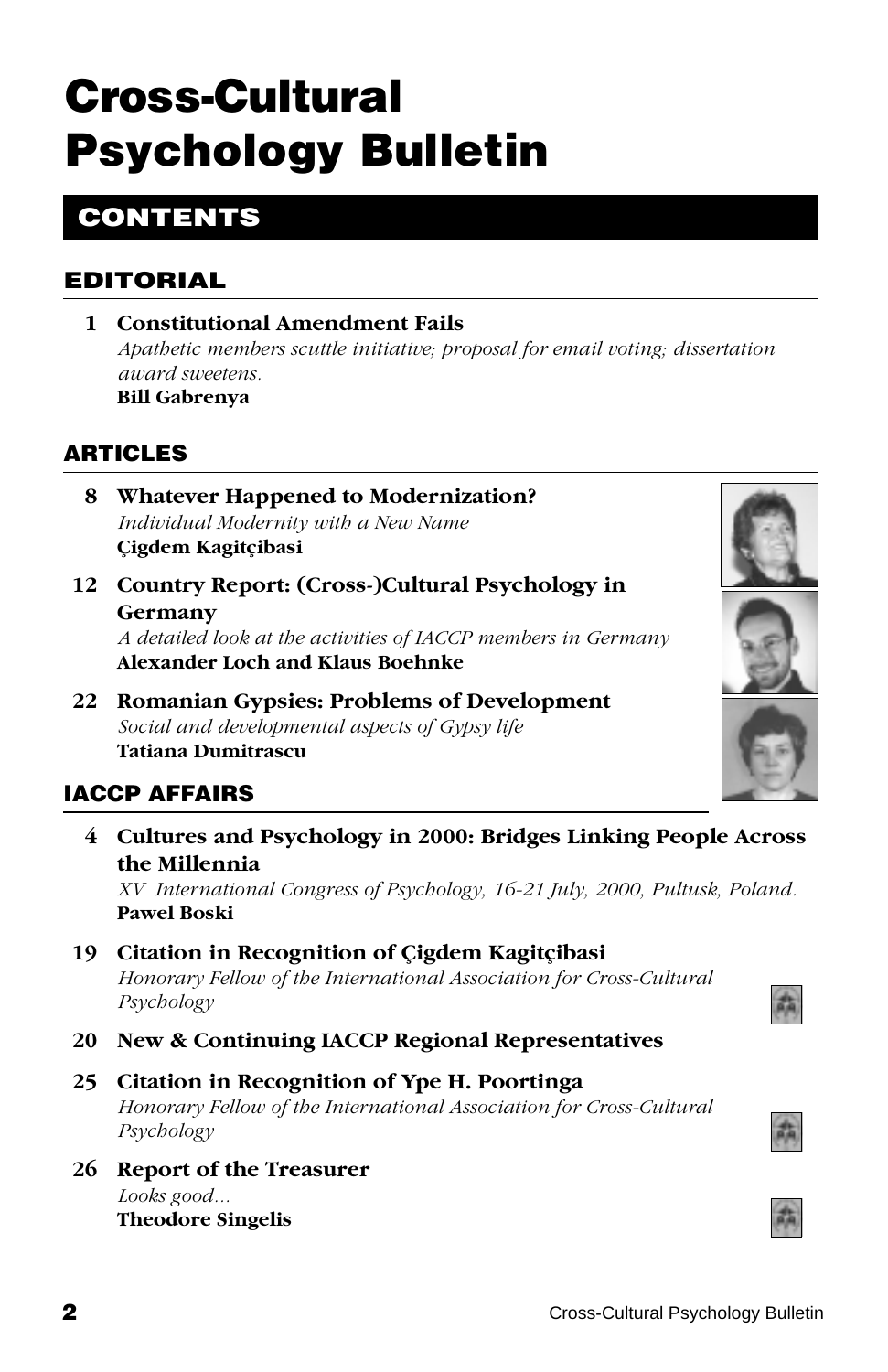### **Volume 32 Number 4 December 1998**

**30 How Slow is the Mail,** *Really? [It's faster–or slower–than you think.](#page-31-0)* **Editor**

### **ANNOUNCEMENTS**

- **6 Harry and Pola Triandis Doctoral Thesis Award** *[A new award offered by IACCP, funded by the Harry and Pola Triandis Fund,](#page-7-0) to encourage high quality predoctoral research.*
- **[29 History: A Long Time Ago in the](#page-30-0)** *Cross-Cultural (Social) Psychology Newsletter/Bulletin Comparison of 1968 and 1998* Bulletin *mailing lists.* **Editor**
- **[33 New Books, Films and Journals](#page-34-0)**
- **34 IACCP Announcements** *[Bellingham Congress proceedings book; failed Constitutional Amendment](#page-35-0)*
- **36 General Announcements** *[Grad program; internship research; testing in dialectical English](#page-37-0)*

#### **[37 Conferences](#page-38-0)**

#### **INFORUM**

- **[31 Sylvia Marcos](#page-32-0)** *Morelos, Mexico*
- **32 Carl Ratner** *[Aracata, California USA](#page-33-0)*
- **[39 1998 Volume 32 Index](#page-40-0)**

# **About the Cover Photo**

#### **Contributed by Tatiana Dumitrascu**

Gypsy boys begging in a Romanian town. See "Romanian Gypsies: Problems of Development" in this issue.



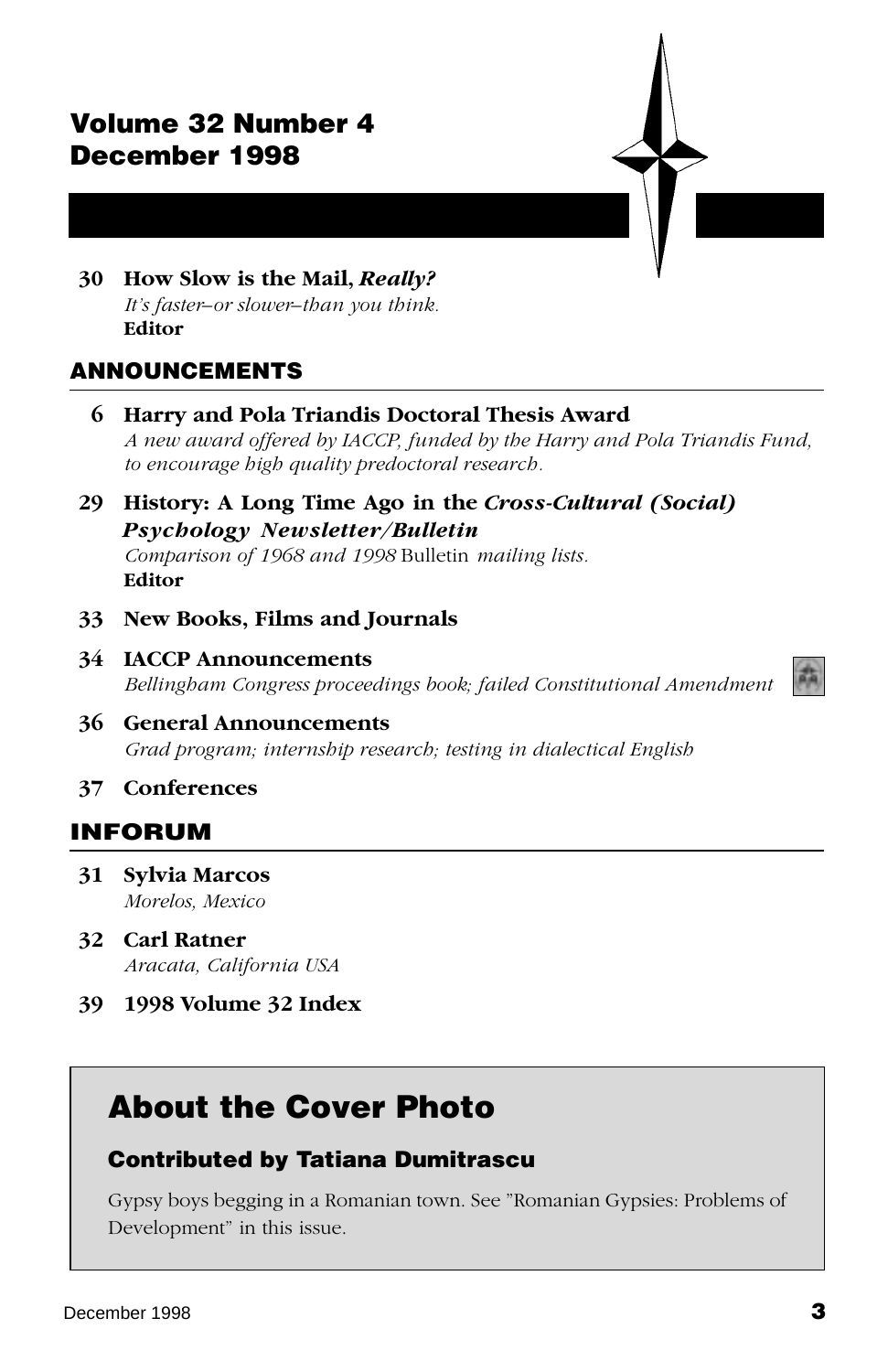### <span id="page-5-0"></span>**I A C C P**

# **Cultures and Psychology in 2000: Bridges Linking People Across the Millennia**

# **XV International Congress of Psychology 16-21 July, 2000, Pultusk, Poland**

#### **Pawel Boski, Organizer**



I am happy to formally announce that the next IACCP Congress will be organized in Year 2000 in Poland, from July 16 through July 21. Following the great success of the Silver Jubilee Congress held in Bellingham, hopes are high that the XVth Congress will live up to the standards established by its predecessor. The date will once again be symbolic: the beginning of the New Century and Millennium.

The Congress theme centers on the symbolic Millennial year of 2000. Invited keynote speakers and panel sessions will discuss the past and the future of civilizations: their coexistence, cooperation and con-

flicts. The keynote speakers will come from a broad spectrum of cultural sciences, not only from the field of psychology. A hotly debated topic is the status and mutual relationships within the family of culture-related psychologies: cross-cultural, cultural, indigenous, ethnic, psychological and cognitive anthropology.

The Congress will be held in Pultusk, a small town of 20,000 inhabitants located 60 kilometers northeast of Warsaw. Pultusk is quiet, serene, scenic, historical, folkloric

#### **Important Dates**

| Nov. 15, '99:  | 2 <sup>nd</sup> Circular (with registration |
|----------------|---------------------------------------------|
|                | forms) is released                          |
| Dec. 1, '99:   | Submission of symposia &                    |
|                | workshop proposals                          |
| Jan. 20, '00:  | Scientific Committee's accep-               |
|                | tance decisions for symposia                |
|                | & workshop proposals                        |
| Jan. 31, '00:  | Submission of individual                    |
|                | paper & poster proposals                    |
| Feb. 29, '00:  | Scientific Committee's final                |
|                | acceptance decisions on                     |
|                | individual papers & posters                 |
|                | March 31, '00: Early registration deadline  |
| April 15, '00: | All abstracts to be included                |
|                | in the Congress Program                     |
|                | must be submitted                           |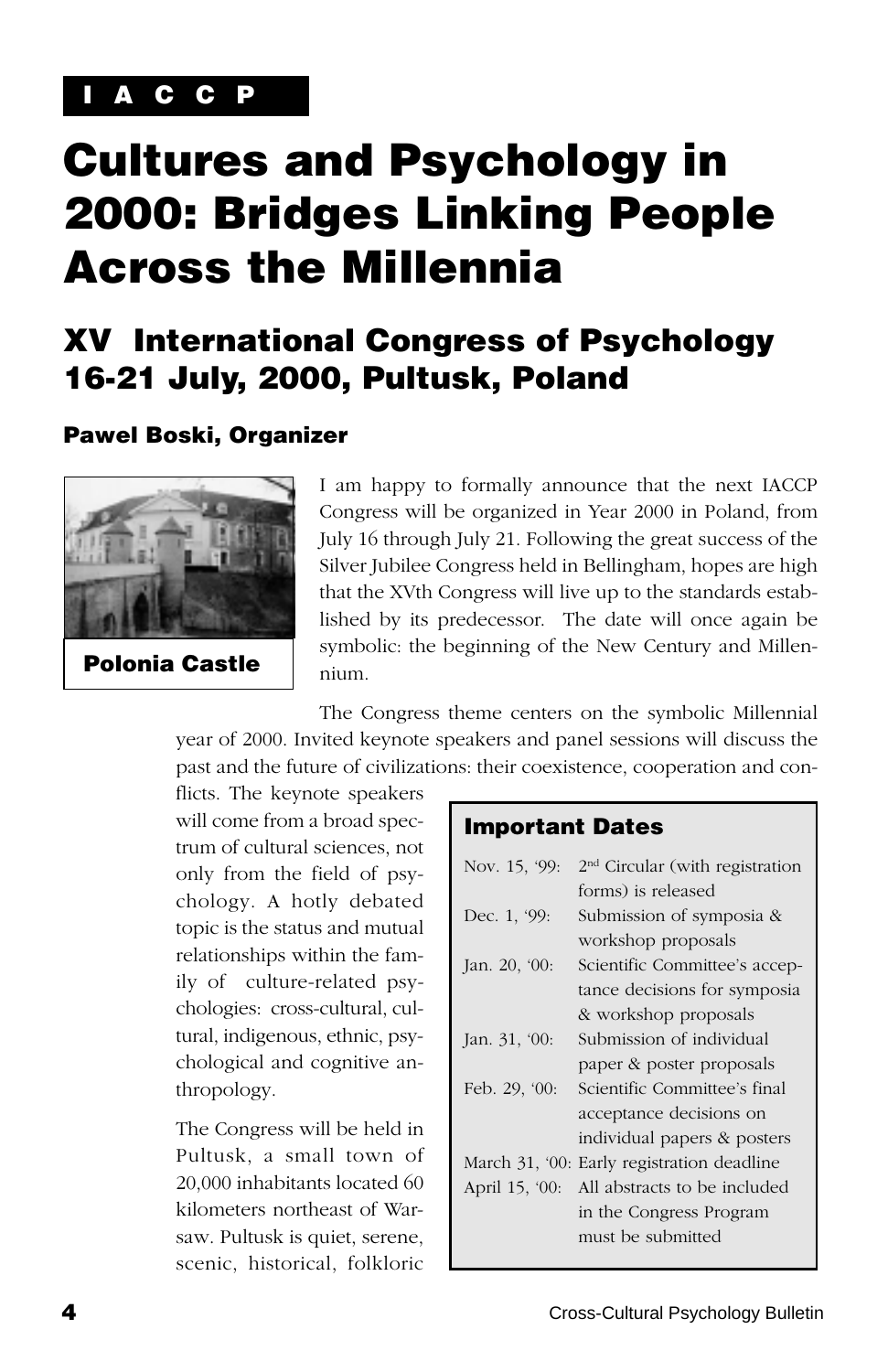and with strong educational traditions. The School of Humanities in Pultusk offers us excellent conference facilities and student dormitories for a large number of the Congress participants.

Organizations participating in the Congress include the Institute of Psychology, Polish Academy of Sciences, the Warsaw School of Advanced Social Psychology, the Pultusk School of Humanities, and Polonia Castle.

A tentative program has been developed, accommodations have been se-

cured, and a proposed registration fee of US\$330 to \$530 has been calculated, depending on type of accommodations chosen. At the least expensive end, participants can stay in the School of Humanities dormitories; at the higher end, in the Polonia Castle. The Polonia Castle is an historical

**Tentative Schedule**

*Day 1: July 16 (Sunday evening):* Official opening in Warsaw *Day 2: July 17 (Monday):* Symposia and other sessions begin; evening hours social program: *Day 3: July 18 (Tuesday):* Evening hours program at Town Hall & Town Square in Pultusk *Day 4: July 19 (Wednesday):* Evening program in Warsaw *Day 5: July 20 (Thursday):* IACCP General Meeting; Congress Dinner - Dance *Day 6: July 21 (Friday, morning):* Congress will be officially closed *July 23:* IUPsyS Congress starts in Stockholm

monument famous for its cuisine, tourist and game attractions and excellent hotel facilities. Congress meals will be served at the Castles' restaurant. Important dates in preparation for the Congress are presented in the sidebar.

Details of the arrangements, continually updated, can be seen at the conference web site.

members.tripod.com/Pawel\_Boski/IACCP2000.html

For additional information, contact me at:

Polish Academy of Sciences Fax: +48 (22) 834-0907 Podlensna 61 01-673 Warsaw/UL Poland

Institute of Psychology boskip@atos.psychpan.waw.pl

## **Conference Secretariat**

Institute of Psychology, Polish Academy of Sciences and Warsaw School of Advanced Social Psychology Tel. +48 (22) 669-2265 IACCP2000@psychpan.waw.pl Fax +48 (22) 834-0907 http://www.psychpan.waw.pl *Assistant Organizer:* Grzegorz Mizera, M.A. *Congress Secretary:* Renata Pawlicka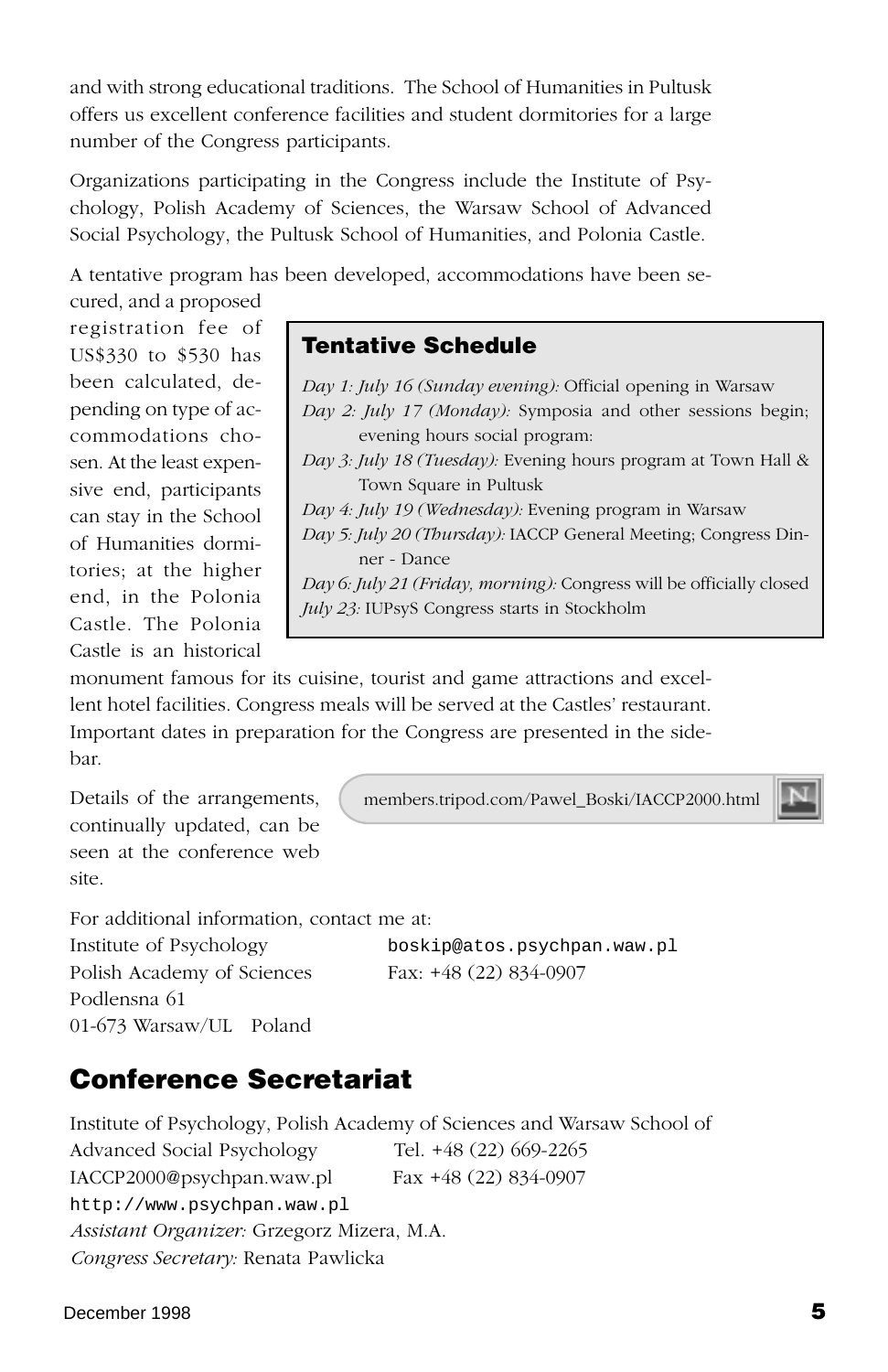### <span id="page-7-0"></span>**Announcement and Application Instructions**

# **Harry and Pola Triandis**

# **Doctoral Thesis Award**

### **Description**

The purpose of the International Association for Cross-Cultural Psychology is to promote and facilitate research in the areas of culture and psychology. The IACCP believes that it is important to encourage high quality intercultural research at the predoctoral level. The Harry and Pola Triandis Doctoral Thesis Award is intended to honor and reward good research and to advance the early careers of dedicated researchers. Support for the award is provided by the Harry and Pola Triandis Fund that was established in 1997 (see *Bulletin*, June, 1997).

### **Prize (Increased)**

US\$500, one year membership in IACCP, free registration at the next IACCP biennial Congress, and free airfare up to US\$1200 to the Congress. The winner will be asked to give a presentation of his or her research at the Congress.

### **Criteria for Submission and Deadlines**

Your doctoral thesis (dissertation) must be relevant to the study to cross-cultural/ cultural psychology, with particular emphasis on important and emerging trends in the field; scholarly excellence; innovation and implications for theory and research; and methodological appropriateness. Doctoral theses eligible for an award must have been completed (as defined by your university) during the two calendar years ending on December 31 of the year prior to the Congress year. Submissions must be received by the IACCP Deputy Secretary/General by December 31 of the year before the Congress year.

# ➤ **1: Dissertation Award**

hands of a nonmember such as a student assistant to the Treasurer or another officer using an email account created for this purpose.

Email presents a highly salient form of communication for many people, as we are more likely to respond to email than to our spouses or department heads. In contrast to postal mail, which for this organization is particularly expensive and slow, email is delivered quickly and, with proper monitoring by the election supervisor, reminders can be sent if needed. A sort of "democracy by daily harassment" is achieved. Comments on this proposal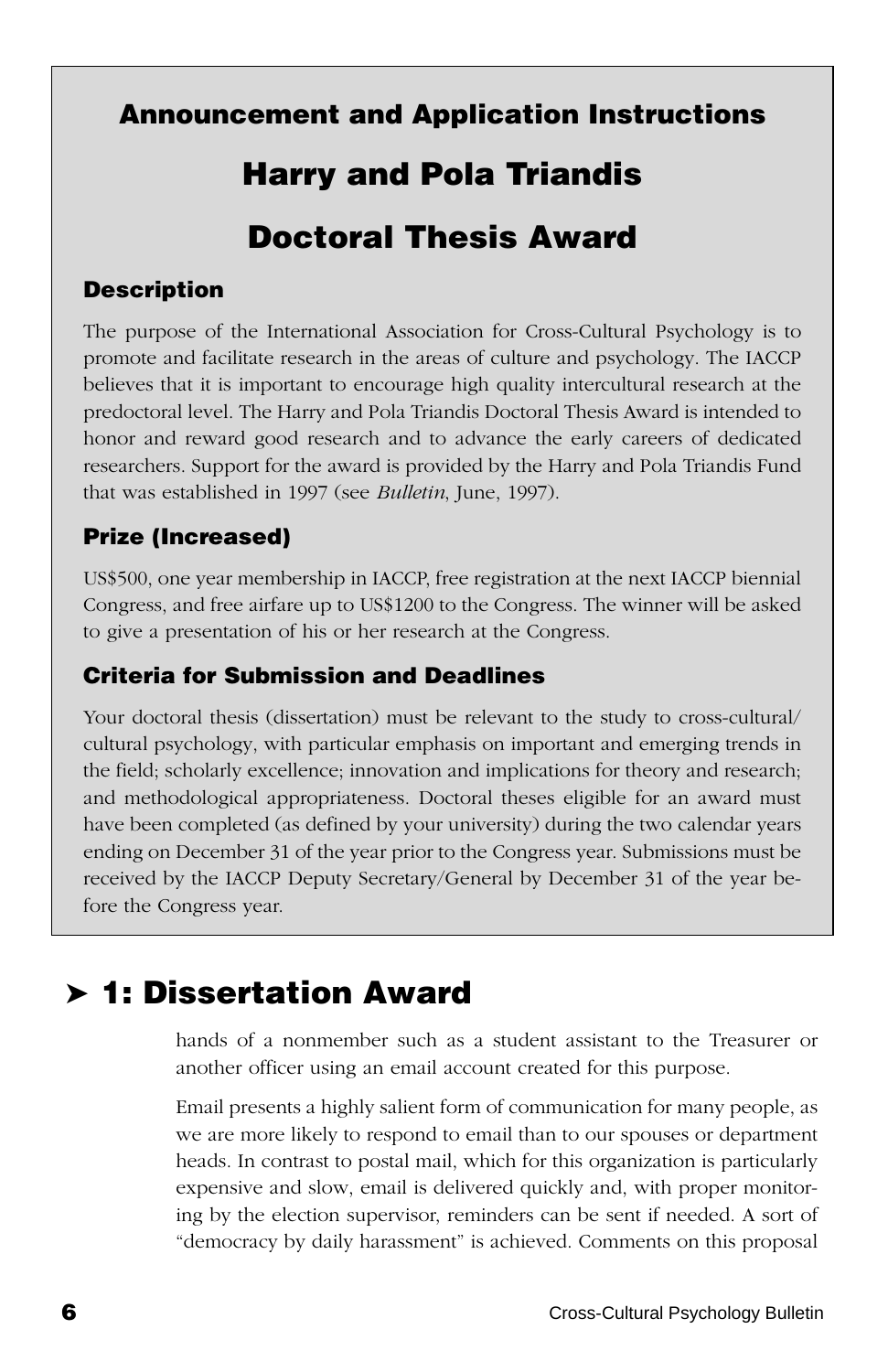Congress Year Dissertation Completed Submission Deadline

| <b>2000</b> | Jan 1, 1998 - Dec 31, 1999  | Dec 31, 1999  |
|-------------|-----------------------------|---------------|
| 2002        | Jan 1, 2000 - Dec. 31, 2001 | Dec. 31, 2001 |

### **Application Procedure**

Please submit a 1500-word abstract of the doctoral thesis in English. The abstract must contain no information that identifies the applicant, thesis supervisor, or institution. The abstract must include complete details of theory, method, results, and implications for the field. The abstract must be submitted double spaced on paper *and* on a 3.5-inch computer disk using a common word processing file format such as Microsoft Word, Wordperfect, RTF, or html.

A letter from the thesis advisor certifying the university acceptance date of the thesis must be included.

The application cover letter must include complete applicant contact information, including an address or addresses through with the applicant can be contacted during the evaluation process, including telephone numbers, fax number, and e-mail address if available.

Following a preliminary evaluation, finalists will be asked to send copies of their complete doctoral thesis, in the language in which it was written, to the evaluation committee.

| Send application | Marta Young                     | $+1$ (613) 562-5800 ext 4823 |
|------------------|---------------------------------|------------------------------|
| materials to:    | Deputy Secretary/General, IACCP | myoung@uottawa.ca            |
|                  | Department of Psychology        |                              |
|                  | University of Ottawa            |                              |
|                  | Centre for Psych. Services      |                              |
|                  | 11 Marie Curie Drive            |                              |
|                  | Ottawa ON K1N 6N5 Canada        |                              |
|                  |                                 |                              |

should be forwarded to Jim Georgas, dgeorgas@dp.uoa.gr.

## **Dissertation Award Sweetens**

A recent gift to the Harry and Pola Triandis Fund allowed IACCP to increase the size of the Harry and Pola Triandis Doctoral Thesis Award. The Award will now include a US\$500 gift, free registration at the Congress, and up to \$1200 in travel allowance. The award, amended, can be seen elsewhere in this issue.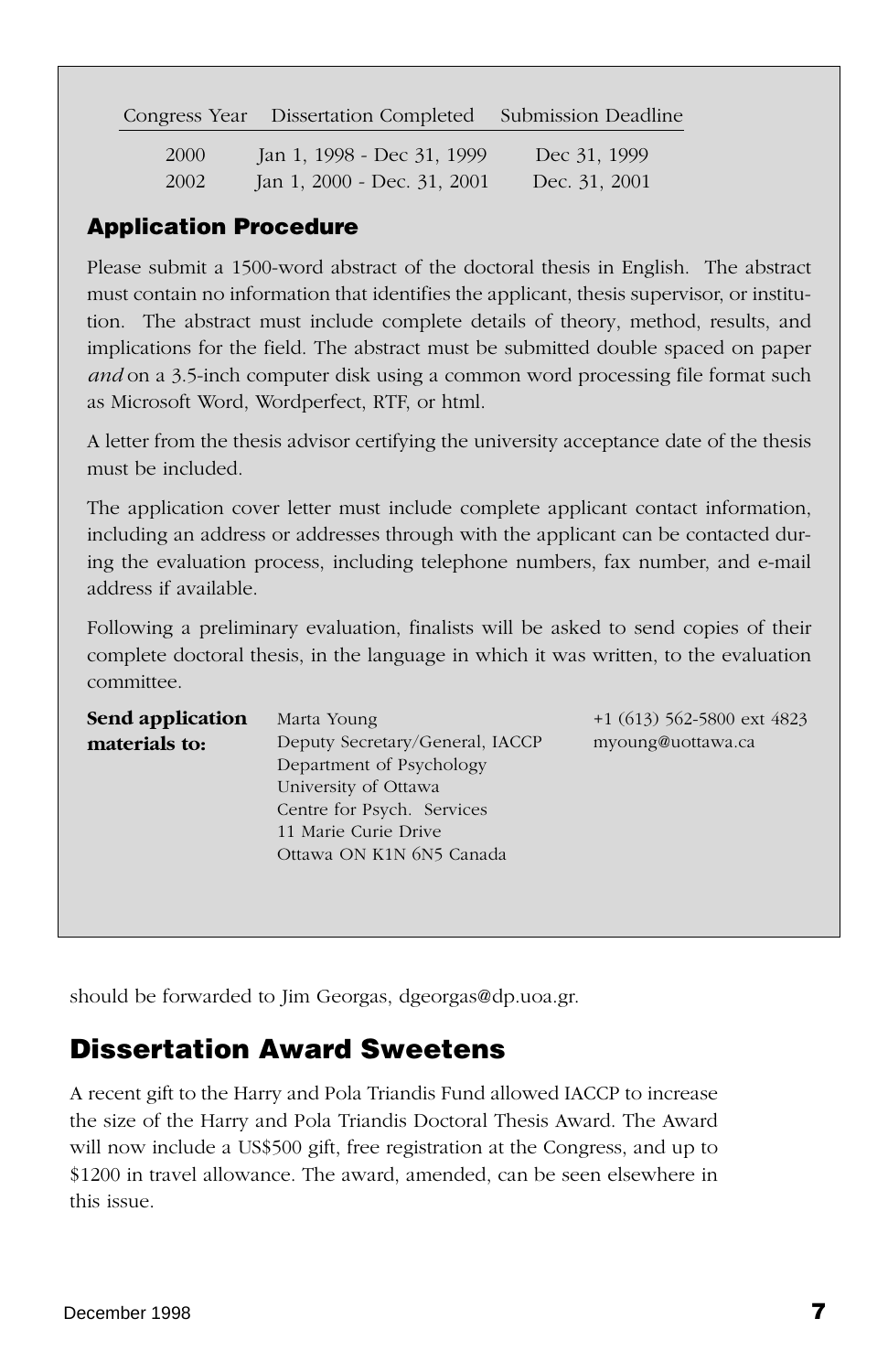# <span id="page-9-0"></span>**Whatever Happened to Modernization?**

# **Individual Modernity with a New Name**

### **Çigdem Kagitçibasi, Istanbul, Turkey**

The late 1950s to the early 1970s was the heyday of "individual modernity." This was the period when a great deal of research and theorizing about modernization was undertaken using psychological concents also known as psy modernity." This was the period when a great deal of research and theorizing about modernization was undertaken using psychological concepts, also known as psychological reductionism. In an attempt to understand the human aspects of socioeconomic change and development occurring in the world, psychologists and sociologists searched for noneconomic explanations. The basic question posed was why and how some societies and some groups within larger societies modernize faster than

**Much of this work was promoted by Western, mainly American, development agencies and policy makers in the Cold War era.**

others. Monistic key psychological explanations were posited as answers. For example, "emphatic individual" with exposure to media (Lerner, 1958), "innovative personality", contrasted with the "authoritarian personality" (Hagen, 1962), and best known to psychologists, "the achieving personality" (McClelland, 1961) were such "key" psychological constructs proposed to characterize

modernizing peoples and societies. Benefiting from this work, Inkeles and coworkers (Inkeles, 1969; Inkeles & Smith, 1974) conducted large scale studies of modernization, involving six developing countries. Other theorists such as Doob, Dawson, and Kahl developed similar constructs of psychological modernization.

### **Cold War Motivates Research**

We need to understand that much of this work was promoted by Western, mainly American, development agencies and policy makers in the Cold War era, after the demise of colonialism, to study and to some extent shape the human aspects of the developing world in their own image. In many Third World countries, the 1950s and 1960s marked the beginnings of massive social structural changes involving better public health measures, population growth, and the migration of rural peasants into cities. Thus, formerly completely isolated peoples encountered urban life styles and the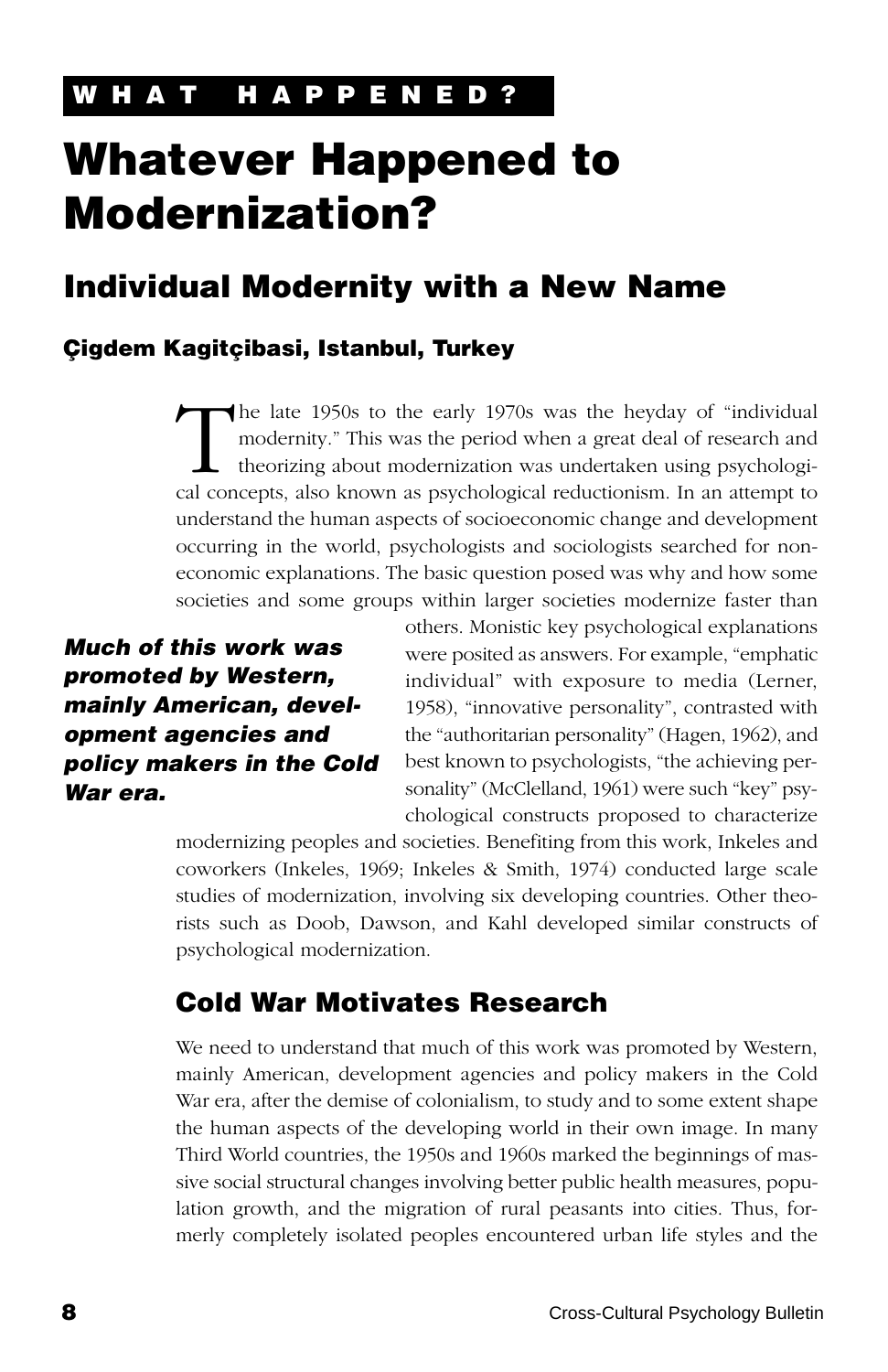mass media. What traits and orientations made for their openness and better adjustment to social change became a crucial issue.

Many characteristics were singled out as creating a "modern" outlook. Among these were positive attitudes toward achievement rather than ascription;

freedom from primordial ties and parental authority; a positive orientation to mobility, education and information; activism; optimism; flexibility; self reliance and a sense of personal efficacy; and individualist orientation. "The individual modernity syndrome" had to do with attitudinal orientations that could change with

### **The two basic assumptions of the modernization paradigm were not adequately recognized or challenged.**

changing environmental demands. For example, Inkeles (1969) found that the scores on the Overall Modernity (OM) Scale increased by three points with every year of schooling.

"Individual modernity" had a great deal of face validity and there was also some convincing evidence for its explanatory potential, thus it became part

### **Whatever Happened To…**

*Series editor:* Richard Brislin

…is a series of articles that revisits research programs that were once active in cross-cultural psychology but now seem dormant. If you would like to suggest an article, contact the series editor at brislinr@busadm.cba.hawaii.edu

and parcel of general social science thinking and everyday parlance. Psychologists readily accepted it while serious criticisms were raised within sociology (e.g. Bendix, 1967; Gusfield, 1967), having to do mainly with the simplistic dichotomizing (traditional-modern) and "psychologizing" of complex socioeconomic phenomena. Nevertheless, the modernization paradigm continued to enjoy general tacit endorsement. However, possibly because individual modernity was more or less

taken for granted, not much research nor further theorizing about it was seen after the mid 1970s.

### **Basic Assumptions Not Challenged**

The two basic assumptions of the modernization paradigm were not adequately recognized or challenged. One of these is the so-called "convergence" hypothesis, claiming that there is an inevitable convergence of diverse human patterns toward the Western model with socioeconomic development (a social Darwinist progression model). The other is that modernity is a "syndrome" of organized psychological characteristics, such that they all go together (it comes as a package). Additional questioning started much later and in another context, that of individualism/collectivism.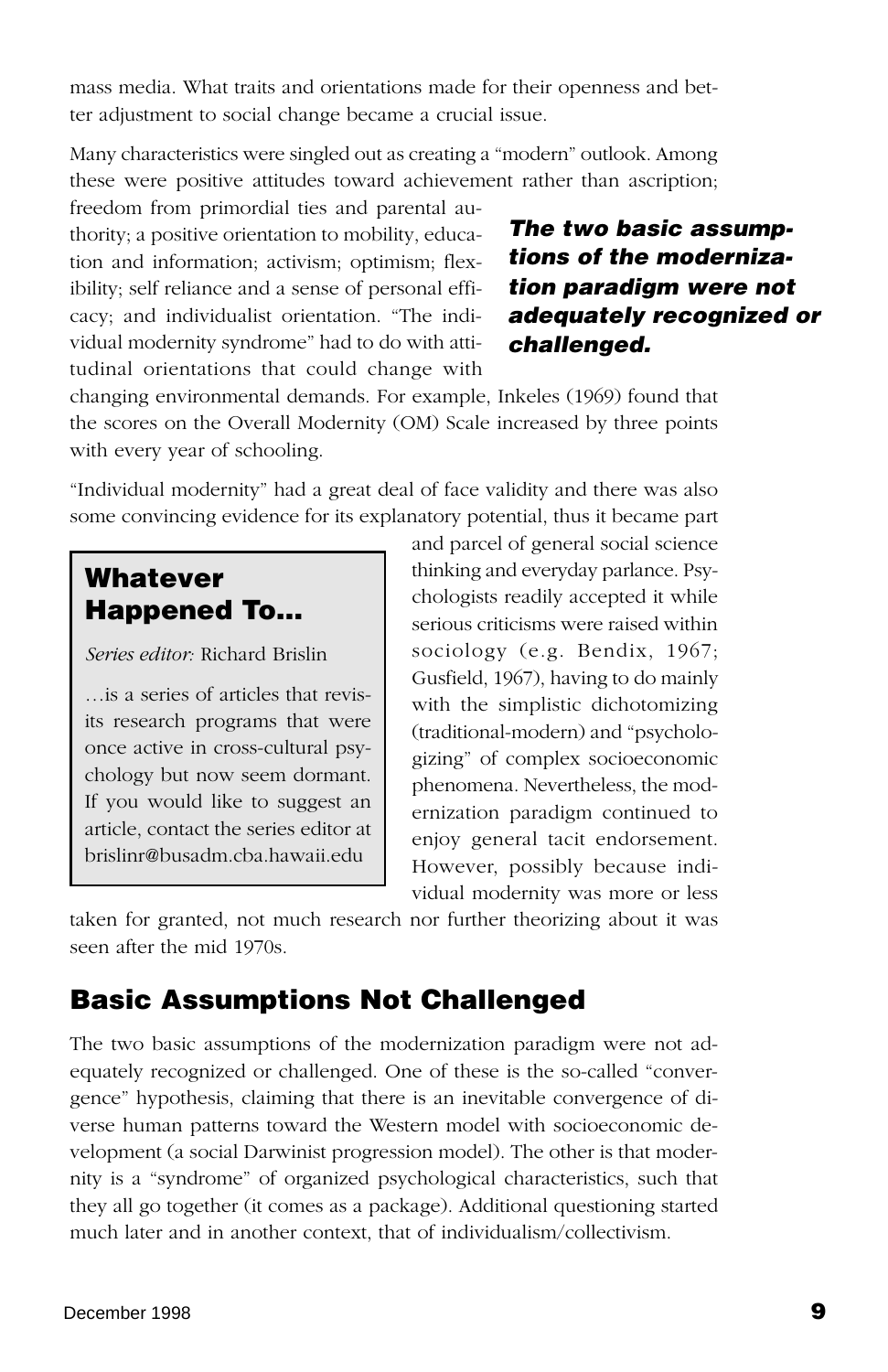## **Enter Ind-Col**

As implied above, modernization was construed as Westernization, and the "package" of human characteristics constituting individual modernity could best be summarized as the Western individualistic (male) human pattern. Starting in the 1980s, some cross-cultural psychologists, studying non-Western contexts and human patterns, came to realize that what was later construed as "individualism" of the individualism-collectivism paradigm was really individual modernity with a new name (Kagitcibasi, 1994; Yang, 1988). For example, Yang (1988) showed that of some 20 "individual modernity" traits, about two-thirds reflected individualism. Thus, in the conceptualization of individualism in the 1980s we see a revival of the modernization paradigm of the 1960s.

The great interest in individualism-collectivism may also be due, at least partially, to its potential to explain variations in economic development. In this sense individualism is akin to individual modernity and more specifi-

 **For individualism/collectivism to sustain its usefulness, it needs to avoid the pitfalls of a linear progression model.** cally, to the achievement motive (McClelland, 1961). Again there is a search here for psychological (noneconomic) factors associated with socioeconomic development. Indeed, McClelland endeavored to instill the achievement motive in managers in India to facilitate economic achievement (with meager results) (McClelland & Win-

ters, 1969). Later on Hofstede (1980), using 1970s statistics, showed a correlation of .82 between individualism and economic affluence. Even though correlation does not indicate causation, the common tendency is to attribute a causal significance to individualism, reminiscent of the earlier psychological reductionistic reasoning of the modernization paradigm.

However, later Schwartz (1994) found this correlation to be in the order of .50. Beyond conceptual and measurement differences, what seems to account, at least partially, for this much lower association between individualism and economic wealth is the economic boom in the period between the two studies in some collectivistic countries, particularly in the Pacific Rim. This points to a weakening of the association between individualism and national wealth, or in other words, that non-individualistic culture can

be compatible with economic development. Problems of conceptualization that beset modernization are also present for individualism (for a thorough discussion see Kagitcibasi, 1997). In particular, a unidimensional single

# **About the Author**

Çigdem Kagitçibasi was elected an Honorary Fellow of the IACCP at its 1998 Congress. Please see the article about her in this issue.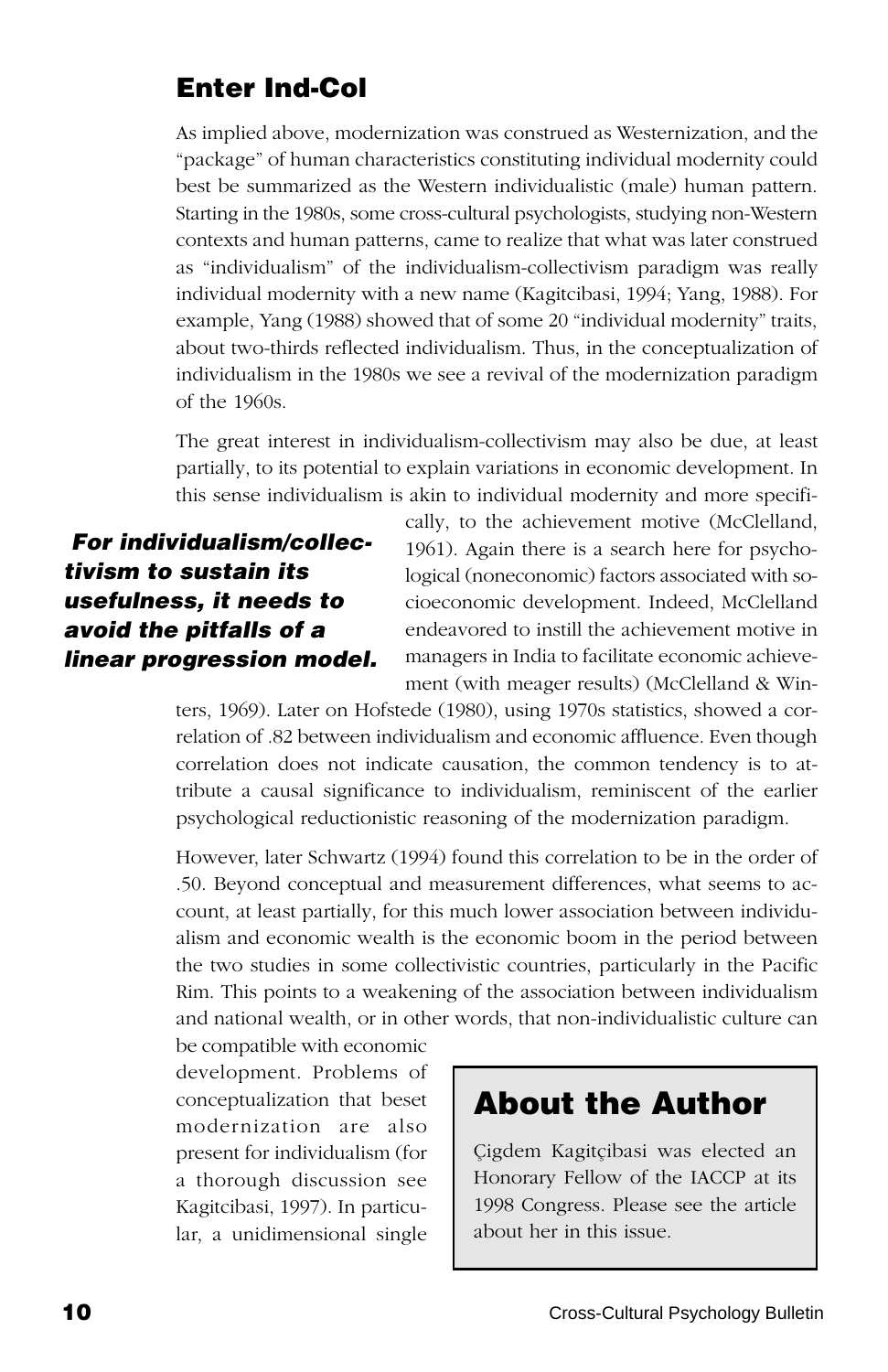key concept explanation of societal development is highly inadequate if not plain wrong. It betrays a social Darwinist bias in assuming the "deficiency" or incompatibility of collectivism (a non-Western trait) with economic development, which is unwarranted.

### **Complex Diversities Require Innovative Approaches**

Innovative approaches are needed to explain the complex diversities as well as commonalities across cultures. Functional and contextual perspectives have the potential to provide "integrative syntheses" of certain aspects of individualistic and collectivistic orientations which better reflect the global reality of human patterns of functioning. An example is the "sociallyoriented achievement motivation" (e.g. Phalet & Claeys, 1993; Yu & K.-S Yang, 1994), which involves an orientation toward exalting both the self and the group. There is a recognition here of the possibility of different types of achievement motivation rather than assuming that there is only one type (individually oriented), as espoused by both modernization theory and individualism.

The modernization paradigm provided valuable knowledge and insight to our thinking about global social change, however, it was rather short lived, and has been replaced, at least in cross-cultural psychology, by the individualism/collectivism paradigm. For the latter to sustain its relevance and usefulness, and not to fade like the former, it needs to avoid the pitfalls of a linear progression model discussed above. Refinement in conceptualization is called for (Kagitcibasi, 1997) involving more complex models of individualism and collectivism and their possible combinations to better address and explain continuity, change, unity, and diversity in human patterns across cultures.

### **References**

Bendix, R. (1967). Tradition and modernity reconsidered. *Comparative Studies in Society and History, 9*, 292-346.

Gusfield, J. R. (1967). Tradition and modernity: Misplaced polarities in the study of social change. *American Journal of Sociology, 73*, 351-362.

Hagen, E. E. (1962). *On the theory of social change*. Homewood, IL: Dorsey Press.

Hofstede, G. (1980). *Culture's consequences*. Beverly Hills, CA: Sage.

Inkeles, A. (1969). Making men modern. On the causes and consequences of individual change

in six developing countries. *American Journal of Sociology, 75*, 208-225.

Inkeles, A., & Smith, D.H. (1974). *Becoming modern: Individual changes in six developing countries*. Cambridge: Harvard University Press.

Kagitcibasi, C. (1994). A critical appraisal of individualism-collectivism: Toward a new formulation. In U. Kim, H. Triandis, C. Kagitcibasi, S-C. Choi & G. Yoon (Eds.), *Individualism and collectivism: Theory, method and applications* (pp. 52-65). Beverly Hills, CA: Sage. Kagitcibasi,

#### *Kagitçibasi References 32*➤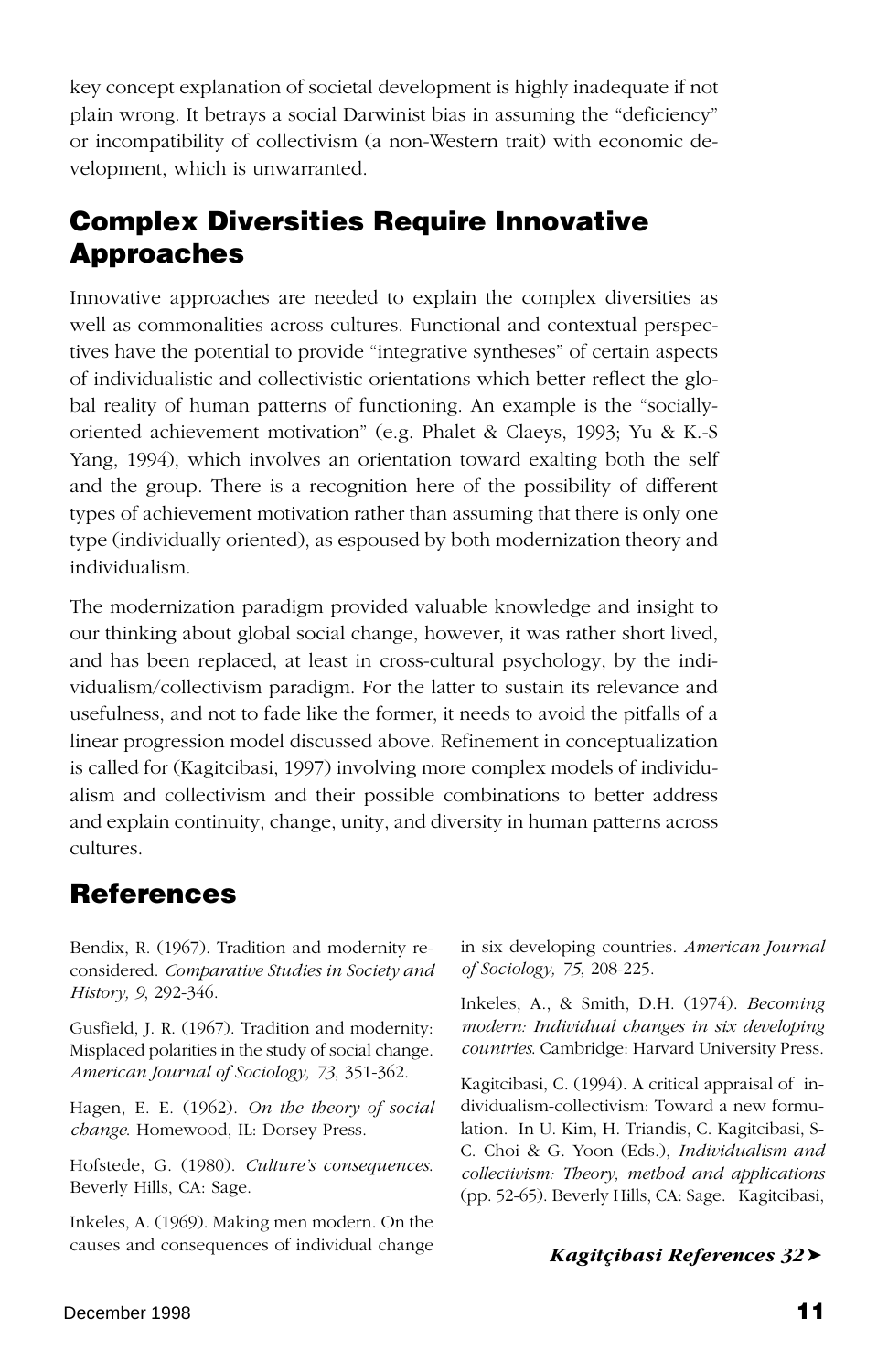# <span id="page-13-0"></span>**(Cross-)Cultural Psychology in Germany**

### **Alexander Loch and Klaus Boehnke, Chemnitz, Germany**

**B** fore starting our flashlight report on (Cross-)Cultural Psychology<br>
a review article; the paper will only offer a very brief, subjective<br>
account of "what is going on" in the field of CCP in one of the countries (CCP) in Germany, we have to voice two provisos: (1) This is not a review article; the paper will only offer a very brief, subjective account of "what is going on" in the field of CCP in one of the countries with more than just a few IACCP members. (2) This is not a formal report of one of IACCP's European representatives (the second author), it is a report for Germany only. Reports from other countries—European in this instance—are more than welcome. German CCP may be seen just as the "kickoff".

As many readers will probably be aware, Wilhelm Wundt (1832-1920), widely known as the German founder of experimental psychology, pub-

### **More than 80 years after Wundt's early work, a variety of approaches coexist, sometimes without knowing much about each other.**

lished a ten volume monograph on "*Völkerpsychologie*" ["Peoples' Psychology"] in 1912. This obviously was the starting point of (Cross-)Cultural Psychology in Germany, followed by a period spellbound by Sigmund Freud's culture-theoretical essays (Beuchelt, 1974). The complicated arena between "culture" and the "human mind", between "folklore" and

"psychology", has attracted numerous German scholars since those early days. Never, though, was work done in a unified institutional framework. More than 80 years after Wundt's early work, a variety of approaches coexist, sometimes without knowing much about each other. Aside from Wundtian *Völkerpsychologie,* (cross-)cultural psychologies coexist in manifold variations—Ethnopsychology, Transcultural Psychology, Ethnopsychoanalysis, Intercultural Psychology, Culture Psychology, to mention just the more important approaches.

The literal translations into English (used here) may sometimes be slightly misleading. To give just one example, Culture Psychology, "Kulturpsychologie" in German, focuses on the psychological background of culture. It takes a descriptive approach in examining how cultural experiences are integrated into what German cultural psychologists call *Lebenswirklichkeit* (life-reality) (Allesch, 1993). *Kulturpsychologie* analyzes cultural manifestations (e.g., theater, music, social manners) and their rela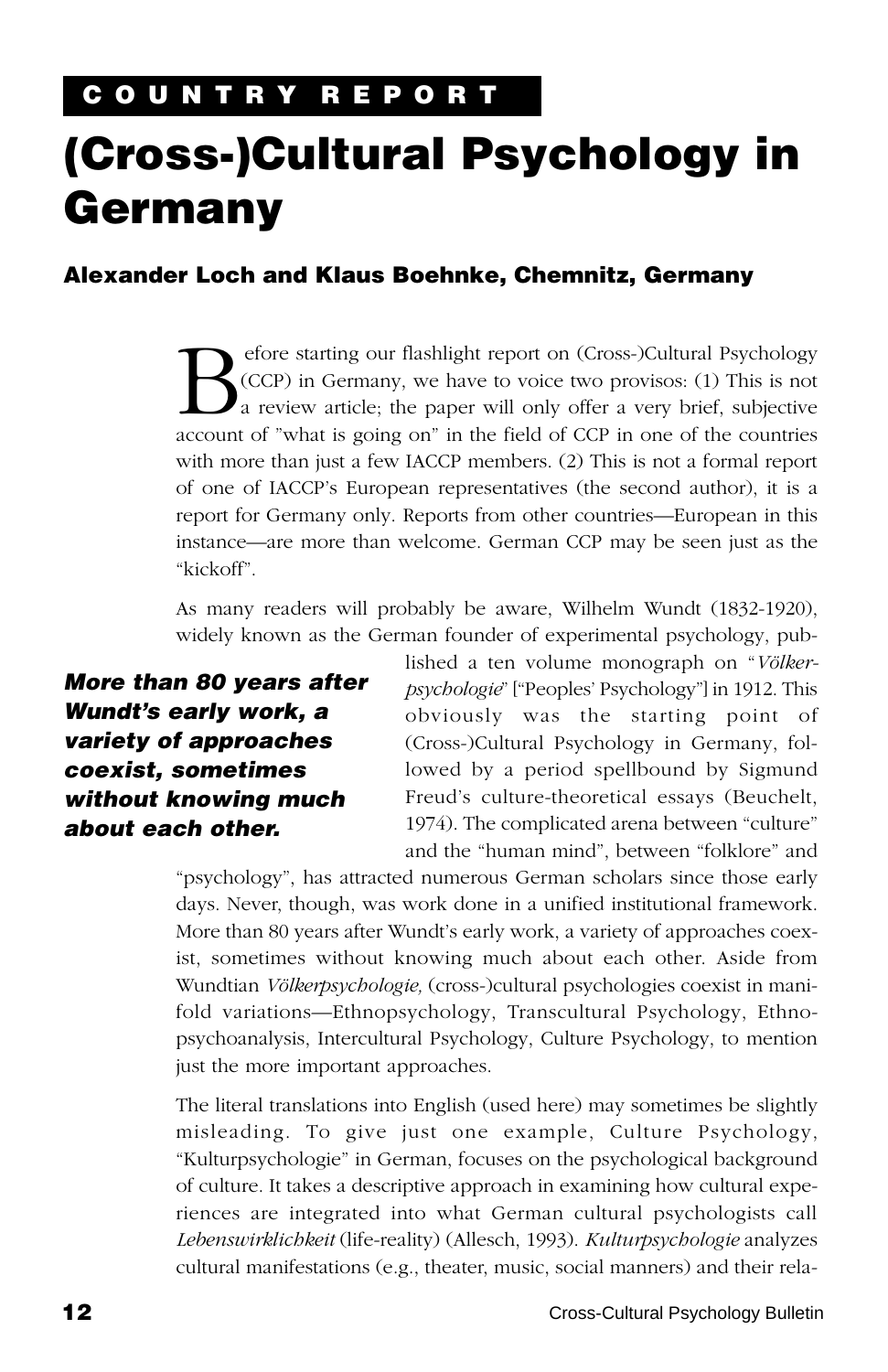tion to more general life experiences. Members of the *German Society for Culture Psychology*, thus, are interested not so much in comparisons between cultures or in foreign cultures as such. Their interest is more in understanding how human experience and behavior is expressed in people's culture and history—and how culture and history influence human experience and behavior. This understanding of Cultural Psychology cannot be fully equaled with what North Americans would usually associate with this term, namely a psychology that is culturally sen-

sitive but not restricted to cultural phenomena in a narrow sense, and often concerned with other than one's own culture.

Currently with some 25 members, Germany has the fifth largest membership group in IACCP. To give some idea of the structure and recent topics discussed in German (Cross-)Cultural Psychology, or more precisely on several weakly con**Members are interested in how human experience and behavior is expressed in people's culture and history, and visa-versa, rather than comparative research.**

nected "islands" concerned with culture and psychology, is the aim of this short overview. The institutional structure of CCP will briefly be portrayed. Conceptual and empirical work of German researchers in this field will also be highlighted. A heavy *pro domo* bias will govern the latter section, as only IACCP members will be mentioned by name (and e-mail address to contact them in case of collaborative interests).

### **Institutional Structure of (Cross-)Cultural Psychology**

When speaking about the institutional structure of CCP in Germany, it is necessary to mention that German psychology is not organized into undergraduate and graduate programs. Those students of psychology who successfully complete their studies receive an MA-equivalent degree, the diploma, specializing either in clinical, educational, or work and organizational psychology. After that, acquiring a Ph.D. is mainly a matter of finding a professor who is willing to act as supervisor. At best, the thesis is then prepared "on the job" in a research project designed by the supervisor. As there are no chairs in German academic psychology that are *solely* dedicated to CCP, it is usually a matter of insider knowledge and of luck for a young MA to find a thesis supervisor in the field. Graduate colleges (*Graduiertenkollegs*) affiliated to usually one, sometimes two, three or four universities, have become more common, but are not the rule as of yet. Unfortunately none of the existing graduate colleges is explicitly devoted to CCP.

Given the somewhat anarchic situation of CCP in academic psychology in Germany, it will not come as a surprise that, although there are four German periodicals dedicated to (cross-)cultural topics, none is close to main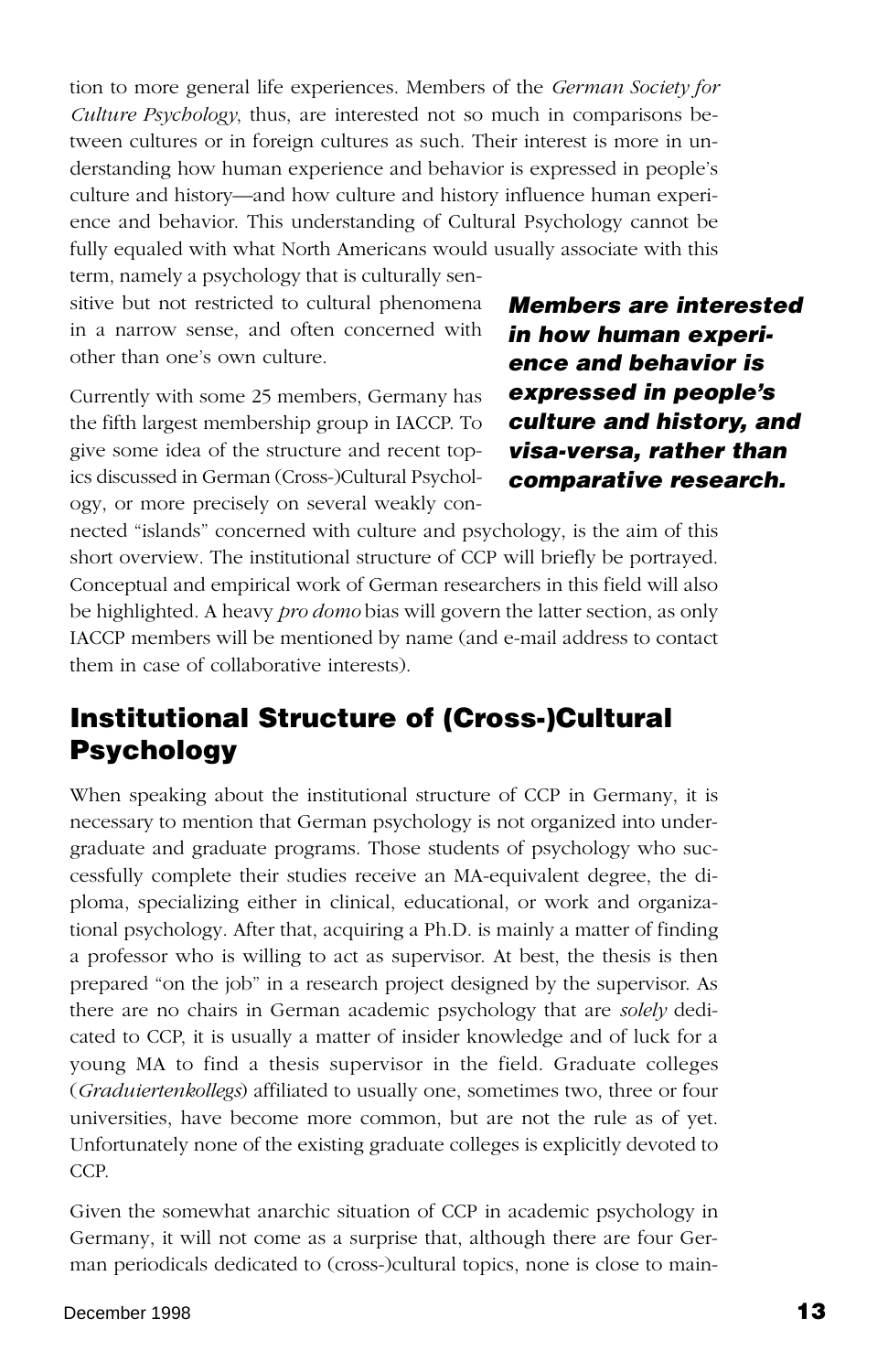stream academic psychology. There are the biannual *Ethnopsychologische Mitteilungen* (edited by v. Queckelberghe), the *Kölner Beiträge zur Ethnopsychologie und Transkulturellen Psychologie* (edited by Stubbe, published occasionally), *Curare*, an interdisciplinary journal of ethnomedicine and transcultural psychiatry (edited by the Society for Ethnomedicine) and a *Yearbook of Cross-Cultural Medicine and Psychotherapy* from the International Institute of Cross-Cultural Therapy Research (edited by Andritzky).

**The Volkswagen Foundation is a major private funding agency in the field of (Cross-)Cultural research.**

The Volkswagen Foundation is a major private funding agency in the field of (cross-)cultural research. Their special program "The Alien and the Indigenous" invites research proposals from humanities and the social sciences, focusing on all topics where "foreign" meets "native".

The German Research Council (DFG), the largest public funding agency in Germany, comparable to the National Science Foundations, for example of the US or China, currently has no funding program in CCP. Preparations are, however, under way to establish a special program in cross-cultural educational and "edpsych" research. Prenzel (Kiel), Noack (Jena), and Merkens (Berlin) are heading this initiative.

## **Activities of German IACCP Members**

In the IACCP membership directory the members' areas of psychological interest are not listed by country. With respect to Germany, the Table accompanying this article illustrates the distribution of German members' interests in the following categories: Acculturation/Social Change (AS), Applied Psychology (A), Basic Processes (BP), Communication (C), Developmental Psychology (D), Education (Ed), Emotion (Em), Methodology (M), Personality and its Measurement (PM), Political Psychology (P), Psychopathology and Counseling (PC), and Social Psychology (S).

Major interests obviously are acculturation and social issues and applied topics appear to be of growing relevance. Unfortunately two major contributors to CCP in Germany, Alexander Thomas—well known for his concept of cultural standards and editor of two German CCP books (Thomas, 1993; 1996)—and Ernst Boesch—one of the founders of IACCP honored at the recent Bellingham congress—are not currently members of IACCP.

A somewhat similar picture emerges when one takes a look at English language publications of IACCP members listed in PSYCLIT since 1967, as far as they relate to (at least vaguely) cross-cultural topics. The following tabulation of (shortened) titles offers an account of the most recent of these publications. A full list can be obtained from the second author.

*Culture and migration* (Bierbrauer & Pedersen, 1996); *A cross-cultural perspective on worries, values and well-being* (Boehnke, Stromberg, Regmi,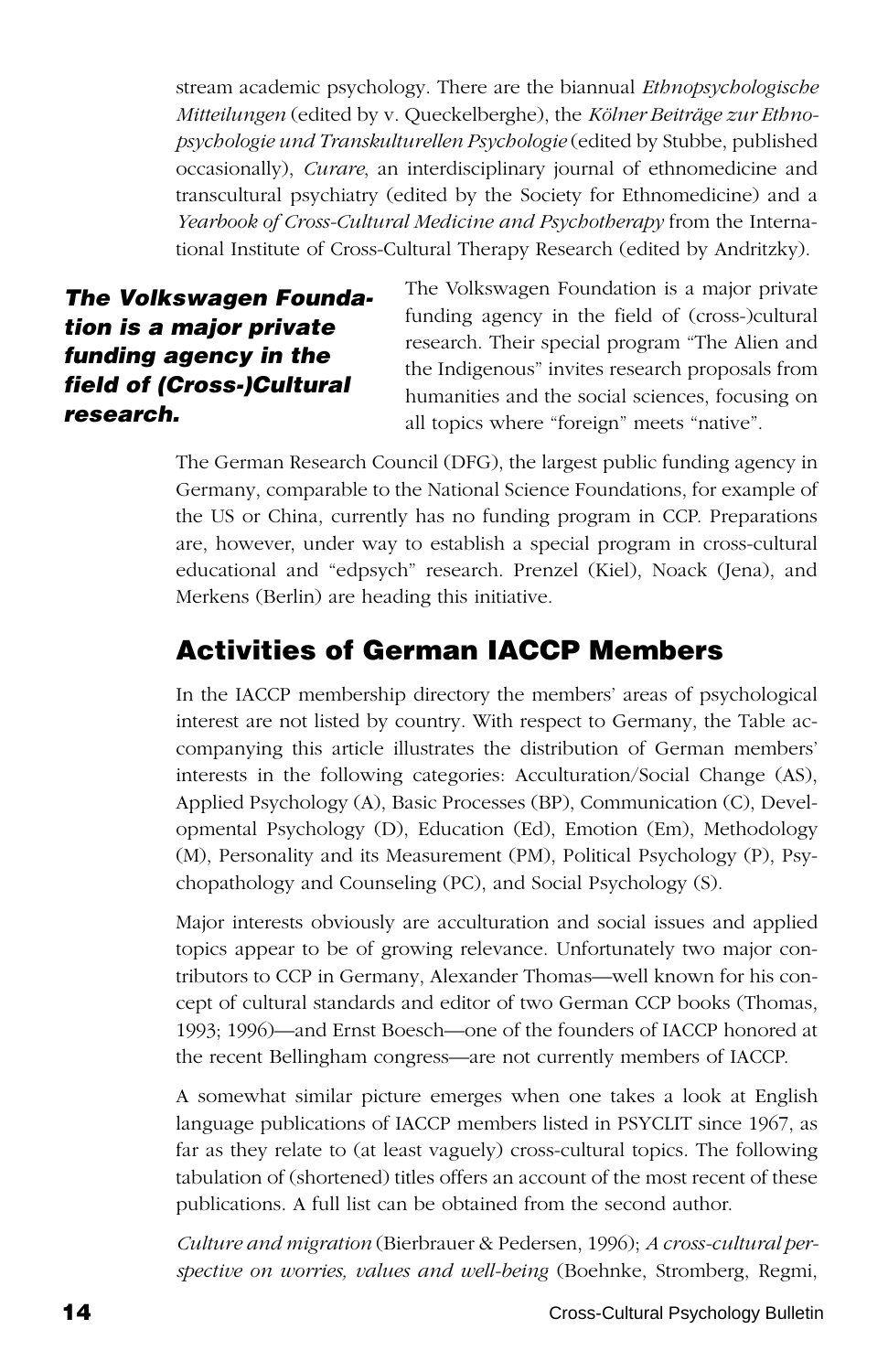Richmond, & Chandra, 1998); *The development of moral judgment* (Eckensberger & Zimba, 1997); *School adaptation of Greek children after remigration* (Hatzichristou & Hopf, 1995); *History of cross-cultural and cultural psychology* (Jahoda & Krewer, 1997); *Is "cultural learning" anthropo-, ethno-, or adultocentric?* (Keller & Chasiotis, 1994); *Aggression motive and its developmental conditions in Eastern and Western cultures* (Kornadt, 1991); *Educational climate and intergenerative transmission in Turkish families* (Nauck, 1994); *Cross-cultural perspectives on self-efficacy* (Oettingen, 1995); *Positive psychotherapy and the cross-cultural aspects of East and West* (Peseschkian, 1991); *Trappings of expertise and the pursuit of failure* (Ramnarayan, Strohschneider, & Schaub, 1997); *Acculturation and adaptation processes among immigrants in Germany* (Schmitz, 1994); *Attachment security and maternal concepts of ideal children* (Schoelmerich & van Aken, 1996); *Acculturation: Adaptation or development?* (Schönpflug, 1997); *Person-context relations as developmental conditions for empathy and prosocial action* (Trommsdorff, 1995).

*Prima face*, topics seem to be a little more developmental than could be

| <b>German Members, Email Addresses and Research Interests</b> |                                          |                        |  |
|---------------------------------------------------------------|------------------------------------------|------------------------|--|
| <b>Name</b>                                                   | Email                                    | <b>Interests</b>       |  |
| Aratow, Kayan                                                 | $\overline{\text{(unknown)}}$            | AS, M, PC, S           |  |
| Bierbrauer, Gunter                                            | bierbrauer@luce.psycho.uni-osnabrueck.de | AS, S                  |  |
| Boehnke, Klaus                                                | klaus.boehnke@phil.tu-chemnitz.de        | AS, $D$ , $P$ , $S$    |  |
| Bruech, Andreas                                               | abruech@compuserve.com                   | AS, A, C, S            |  |
| Duda, Gerald                                                  | gerald.duda@gtz.de                       | $\mathsf{A}$           |  |
| Eckensberger, Lutz H.                                         | Eckensberger@dipf.de                     |                        |  |
| Hesse, Hermann-G.                                             | hesse@dipf.de                            | AS, A, M, S            |  |
| Holzmüller, Hartmut H.                                        | m-haho@wiso.wiso.uni-dortmund.de         | A, C, M,               |  |
| Hopf, Diether                                                 | dhopf@rz.uni-potsdam.de                  | AS, Ed, M, S           |  |
| Keller, Heidi                                                 | hkeller@luce.psycho.uni-osnabrueck.de    | BP, C, D,              |  |
| Kornadt, Hans-Joachim                                         | su11hkpd@rz.uni-sb.de                    | AS, BP, $D, S$         |  |
| Krewer, Bernd                                                 | krewer@rz.uni-sb.de                      | AS, A, C, PM, PC, S    |  |
| Kunze, Norbert                                                | (unknown)                                |                        |  |
| Loch, Alexander                                               | loch@wxs.nl                              | AS, A, C, Ed, M, PC, S |  |
| Meischner, Tatjana                                            | meischta@fub46.zedat.fu-berlin.de        | C, D, Ed, M,           |  |
| Nauck, Bernhard                                               | bernhard.nauck@phil.tu-chemnitz.de       | AS, S                  |  |
| Oettingen, Gabriele                                           | oettingen@mpib-berlin.mpg.de             | AS, $D, S$             |  |
| Peseschkian, Nossrat                                          | peseschkian@t-online.de                  | A, Ed, PC,             |  |
| Plath, Ingrid                                                 | plath@dipf.de                            | Ed, M, S               |  |
| Podsiadlowski, Astrid                                         | podsiad@mip.paed.uni-muenchen.d          | A, C, M,               |  |
| Schmitz, Paul G.                                              | schmitz@uni-bonn.de                      | AS, A, PM, P, S        |  |
| Schoelmerich, Axel                                            | axel.schoelmerich@ruhr-uni-bochum.de     | D, Em, S               |  |
| Schönmeier, Hermann                                           | efb@sbusol.rz.uni-sb.de                  |                        |  |
| Schönpflug, Ute                                               | ute@zedat.fu-berlin.de                   | AS, BP, $D, S$         |  |
| Strohschneider, Stefan                                        | stefan.strohschneider@ppp.uni-bamberg.de | A, BP                  |  |
| Trommsdorff, Gisela                                           | gisela.trommsdorff@uni-konstanz.de       | AS, D, Em, M, S        |  |

*Note.* See text for explanations of symbols.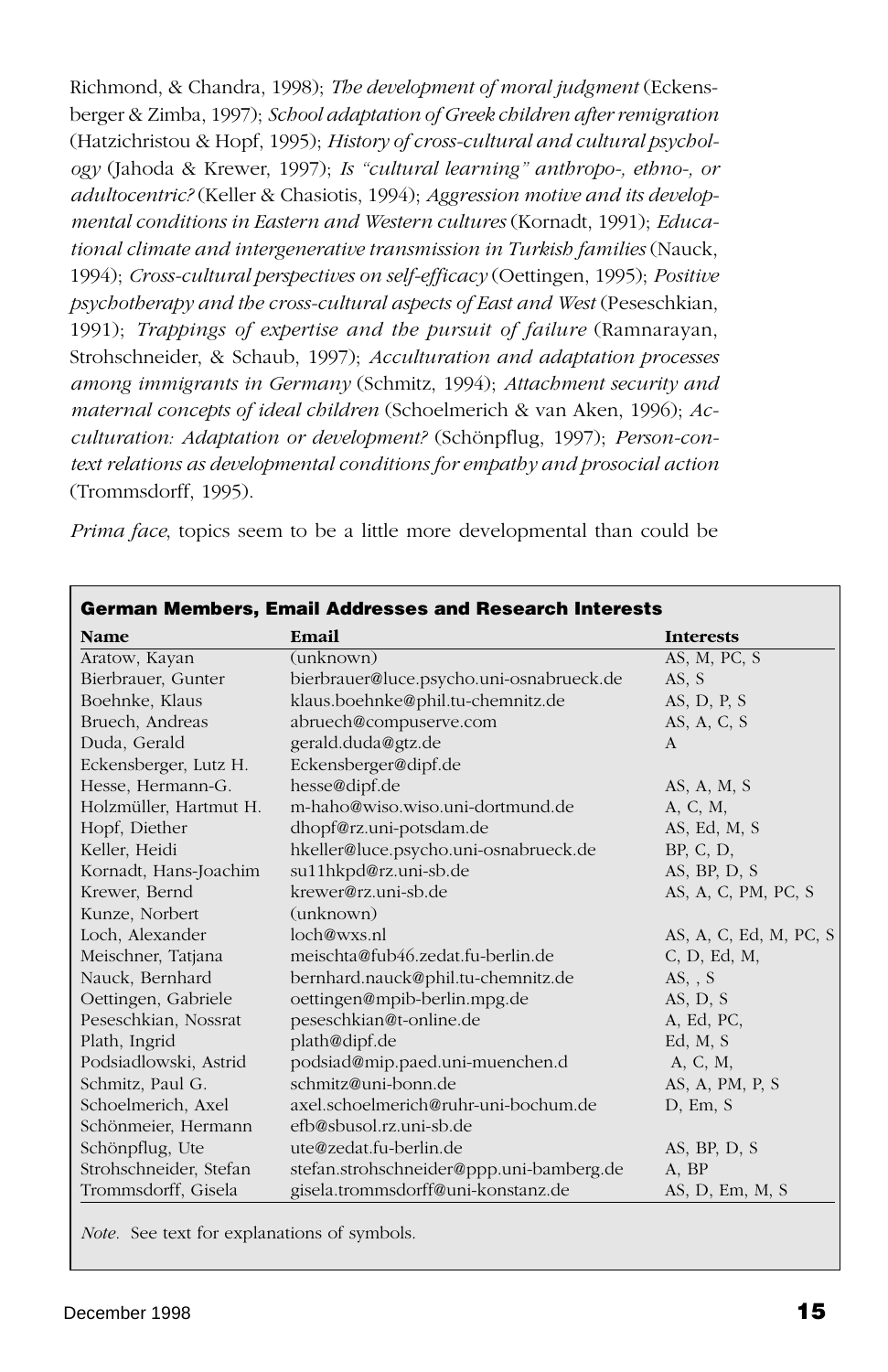inferred from the self-labelings of research interests documented in the Table.

# **Applied Fields**

Outside of academic psychology, an increasing number of young German professionals have established several subdomains of applied (Cross-)Cultural Psychology in the eighties and nineties: More than ten percent of the population of Germany are recent migrants, thus intercultural counseling, diagnostics, and therapy with refugees are an issue. Economic globalization challenges Germans to work or travel abroad, therefore training in cross-cultural communication, transnational advertisement and culture-related assessment strategies are becoming increasingly relevant topics. Tourism and development work in non-European countries are specific kinds of migration, calling for acculturative assistance and culture-sensitive mediation.

Last but not least, German unification has been and continues to be a formidable lab for CCP. East-West comparisons have often been conceptualized as cross-cultural comparisons. Extensive debates of methodological aspects have been quite important in this field (see Boehnke & Merkens, 1994, 1995). More ethnopsychological knowhow would have often been

# **About the Authors**

Alexander Loch, born 1968, (Email: loch@wxs.nl) studied psychology and cultural anthropology at the Universities of Cologne (Germany)

and Kathmandu (Nepal). At present he works as program coordinator for cross-cultural communication at the German Foundation for International Development. His principal fields of interest are cultural psychology, values, crosscultural communication, ethnopsychotherapy and traditional healers in the Himalayas.

Klaus Boehnke, born 1951, (Email: Klaus.Boehnke@phil.tuchemnitz.de) studied psychology, English, and Russian at the Universities of Saarbrücken, Bochum, and finally Berlin (University of Technology), where he also received his PhD in 1985. His academic career led him via departments of psychology and of education in Berlin to a full professorship for socialization research and methodology in the Department of Sociology of Chemnitz University of Technology. His research interests touch all aspects of cross-cultural youth research.



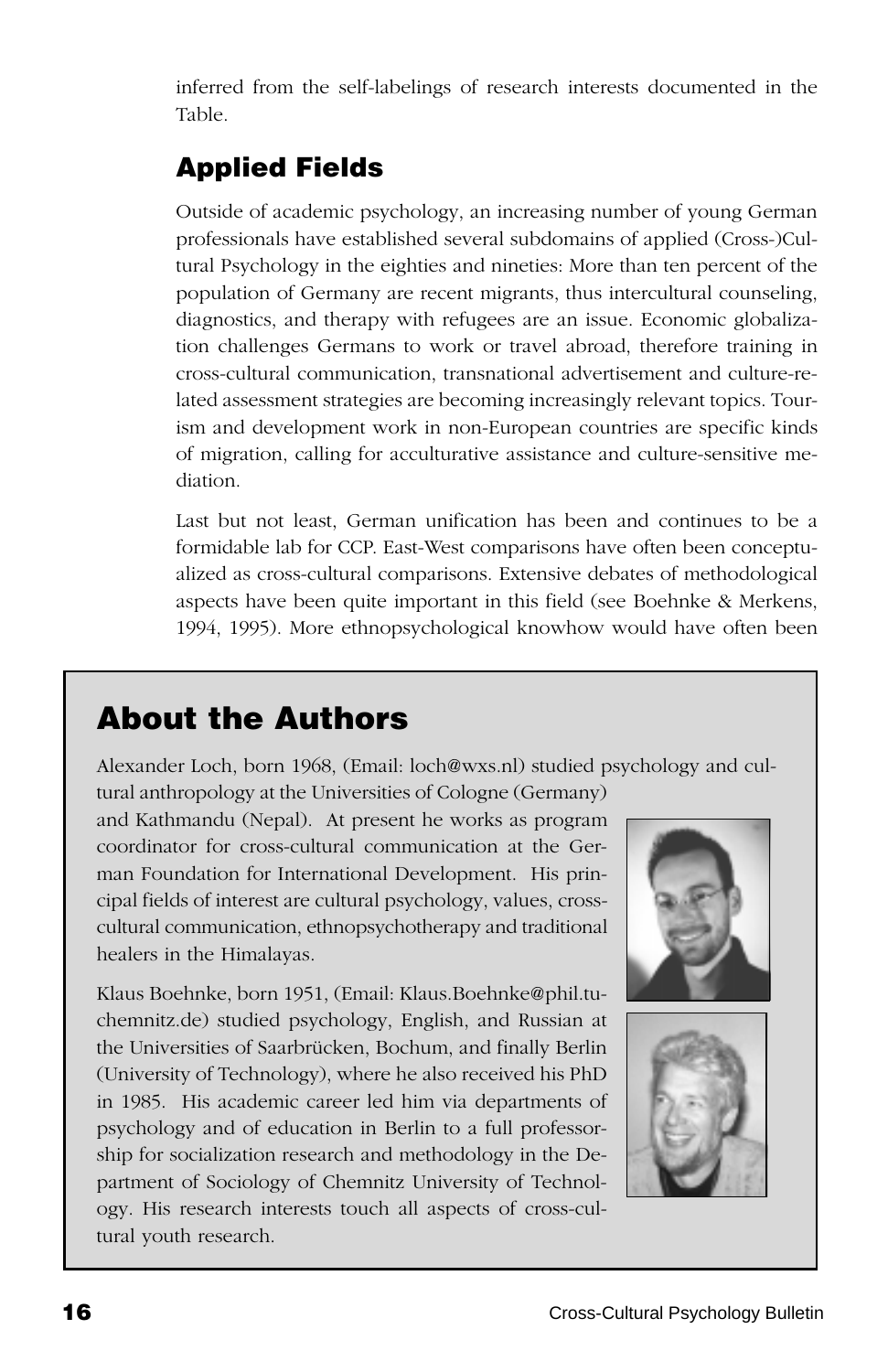of great help in the unification process, but rarely was available. In a situation where this process is by no means completed, European integration (single currency, integration of new countries into the common market) is ready for take off and poses a new challenge to academic and applied CCP.

## **Is There an "Indigenous" German Psychology?**

Although (neo-)shamanistic workshops in esoteric circles are on the rise, alternative ways of healing are practiced, and clearly unique patterns in the

belief systems of social subgroups can be described by cultural psychologists, a general "indigenous German psychology" is hardly identifiable. In this context, however, it is worth mentioning that a new branch of psychoanalysis has been established in German-speaking countries

### **More than ten percent of the population of Germany are recent migrants.**

which deals exactly with the interplay of culture and psychology, namely ethnopsychoanalysis. The roots of ethnopsychoanalysis can be traced to the Malinowski-Jones controversy about the universality of the Oedipus complex. Meanwhile, a broad range of ethnopsychoanalytic publications, reflecting anxiety, resistance, gender, health, therapy, science, etc. in German and non-German societies exist (an overview is given in Reichmayr, 1995). Here some kind of seed of an indigenous German psychology seems about to be planted.

### **Conclusion**

While in some fields of psychology and everyday life Germany seems to lag several years behind US trends, German cross-culturalists currently appear to be attracted by the same topics as North Americans are: migration and acculturation, values, the consequences of social change and methodological issues of CCP dominate the field with globalization emerging on the horizon.

A broader range of methodological approaches to these topics seems to be accepted in Germany; qualitative methods are experiencing a revival, especially in the cultural branch of CCP. This may have to do the strong humanities tradition (G*eisteswissenschaft*) in which it is located. Especially in investigations dealing with the manifestations and aspects of the German "way of life", in depth interviews and phenomenological approaches are considered more adequate than quantitative approaches. Several early foci of *Völkerpsychologie* have shifted towards *comparative sociology* and the interdisciplinary field of intercultural communication (Vester, 1996).

Influenced by international publications and scientific exchange (especially with the US, Canada, and the neighboring countries Netherlands, France,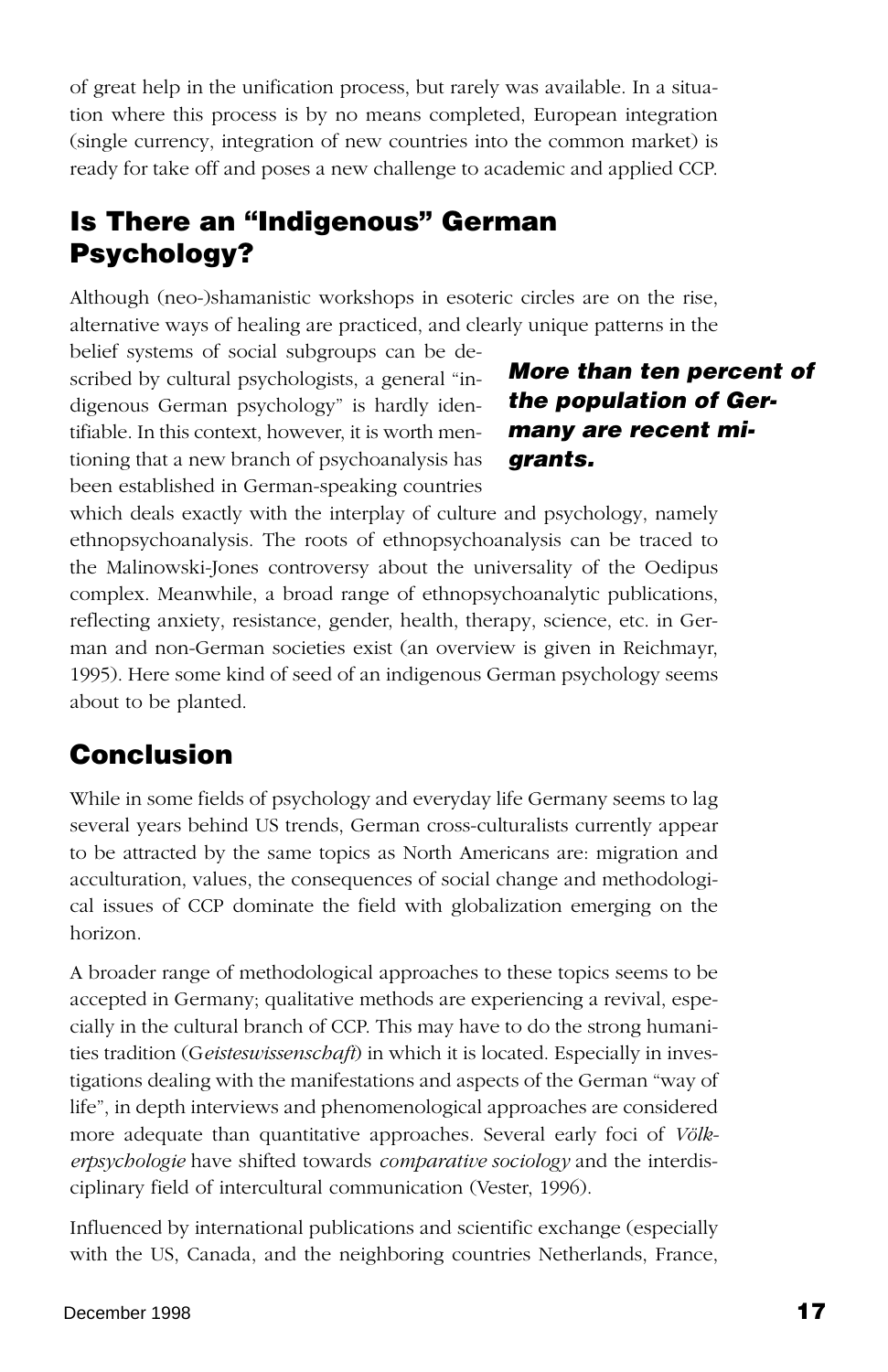and Great Britain), German cross-cultural psychologists are well-rooted in the global discourse. Many of them seem to know their Indian or Japanese cooperation partner much better than their colleagues at the neighboring German university.

Furthermore, during the ongoing process of restructuring the German university system additional emphasis is laid on interdisciplinary work. Not only international networks but also collaborations with sociology and anthropology departments are increasing last but not least because of the growing social relevance of the topics of CCP.

### **References**

Allesch, C. (1993). Zwischenschritte auf dem Weg zu einer Psychologie der Kultur [Intermediate steps on the way to a psychology of culture] (pp. 368-376). In H. Fitzek & A. Schulte (Eds.), *Wirklichkeit als Ereignis. Das Spektrum einer Psychologie von Alltag und Kultur*. Bonn: Bouvier.

Beuchelt, E. (1974) *Ideengeschichte der Völkerpsychologie* [A history of ideas in peoples' psychology]. Meisenheim: Hain.

Bierbrauer, G. & Pedersen, P. (1996). Culture and migration. In G. R. Semin & K. Fiedler (Eds.), *Applied social psychology* (pp. 399-422). London: Sage.

Boehnke, K. & Merkens, H. (1994). Methodologische Probleme des Ost-West-Vergleichs am Beispiel der Wertforschung zu Kollektivismus und Individualismus [Methodological problems of the East-West comparison exemplified by research on collectivist and individualist values]. *Zeitschrift für Sozialisationsforschung und Erziehungssoziologie, 14*, 212-226.

Boehnke, K. & Merkens, H. (1995). Sozialer Wandel als Methodenproblem [Social change as a methodological problem]. *Zeitschrift für Pädagogik, 41*, 732-744.

Boehnke, K., Stromberg, C., Regmi, M.P., Richmond, B. O. & Chandra, S. (1998). Reflecting the world "out there": A cross-cultural perspective on worries, values and well-being. *Journal of Social and Clinical Psychology, 17*, 227-247.

Eckensberger, L. H. & Zimba, R.F. (1997). The development of moral judgment. In J. W. Berry & P. R. Dasen (Vol. Eds.), *Handbook of cross-* *cultural psychology: Vol. 2. Basic processes and human development* (2nd ed., pp. 299-338). Boston, MA: Allyn & Bacon.

Hatzichristou, C. & Hopf, D. (1995). School adaptation of Greek children after remigration: Age differences in multiple domains. *Journal of Cross-Cultural Psychology, 26*, 505-522.

Jahoda, G. & Krewer, B. (1997). History of crosscultural and cultural psychology. In J.W. Berry & Y.H. Poortinga (Vol. Eds.), *Handbook of crosscultural psychology, Vol. 1. Theory and methods* (2nd ed., pp. 1-42). Boston, MA, USA: Allyn & Bacon.

Keller, H. & Chasiotis, A. (1994). "All I really need to know I learned in kindergarten": or Is "cultural learning" anthropo-, ethno-, or adultocentric? *Behavioral and Brain Sciences,. 17*, 779-780, 783-784.

Kornadt, H.-J. (1991). Aggression motive and its developmental conditions in Eastern and Western cultures. In N. Bleichrodt & P. J. D. Drenth (Eds.), *Contemporary issues in cross-cultural psychology* (pp. 155-167). Amsterdam: Swets & Zeitlinger.

Nauck, B. (1994). Educational climate and intergenerative transmission in Turkish families: A comparison of migrants in Germany and nonmigrants. In P. Noack, M. Hofer, & J. Youniss (Eds.), *Psychological responses to social change* (pp. 67-85). Berlin: de Gruyter.

Oettingen, G. (1995). Cross-cultural perspectives on self-efficacy. In A. Bandura (Ed.), *Self-efficacy in changing societies* (pp. 149-176). New York, NY: Cambridge University Press.

#### *Loch and Boehnke References: 35*➤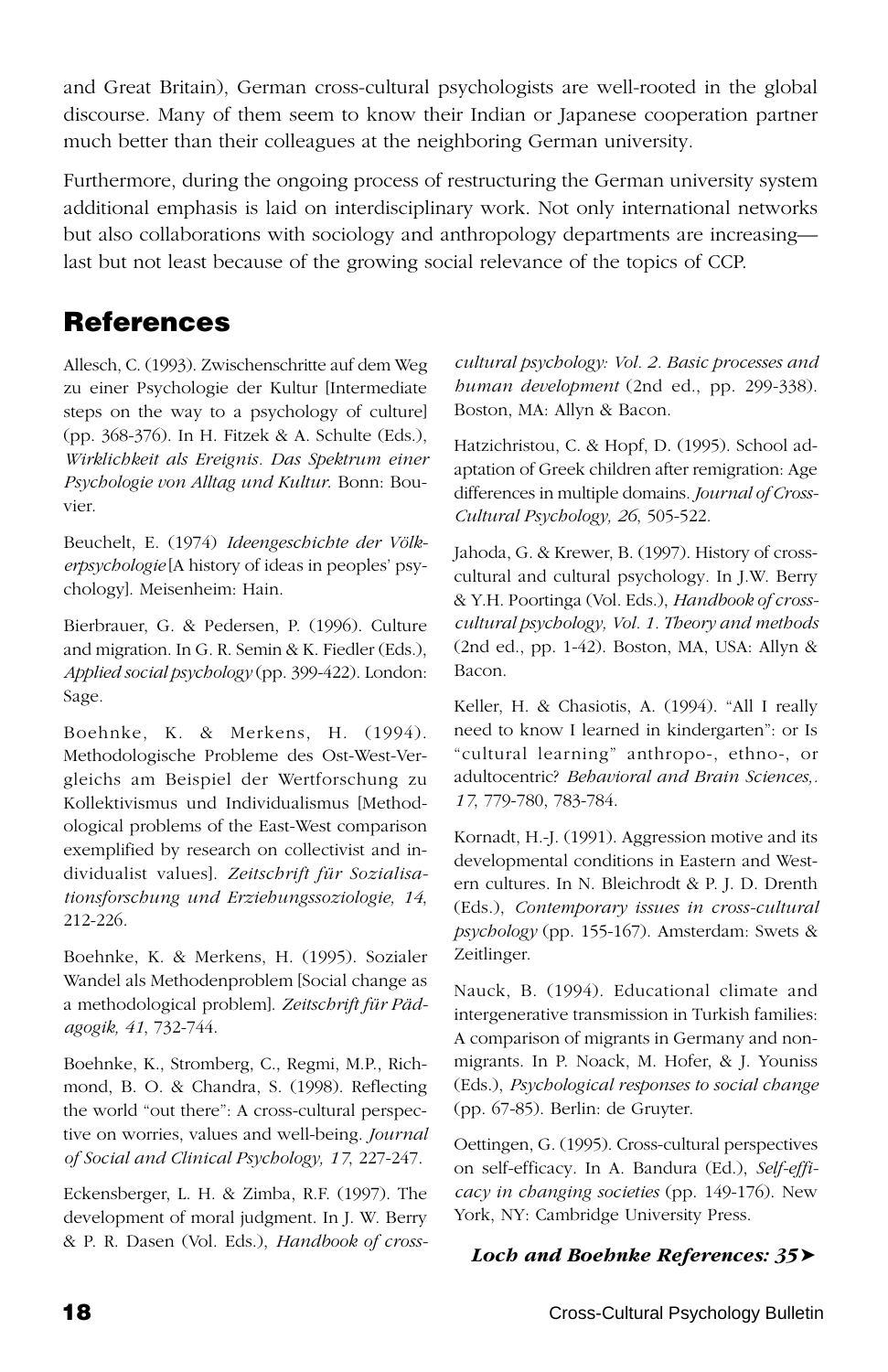

### <span id="page-20-0"></span>**Citation in Recognition of Çigdem Kagitçibasi**

### **Honorary Fellow of the International Association for Cross-Cultural Psychology**

Elected the first woman president of the IACCP in 1990, Çigdem Kagitçibasi has held offices in the Association since 1982. By organizing the Eighth International Congress of the International Association of Cross-Cultural Psychology in 1986, editing the proceedings book of the Congress, serving as Associate Editor of the *Journal of Cross-Cultural Psychology*, and as Co-Editor of the 1997 *Cross-Cultural Psychology Handbook*, Dr. Kagitçibasi

has provided leadership to cross-cultural research and to IACCP as an organization. She was the coordinator of the Advanced Research Training Seminar in 1994-96 and was elected Vice-President of the International Union of Psychological Sciences in 1996. Dr. Kagitçibasi is a recognized leader of international psychology, particularly of non-western perspectives, and she was recognized by an award of the American Psychological Association in 1993 for her distinguished contributions to the International Advancement of Psychology. Dr. Kagitçibasi has been the President of the Turkish Psychological Association and was appointed as one of the 10 founding mem-



**Jim Georgas gives Çigdem her reward.**

bers of the Turkish Academy of Sciences in 1993.

Dr. Kagitçibasi continues to be an inspired teacher and a role model for students entering the field of Cross-Cultural Psychology. Her research has led to understanding human development, interpersonal relations, and their variations across cultures and their antecedents. Dr. Kagitçibasi's work on the interfaces of self-family-culture has led to greater understanding of the sociocultural environment of the family. She has synthesized empirical and theoretical research, and she has remained a forceful advocate for a socially relevant psychology of societal development.

August 6, 1998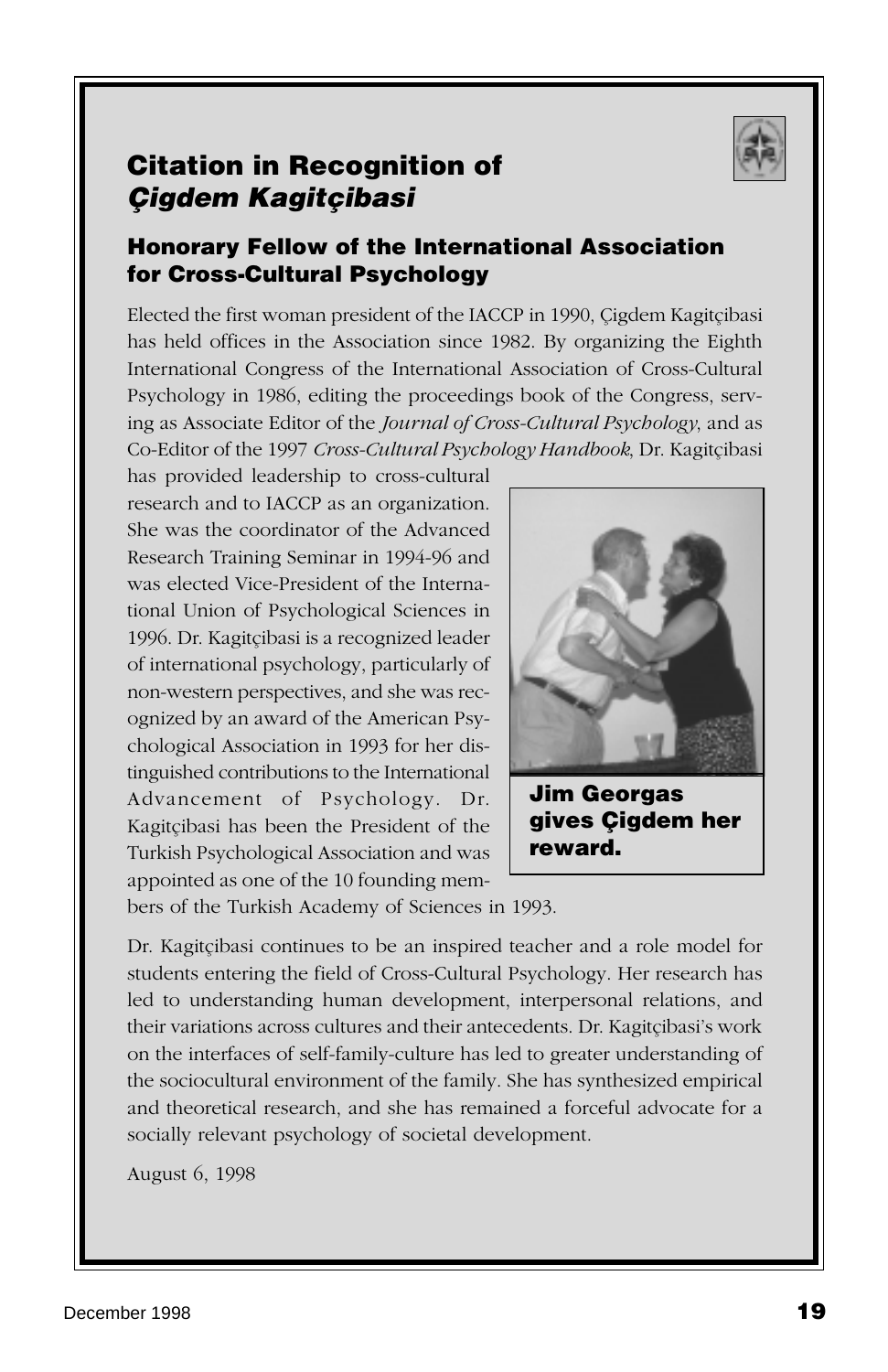<span id="page-21-0"></span>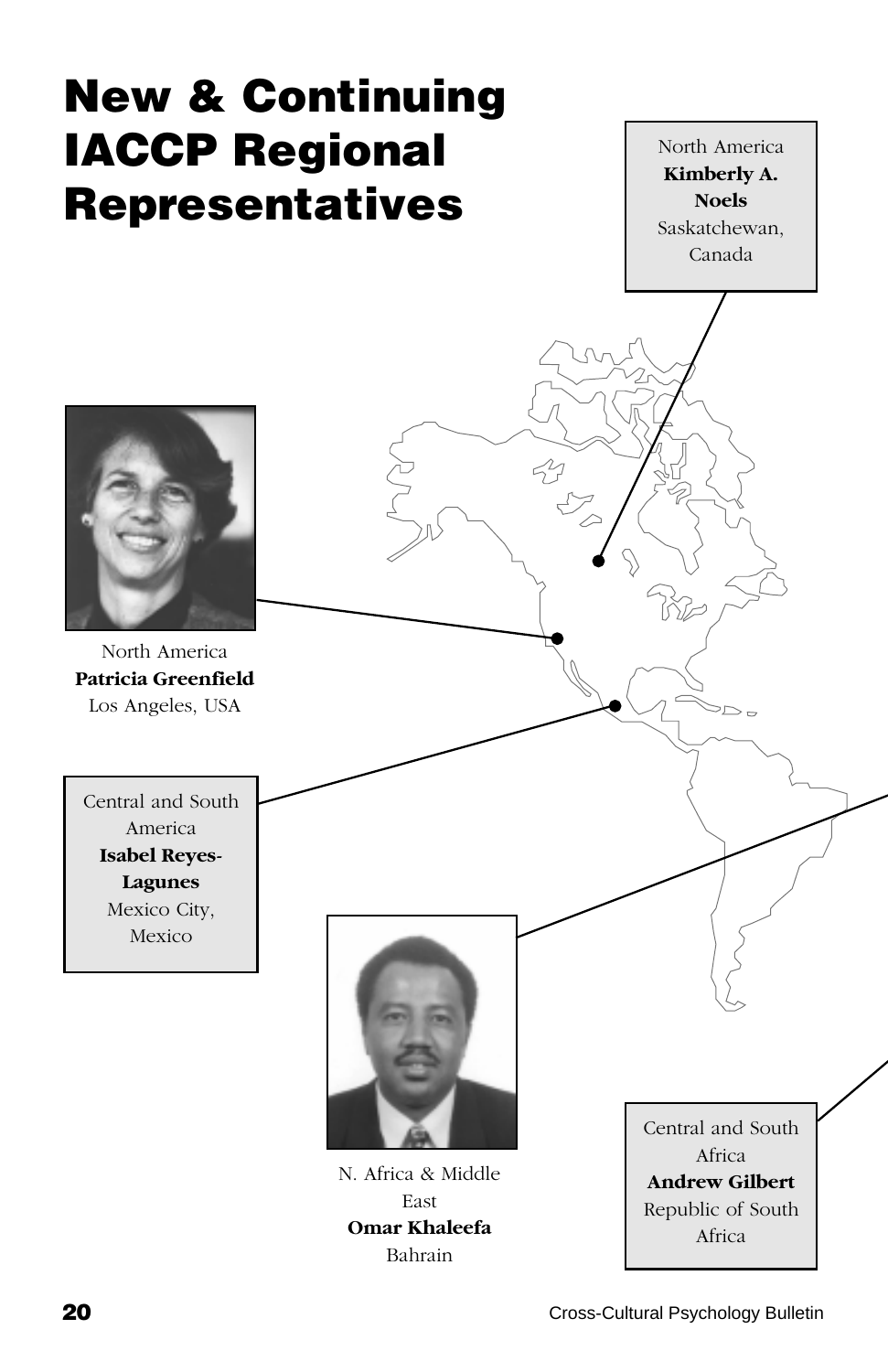

December 1998 **21**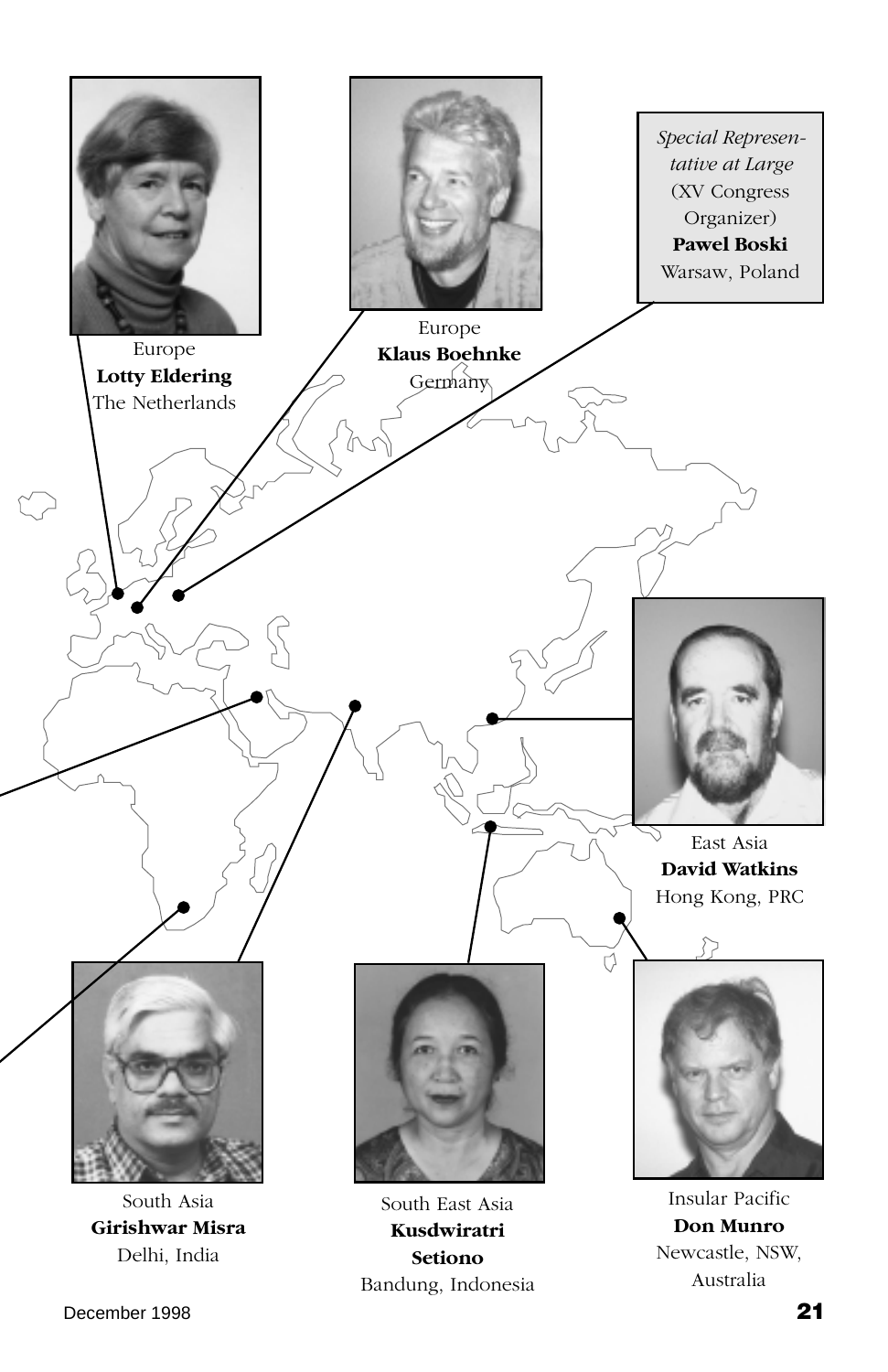# <span id="page-23-0"></span>**Romanian Gypsies: Problems of Development**

### **Tatiana Dumitrascu, Timisoara, Romania**

sk anyone to say something about Gypsies and you'll be sure to<br>get an answer. It is really amazing that everybody claims to have<br>heard of and have some knowledge of Gypsies, yet this knowledge<br>equally incomplete one-sided get an answer. It is really amazing that everybody claims to have heard of and have some knowledge of Gypsies, yet this knowledge is usually incomplete, one-sided and incredibly outdated. The Gyp-



sies' true history and culture is yet to be discovered by the West.

The severe lag in Gypsies' social development seems to be caused by their weak commitment to social integration, which in turn may be a consequence of the following conditions:

1. Gypsies are scattered all over Europe. There is no Gypsy national state. Communities living in different countries are isolated from each other and rarely cooperate.

2. Gypsies' life style is strikingly different from that of the host countries, both in Western and Eastern

Europe.

They have long since ceased to conduct a nomadic life in shabby tents, but the houses they now live in are regarded by host populations as unsavory, an opinion perhaps due to older prejudices.

The Gypsies made their appearance in Europe in the 14-15th centuries. Their presumptive fatherland is India. The last stopover in their travel to Europe was Egypt. That is why the first nomadic groups who arrived in Europe were called Egyptians or, for short, Gypsies. For several centuries Gypsies continued to

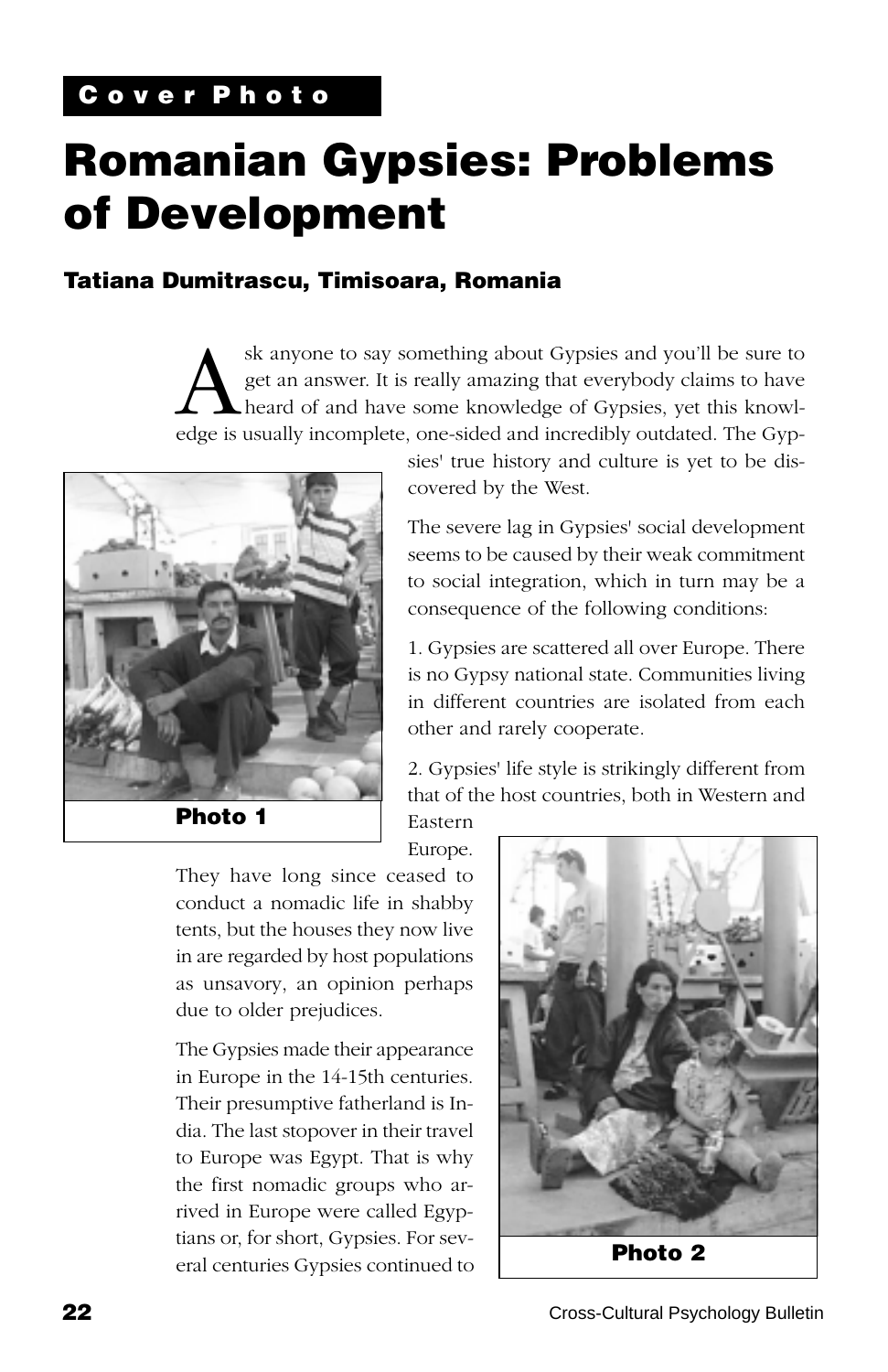conduct a nomadic life, then settled in a number of European countries. Initially Gypsies were famous for their excellence in some rare and skillful professions. In Romanian towns and villages, tinkers, woodworkers, and shoemakers were traditionally Gypsies. However, as advancing industrialization overshadowed traditional trades, Gypsies were forced to look for another occupations.

As a consequence, Gypsies presently suffer the highest unemployment rate in all of countries they live in. Permanent jobs requiring educational credentials are closed to them because of their reluctance to obtain systematic training in a socially accepted framework. To survive such an unfriendly social environment, the Gypsies developed a remarkable adaptive ability. They make anything that may be useful for survival: collecting and selling herbs (see Photos 1, 2), second hand clothes, even reselling cars. Apparently informal, their businesses are in fact thought to be thoroughly organized, albeit openly averse to legal regulations. In this way some Gypsies manage to reach a well-to-do status. An example of their expensive and comfortable, though somewhat ostentatious, mansions can be seen in Photos 3 and 4. It is amazing that the inhabitants of these residences can neither read nor write in any language, despite being fluent in three or four languages. Besides Romanian and their native tongue, Romany, Gypsies frequently speak Hungarian or German, even French.





# **About the Author**

Tatiana Dumitrascu is a developmental psychologist at the Institute of Public Health, Timisoara, Romania. Her recently finished research involves a qualitative analysis of child intellectual development in Romanian and numerous Gypsy families, an analysis of relationship between the parental educative style and quality of child



intellectual development in different cultures. Her research interests are in the domains of mental health, socialization, development and counseling in multicultural societies.

dumitras@router50.info.uvt.ro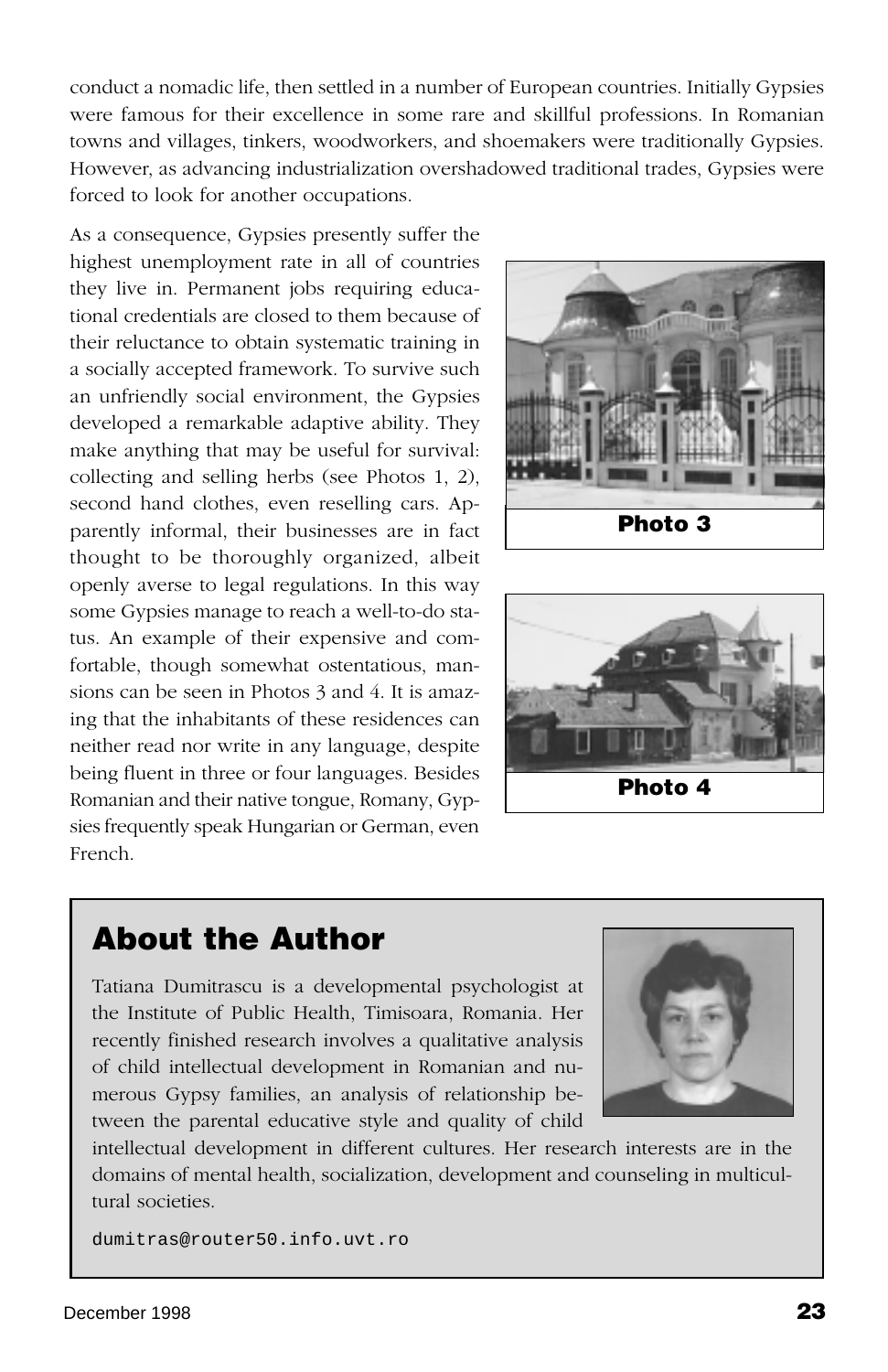Of a total of approximately 7-8.5 million European Gypsies hosted by some 40 countries, 1.8-2.5 million live in Romania (followed by Bulgaria with 0.7-1 million Gypsies). In cities they are rather scattered, but in small towns



and villages they may form smaller or larger communities including villages entirely populated by Gypsies. Gypsy communities are distinctive, since they have had to adapt to local conditions, which were more or less tolerant, less or more hostile. Wherever they live, the Gypsy communities are tolerated as far as they do not interfere with the life of the host nation. Some have become successfully assimilated and identify themselves, respectively, as Romanians, Hungarians etc.

The Gypsies, men and women alike, marry at a very young age. Most females are already married by age 17. A traditional marriage does not involve legal procedures and is based on an

agreement between the two families. Since some Gypsies have no identity cards, there are situations in which a new born child must be recorded with someone besides its own parents. Thus, two paradoxical situations are equally frequent: it may be difficult to determine the real number of children in a family and children of the same parents may have different surnames.

Gypsies have a free and optimistic spirit. They maintain their optimism and versatility even in desperate situations. Just look at these young street beggars: not a sign of despair! (Cover Photo; Photo 5).

Across all of Europe, the problem of Gypsies' social integration and change is a real challenge for governments and civic societies. No less difficult is the question of changing the attitude of negligence and hostility manifested by a large part of the population. For example, many social workers

*Editor's Note.* The day before this issue went to the printer (6/27/ 99), Associated Press reported that returning Kosovo Albanian refugees were burning Gypsy mansions in Pristina.

in Romania believe that self-isolation and selfdiscrimination are freely chosen survival strategies.

Although the difficult problem of assimilation and acculturation of Gypsies is far from being solved, cultural pressures are having strong effects: the Romanian Gypsies are coming to realize that they can no longer maintain their traditional life styles

in modern times. Young Gypsies and their parents are more and more interested in school and other opportunities to get trained for a trade or profession. Things keep on changing and who knows what the Gypsies will make of them?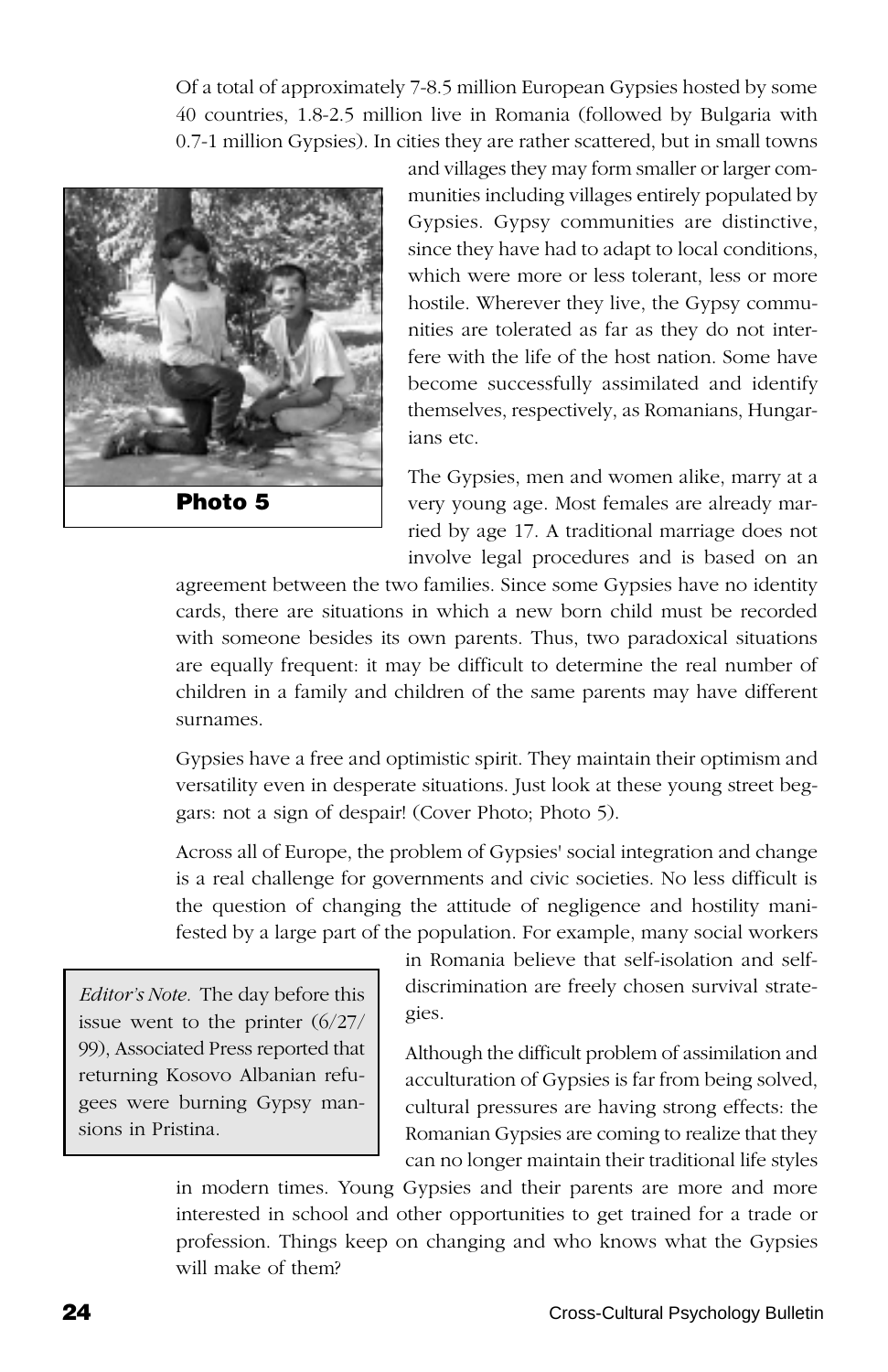### <span id="page-26-0"></span>**Citation in Recognition of Ype H. Poortinga**



### **Honorary Fellow of the International Association for Cross-Cultural Psychology**

Dr. Ype H. Poortinga was elected President of the IACCP in 1988, and prior to that he was the Secretary-General of the Association for several years. He organized the Third International Congress of IACCP in 1976, edited the proceeding book of the congress, and also was helpful as Co-Editor of the proceeding volumes of other Congresses. Dr. Poortinga has been Associate Editor of the *Journal of Cross-Cultural Psychology* and has



**Ype: Real men don't cry.**

played a key role in establishing publication of the *Cross-Cultural Psychology Monograph*. He has been a leader in systematizing the field of cross-cultural psychology, particularly in his role as coauthor of two textbooks and coeditor of the *Handbook of Cross-Cultural Psychology*. In his writing and in his empirical research, Dr. Poortinga has been especially concerned with the theoretical and empirical aspects of the field, with emphasis on methodology especially directed toward cross-cultural psychological research. In his cross-cultural research orientation, Dr. Poortinga has collaborated on community-based studies with colleagues in many parts of the world.

It was largely through Dr. Poortinga's initiative and efforts in the early 1990s that an international collaborative programme known as ARTS (Advanced Research Training Seminars) was established. In addition to his role in building IACCP as a strong international organization, Dr. Poortinga served as the President of the Netherland Institute of Psychology, President of the European Federation of Professional Psychological Associations, President of the International Test Committee, and as a member of the Executive Boards of the International Association of Applied Psychology and the International Union of Psychological Science. In his various capacities in these organizations, Dr. Poortinga has been a persistent advocate for Cross-Cultural Psychology.

August 16, 1998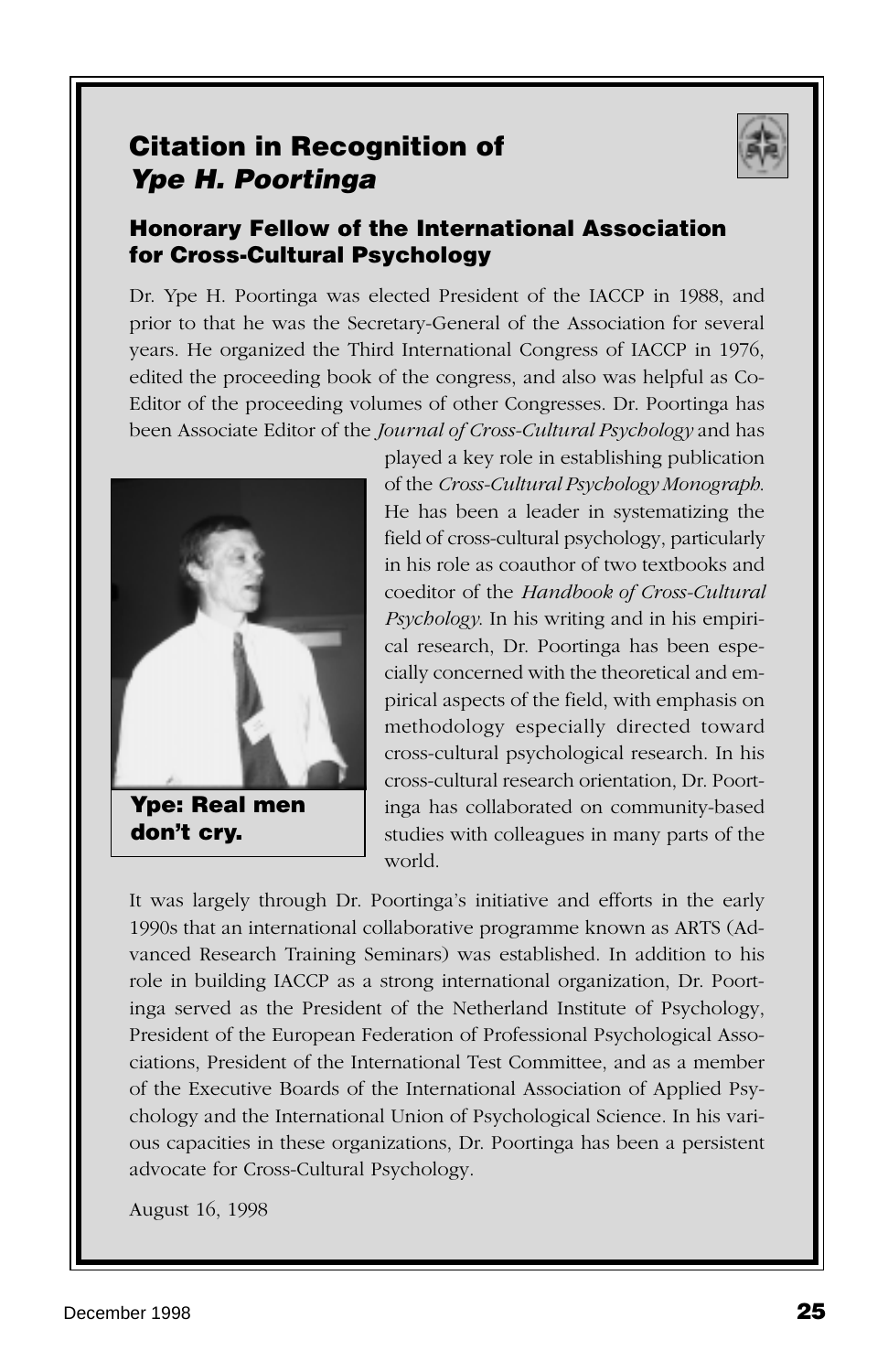

# <span id="page-27-0"></span>**Report of the Treasurer**

**January 1, 1997 to July 31, 1998**

### **Delivered at the Fourteenth Congress of the IACCP Bellingham, WA, 8, 1998**

### **Theodore M. Singelis, Treasurer, Chico, California, USA**

In 1996 at the last International Congress of the IACCP in Montreal, Canada, I was elected as Treasurer to succeed Dr. Deborah L. Best. The transition was made in January of 1997. Thanks to the help and organization of Dr. Best, the transition was made smoothly. This report contains a number of items concerning the financial health of the Association and the operation of the Treasurer's Office. I welcome your comments and suggestions on how I can better serve your needs.

### **Overview**

I am pleased to report that the downward trend in the financial status of the Association has reversed over the last two years. We have enjoyed an increase in membership and



dues. While the costs for the *Journal of Cross-Cultural Psychology* have risen, this was anticipated and the increase in dues that was approved in Montreal has been sufficient to offset these costs. No increase in dues is currently anticipated. While we have quite a bit more cash in the bank now (\$38,302.78) than two years ago (\$18, 044.15), approximately \$7,750.00 was contributed to and is set aside for the Harry and Pola Triandis Fund. In addition we have a number of liabilities (\$14, 650.00) described below. Taking these into account, the current equity of the Association is approximately the same as two year

ago. The organization is stable and healthy while the increase in the membership and revenues bodes well for the future.

### **Financial Statements**

The attached financial statements (see sidebars) were generated by our new accounting software. The "Income and Expense Sheet" shows where money came from and where it was spent. The "Balance Sheet" shows the current financial status of the Association. The paragraphs below and the notes on the statements give additional information on the entries. Should you have any questions, please do not hesitate to ask me.

### **Membership and Dues**

Currently the IACCP consists of 687 active members from 70 countries—591 members in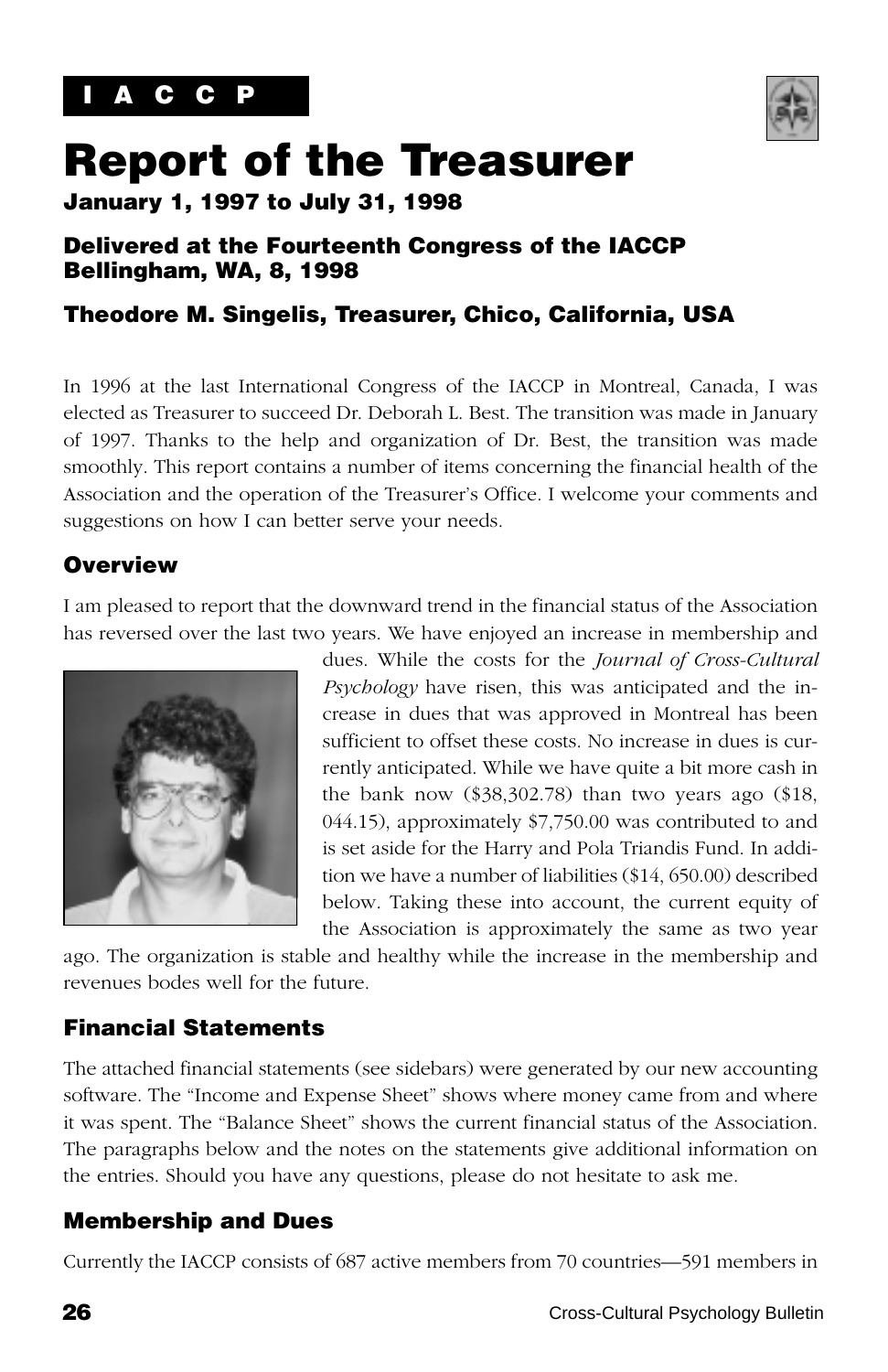good standing and 96 probationary members whose dues are in arrears one or two years. Members from outside the USA continue to outnumber members from the USA by about two to one which makes this organization truly international. At the time of the last Treasurer's Report in 1996, there were 621 active members—480 in good standing and 141 probationary. Thus, we have experienced approximately a 10% overall increase in membership, however the number of paid members has increased by 111 or 23%. The decreasing number of probationary members may be, in part, due to the new practice of sending reminders to those members who do not respond to the initial renewal request. The increase in membership is a healthy trend which hopefully will continue as interest in cross-cultural psychology increases and as members continue their role as promoters of the IACCP.

### **Publications**

Of the total expenses for the period, subscriptions to the *Journal of Cross-Cultural Psychology* (32%) and printing (37%) comprise the major portion. More than 80% of the members choose to receive JCCP. Printing costs include the *Cross-Cultural Psychology Bulletin* and the new Membership Directory which are both received by all members in good standing.

#### **New Purchases**

#### The Income/Expense Sheet includes about one thousand dollars in equipment purchases. The hardware represents a machine to accept and process credit card charges and extra memory for the Association's computer. Software purchases were new database and accounting software. The database allows for better tracking and exchange of information. It was used to produce the new Membership Directory. The accounting software produced the financial statements presented here. Both of these items make the Treasurer's Office more efficient and effective.

#### **Income and Expense Sheet**

| Donations to Funds  8505.00                  |
|----------------------------------------------|
| Triandis  7,745.00                           |
| Witkin-Okonji  760.00                        |
|                                              |
|                                              |
| Mailing List Sales  480.00                   |
| Proceedings Royalties  500.86                |
|                                              |
| Expenses  43,259.22                          |
|                                              |
| Check Printing  15.25                        |
| Credit Card  828.85                          |
| Service Charge  80.00                        |
| Congress Costs  1,814.44                     |
| Bellingham Adv.  1,500.00                    |
| Montreal Expense  314.44                     |
|                                              |
| JCCP Subscriptions  13,908.00                |
|                                              |
|                                              |
|                                              |
|                                              |
|                                              |
| Bulletin  10,839.17                          |
| Directory  4,454.15                          |
| Mailings  99.06                              |
| Witkin-Okonji Awards  4,245.00               |
| Net Income 16,947.97                         |
| Notes on Income/Expense Sheet                |
| 1. Surplus from Montreal Congress to pay for |
| printing of proceedings.                     |
| 2. Machine for processing credit card pur-   |
| chases and memory for the Association's com- |
| puter.                                       |
| 3. Database and accounting software.         |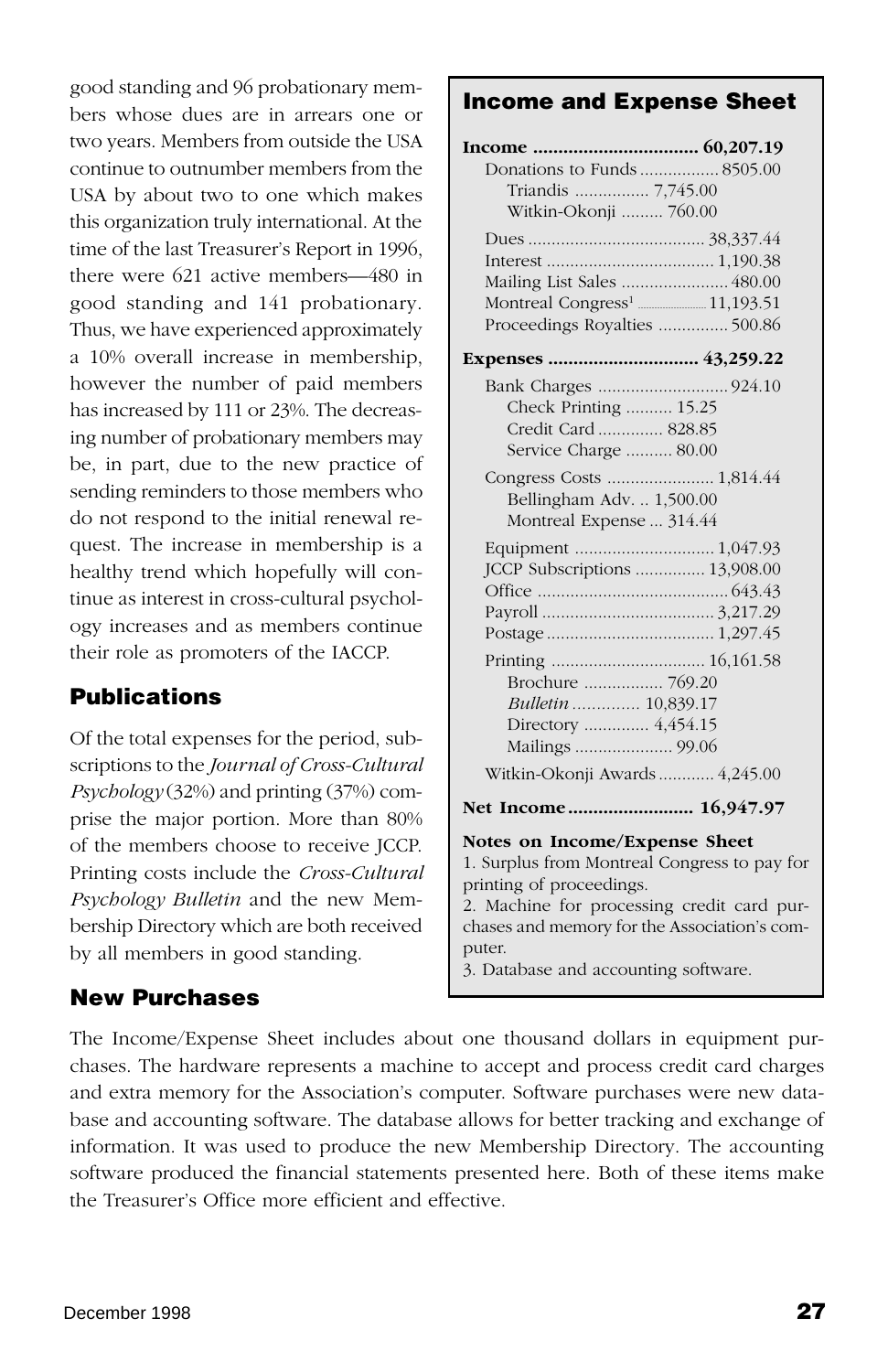### **Assistant to the Treasurer**

Since January of 1997, the assistant to the Treasurer has been an undergraduate computer science major at California State University, Chico—Nichole Deacon. Working on

an hourly basis and averaging approximately 10 hours per week, Nichole has done an outstanding job of handling the day to day office chores as well as getting the new software up and running smoothly. She was instrumental in producing the Membership Directory. However, even at her high level of productivity, ten hours a week has not always been sufficient to handle the operation of our growing Association. The cost for her time represents a 30% reduction in payroll over years past and, thus, allows for a slightly larger budget in the future.

Nichole will be sorely missed when she graduates next May. Plans have been made to begin training a person to take

| Balance Sheet (as of July 31, 1998)                                                                                                                                                                                  |  |  |
|----------------------------------------------------------------------------------------------------------------------------------------------------------------------------------------------------------------------|--|--|
| Current Assets  38,302.78                                                                                                                                                                                            |  |  |
| Liabilities and Equities  38,302.78                                                                                                                                                                                  |  |  |
|                                                                                                                                                                                                                      |  |  |
|                                                                                                                                                                                                                      |  |  |
| Long Term Liabilities  5,150.00<br>Pre-paid Dues  3,500.00<br>Pre-paid Monograph 1,650.00                                                                                                                            |  |  |
| Equity <sup>2</sup> 23,652.78                                                                                                                                                                                        |  |  |
| Notes on Balance Sheet<br>1. Estimate of costs for printing the Montreal<br>Proceedings.<br>2. Cash transferred from former Treasurer, in-<br>come from Montreal Proceedings, CY97 in-<br>come, CY98 income to date. |  |  |

her place. This person will assist in the office work next fall while in training and take over on Nichole's departure.

### **Funds, Awards, and Contributions**

The Association received more than \$8,500 in contributions since January 1997. About \$750 was contributed to the Witkin-Okonji Fund to support participation in our Congress by members from underrepresented countries. These contributions were supplemented by \$3,500 from the Association's funds to provide awards to 12 members who are attending this Congress.

The recently started Harry and Pola Triandis Fund has received many generous donations since its initiation by former student Dr. Dharm Bhawuk at the occasion of Dr. Triandis's retirement. These funds have been set aside in Certificates of Deposit pending a decision by the Executive Council as to how this fund should be administered and awarded. Discussion will take place during this Congress and the membership will be notified as soon as a decision has been reached.

### **Liabilities**

Several liabilities are listed on the Balance Sheet. The \$9,500 for the Montreal Proceedings is an estimate of the costs for printing the book of proceedings from the last Congress. Thanks to organizer Dr. Jean-Claude Lasry, these moneys are more than covered by the \$11,193 in income which represents the surplus from the financially success-

#### *Treasurer 32*➤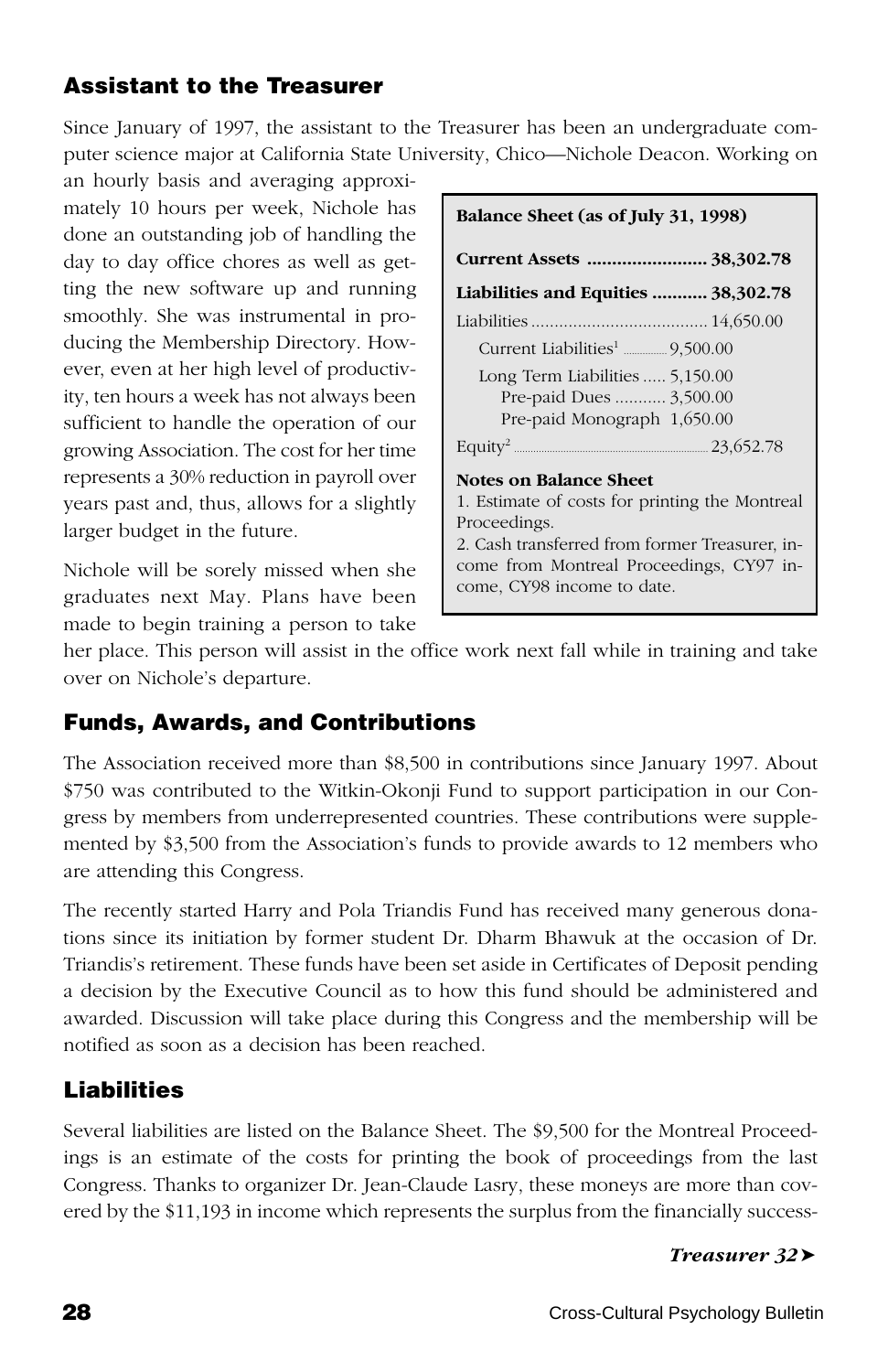# <span id="page-30-0"></span>**Cross-Cultural Social Psychology Newsletter**

# **30 Years Ago**

Issue 15, September, 1968 Editor: Yasumasa Tanaka

#### GREETINGS FROM NEW EDITOR

During the past summer, from July to September, we had the pleasure of having more than 200 new names added to our mailing list. We now have a membership of 710 (see table) … I am happy to announce that, to keep this enterprise moving, the Newsletter has been awarded a grant of \$1,500 through the good offices of the American Psychological Foundation, Inc. …

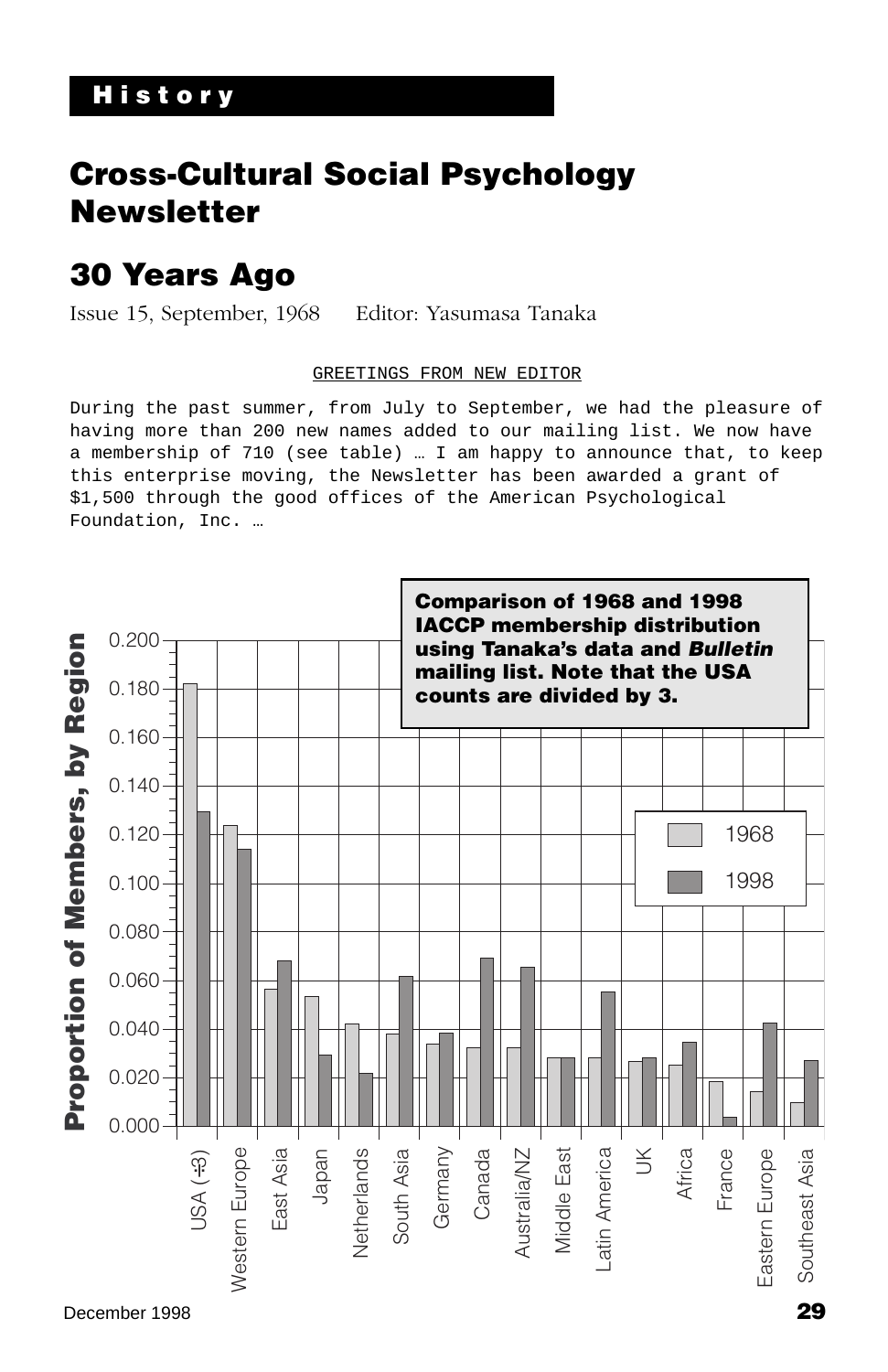# <span id="page-31-0"></span>**How Slow is the Mail, Really?**

### **Editor, Near the Center of the Universe (Disney World), Florida**

ast Fall we performed a study to determine how long it takes the *Bulletin* to reach the far-flung members of IACCP. Members complain frequently about delays in receiving publications, and the IACCP Executive Council debat *Bulletin* to reach the far-flung members of IACCP. Members complain frequently about delays in receiving publications, and the IACCP Executive Council debates the cost-benefit of using faster forms of delivery on all even-numbered years. The *Bulletin* is mailed inside the United States using "bulk rate", an inexpensive method in which delivery time varies as a function of how busy the postal service is in various regions of the country. Mail outside the United States uses a "courier airlift"

| Region                                      | N  | There | <b>Back</b> |
|---------------------------------------------|----|-------|-------------|
| Canada                                      | 6  | 7.6   | 7.5         |
| Turkey                                      | 2  | 8     | 6.5         |
| South America                               | 5  | 11    | 13.8        |
| Mexico                                      | 4  | 11    | 18          |
| East Asia                                   | 10 | 12.5  | 7.3         |
| Southeast Asia                              | 3  | 13.2  | 7.2         |
| <b>United States</b>                        | 32 | 15.3  | 5           |
| Australia/NZ                                | 8  | 23.5  | 12          |
| India                                       | 6  | 24.5  | 12          |
| Middle East                                 | 4  | 26.3  | 5.3         |
| Western Europe                              | 21 | 29.2  | 6.3         |
| Northern Europe                             | 3  | 36    | 5.2         |
| Africa                                      | 3  | 41    |             |
| <i>Note.</i> There = mailing time from Mel- |    |       |             |
| bourne, Florida USA to region. Back =       |    |       |             |
| mailing time from region to Melbourne.      |    |       |             |

company that has a contract with my University. For US\$6 per pound, the mail is sent as air cargo to redistribution centers around the world and remailed using local delivery methods. (This remailing explains the unlikely postmarks that several subscribers have commented on.)

### **A Behavioral Method!**

Our project used a *behavioral* method. For subscribers who have forgotten, such a method seeks to measure observable events, not what people say that they think that they think. We included selfaddressed postcards with an issue of the *Bulletin* that was mailed in Fall, 1998. Subscribers were asked to write their names and the dates on which the *Bulletin* arrived on the postcards and mail them back to us. We calculated how many days were

required for the *Bulletin* to arrive, and when possible, how many days for the postcard to come back. About 113 postcards were returned, roughly similar to the number of Constitutional ballots that Jim Georgas received at about the same time, using the same technique (see articles, this issue).

Results were not what we expected, and they will surely fuel the next semiannual debate on things postal. The accompanying Table is organized by postal distance from Florida, USA, and includes regions with three or more respondents and countries with two or more respondents. (Note that JCCP is mailed differently than the *Bulletin* and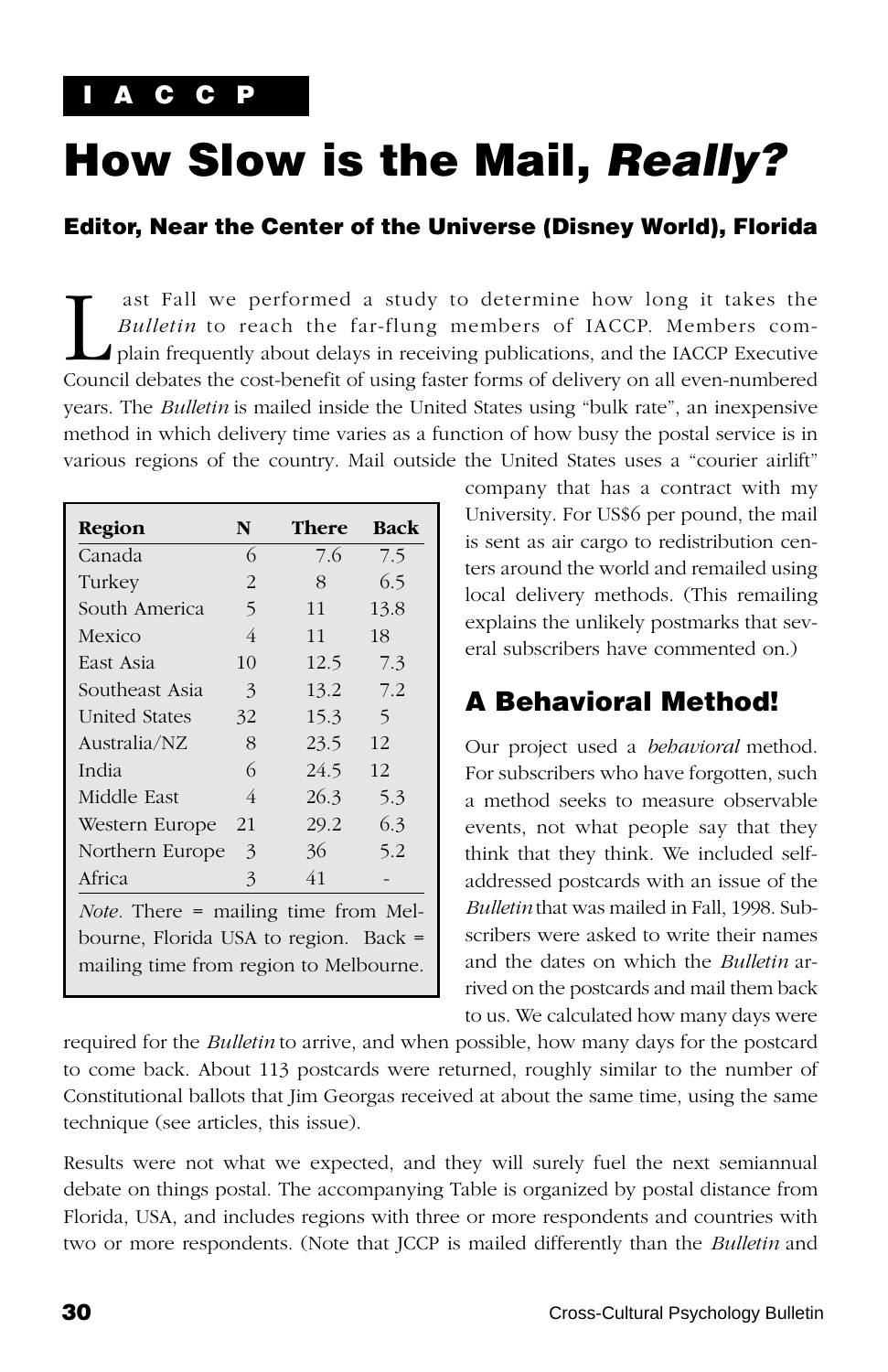<span id="page-32-0"></span>these findings cannot be generalized.)

In the New World, bulk rate mail in the U.S. was reasonably fast, but air-courier to Canada, Mexico and South America was even faster. East and Southeast Asians received good service (although I have been personally associated with 4-week mail to Taiwan using the same courier service).

If you live in Europe, you are farther from the center of the universe (that would be Melbourne, Florida) than Melbourne, Australia, even though the return time (via air mail) was very fast. This finding is surprising given the quantity of mail between the United States and Europe. Despite my personal experience that mail to India is very slow, the courier service was able to deliver it there more quickly than to European locations. Jim Georgas has reported extremely slow service to Greece (about 50 days!), despite the 8-day service to neighboring Turkey. A major caveat to the findings of this brilliant study is that test-retest reliability is unknown and possibly low, i.e., postal schedules may change seasonally or even more frequently.

## **What Does it Mean?**

The *Bulletin* mailing costs are high, about half as much as the printing costs, amounting to several thousand dollars a year. Faster mailing (such as regular Air Mail) would approximately double this expense and is probably not possible. However, eventually, mailing and most production costs will be negligible: See http://www.fit.edu/CampusLife/ clubs-org/iaccp/ and follow links to "Bulletin PDF services."

# **INFORUM**

# **Sylvia Marcos**

Sylvia Marcos, director of the Center for Psychoethnological Research in Mexico has been awarded the H. W. Luce Visiting Professorship at Union Theological Seminar in New York City for January to June, 1999. She is editing a volume, *Gender/Bodies/Religions*, with the contributions of the Gender and Religions panels that she coordinated at the XVII International Congress for the History of Religions. During Fall, 1998 she was a Visiting Professor of Mesoamerican Religions at Claremont Graduate University–Program in Religion. She published two entries in the *Encyclopedia of Women and World Religion* (Macmillan) and an interview on "Teologia India" with Don Samuel Ruiz (the Bishop of Chiapas, Mexico) in print in *Concilium*, Feb, 1999. She is coediting a volume of the journal *Religion* on gender and religions cross-culturally.

Director, Centro de Investigaciones Psicoetnologicos APDO 698  $+52,73,11,80,09$ 62000 Cuernavaca, Morelos, Mexico smarcos@infosel.net.mx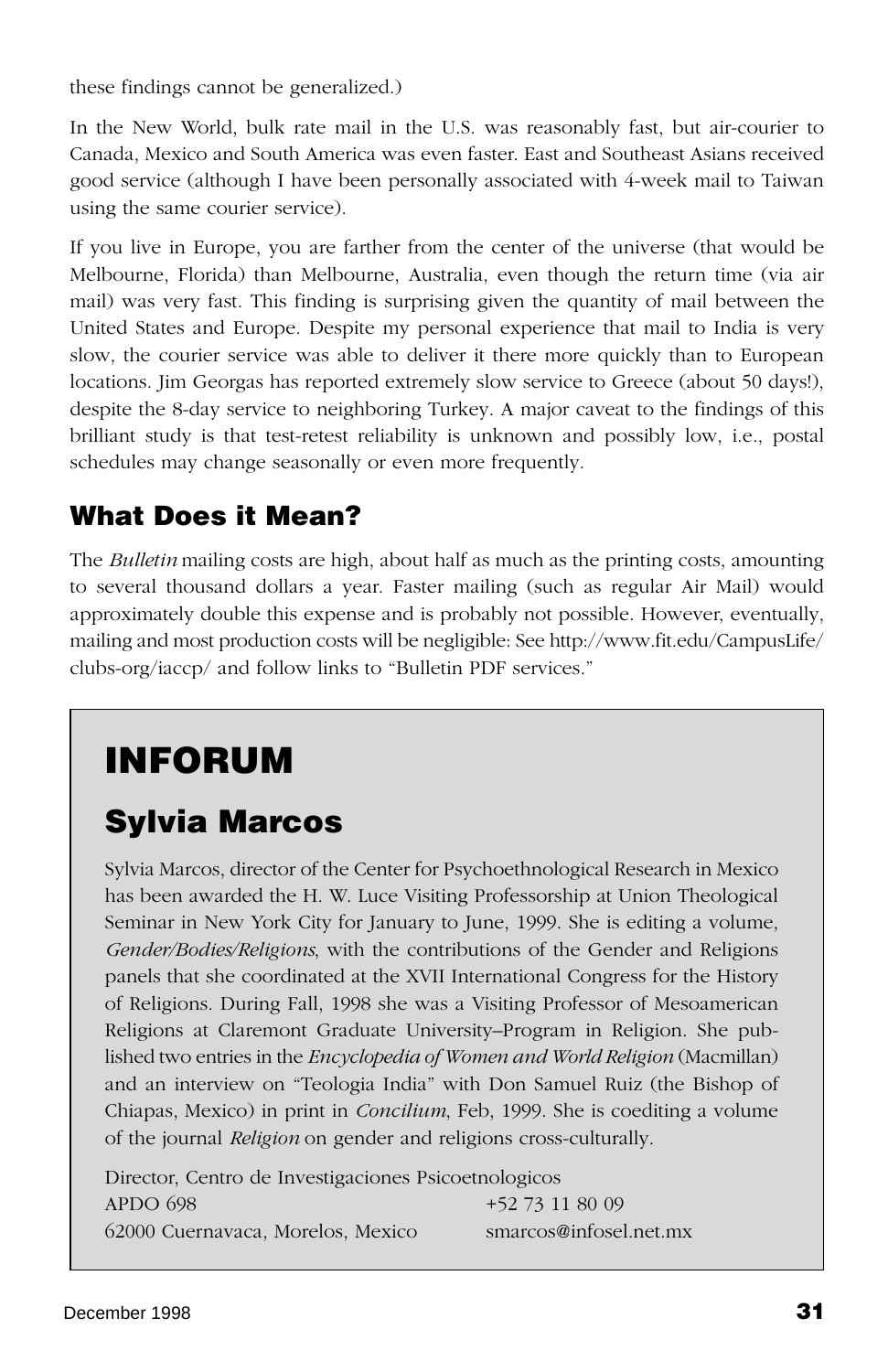# <span id="page-33-0"></span>➤ **11: Kagitcibasi References**

C, (1997). Individualism and collectivism. In J.W. Berry, M.H. Segall, & C. Kagitcibasi (Eds.), *Handbook of Cross-Cultural Psychology*, (Vol 3, pp.1-49). Boston: Allyn and Bacon.

Lerner, D.(1958). *The passing of traditional society: Modernizing the Middle East.* Glencoe, IL: Free Press.

McClelland, D.C. (1961). *The achieving society*. Princeton: Van Nostrand.

McClelland, D.C., & Winter, D. G. (1969). *Motivating economic achievement*. New York: Free Press.

 Phalet, K. & Claeys, W. (1993). A comparative study of Turkish and Belgian youth. *Journal of Cross-Cultural Psychology, 24*, 319-343.

Schwartz, S. H. (1994). Beyond individualism/ collectivism: New cultural dimensions of values. In U. Kim, H.C. Triandis, C. Kagitcibasi, S-C. Choi, & G. Yoon (Eds.), *Individualism and collectivism: Theory, method and applications* (pp.85- 122). Thousand Oaks, CA: Sage.

Yang, K.S. (1988). Will societal modernization eventually eliminate cross-cultural psychological differences? In M. H. Bond (Ed.), *The crosscultural challenge to social psychology* (pp. 67- 85). London: Sage.

Yu, A-B. & Yang, K-S. (1994). The Nature of achievement motivation in collectivistic societies. In U. Kim, H.C. Triandis, C. Kagitcibasi, S-C. Choi & G. Yoon (Eds.), *Individualism and collectivism: Theory, method, and applications* (pp.239-250). Newbury Park, CA: Sage.

# ➤ **28: Treasurer**

ful Congress. Other liabilities include prepaid memberships (\$3,500) and an amount to cover Monograph subscriptions that were not filled.

### **Summary**

Overall the IACCP Treasury has done well in the last several years. Memberships and donations are trending upward while costs are remaining relatively stable. The Treasurer's office is functioning efficiently with new software in place. It is hoped that more of the Association business can be handled "on-line" in the future since this allows for even more efficient processing of information with reduced costs.

# **INFORUM Carl Ratner**

Carl retires from teaching this July and hopes to teach guest courses around the world (see article on Gypsies, this issue). He has just published "Three Approaches to Cultural Psychology: A Critique," *Cultural Dynamics*, 11, 7-31. The article can also be read on his web site, http://www.humboldt1.com/~cr2

Psychology Department cr2@humboldt1.com Humboldt State University Aracata, CA 95521, USA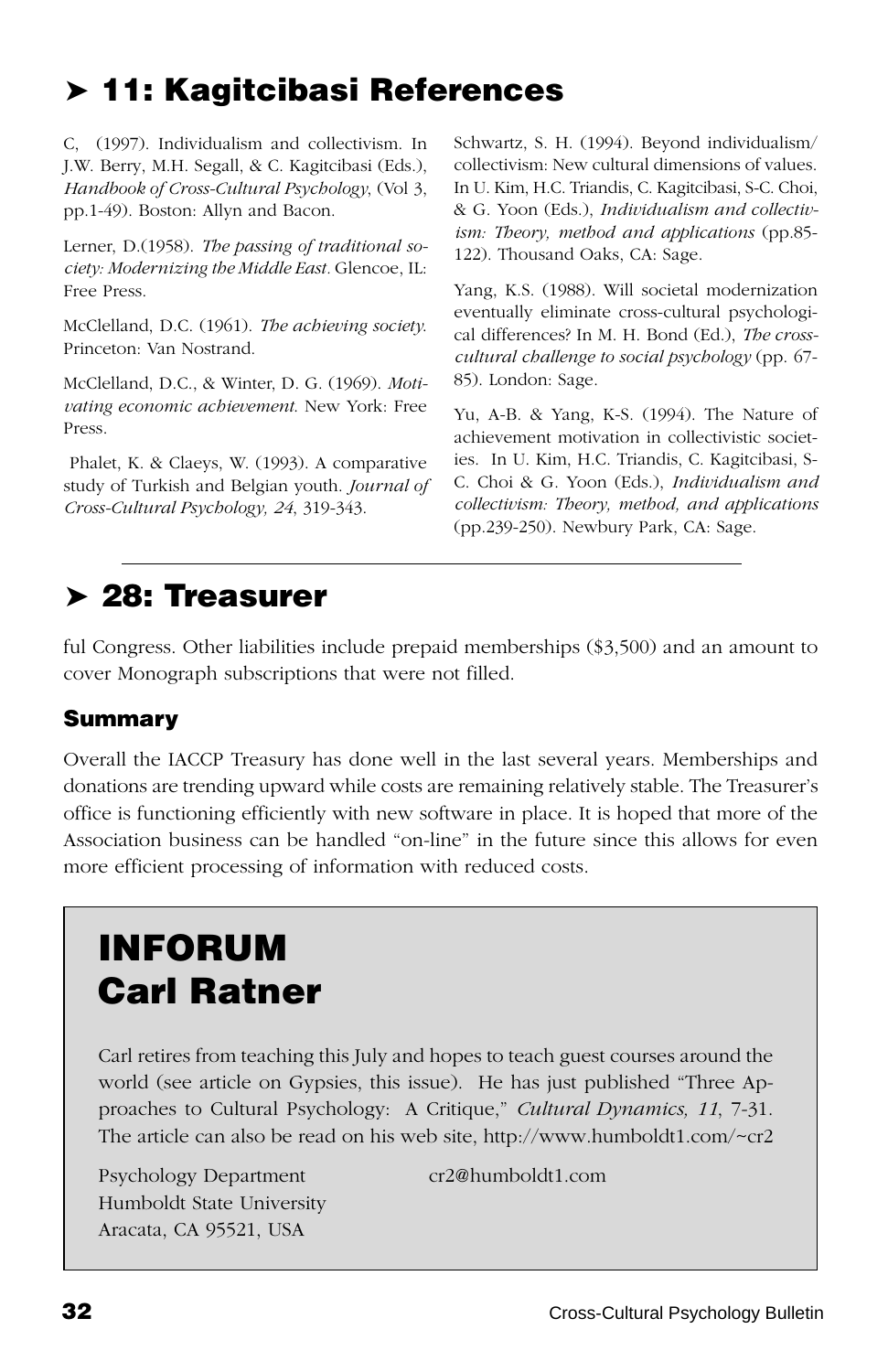# <span id="page-34-0"></span>**New Books, Films and Journals**

*A list of books published since 1990 by IACCP members can be found on the IACCP Web page. A cumulative list of books that have appeared in this column is also on the Web.*

Janet E. Helms & Donelda A. Cook (1999). *Using race and culture in counseling and psychotherapy*. Longwood; Allyn & Bacon



(374 pp.) ISBN 0-205- 28565-41 US\$60 (hc)

"Deals with the importance of issues of race and culture in psychological interventions and provides the reader with the tools

necessary to carry out this kind of work. It provides a theoretical background and practical exercises. "

"Defines a variety of racial/cultural constructs; Integrates racial/cultural issues into traditional counseling theories; Integrates race/culture throughout the therapy process; Applies racial/cultural constructs to various aspects of counseling and therapy."

Manuel Ramirez III (1999). *Multicultural psychotherapy*. Longwood; Allyn and Bacon (208 pp.) ISBN 0-205-28904-5 US\$36.95 (pb)

"Combines theory and applied clinical content as it addresses issues relevant to the general minority experience. Ongoing case examples help the reader to apply theoretical issues to clinical examples. The inclusion of measurement instruments aids in determining baseline and therapy-based changes."

Yale Richmond & Phyllis Gestrin (1998).

*Into Africa - Intercultural insights.* Intercultural Press (305 pp.) ISBN 1-877864- 57-9 US\$17.95 (pb)

"Yale Richmond and Phyllis Gestrin explore the complex cultures of contemporary sub Saharan Africa and bring them to life." This includes discussion on the "significance of community, ethnicity, language, contemporary African Society, doing business and establishing professional relationships."

Alan Swingewood (1998). *Cultural theory and the problem of modernity*. St. Martin's Press (208 pp.) ISBN 0-312-21509-6 US\$19.95 (pb)

"This book provides a comprehensive account of different sociological theories of culture. Examining and comparing Marxist contributions from Gramsci, the Frankfurt school and Raymond Williams with the worker of Weber, Durkheim, Simmel and Parsons, the author in turn contrasts these contributions with contemporary cultural theory."

Gisela Trommsdorff, W. Friedlmeier, H.-J. Kornadt (Eds.) (1998) *Japan in transition:*

*Social and psychological aspects*. Pabst Science Publishers ISBN 3-933151-24-4 US\$35/DM60

"This book presents sociological and psychological studies that deal with ... questions



about social change in Japanese society by discussing the value system, changes in the family, the education, the career system, etc."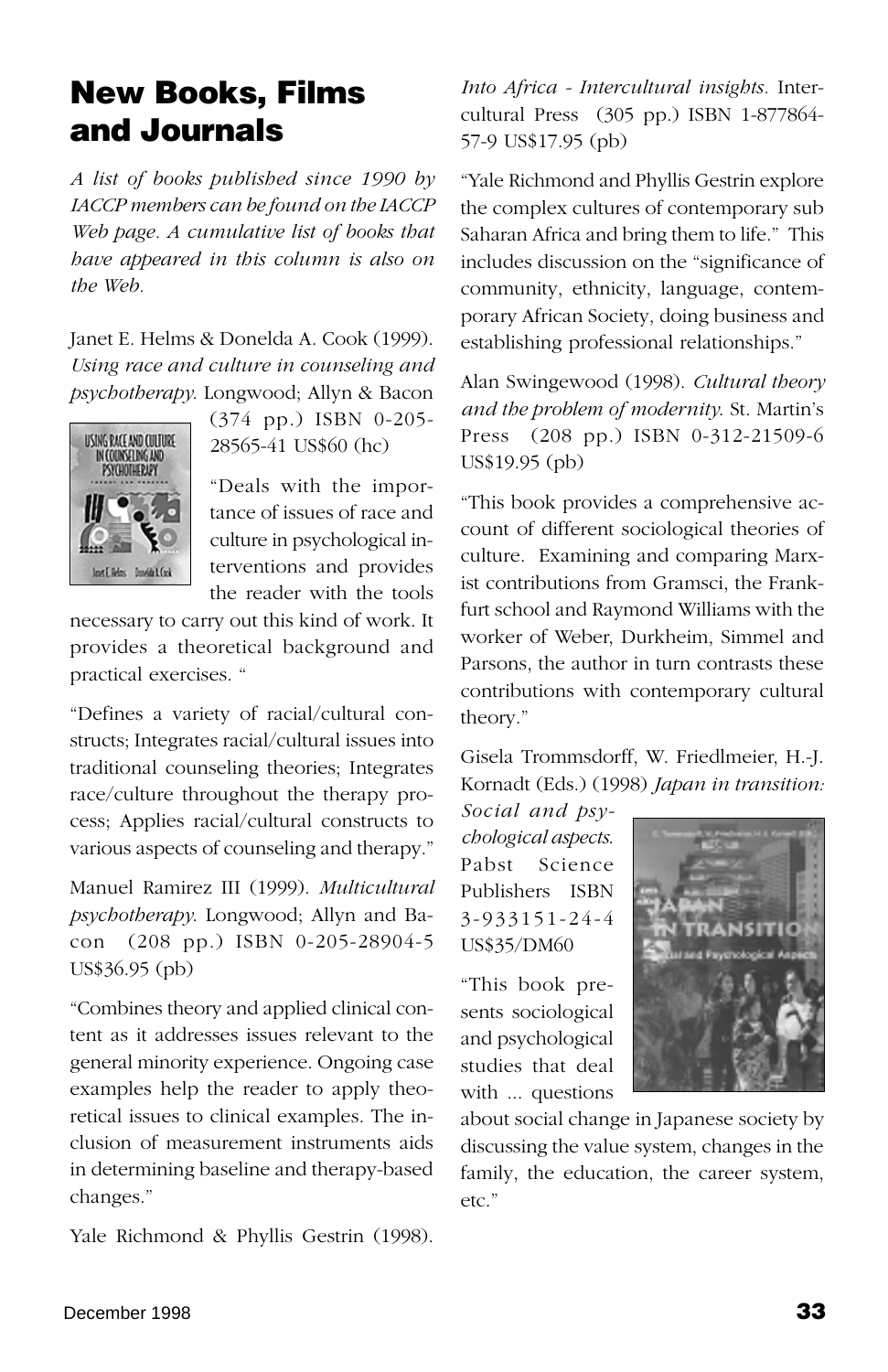### <span id="page-35-0"></span>**I A C C P A n n o u n c e m e n t s**

## **Bellingham Congress Proceedings Book**

*Merging Past, Present, and Future: Selected Papers from the 14th International Congress of the International Assocation for Cross-Cultural Psychology*. Editors: Walter Lonner, Dale Dinnel, Doborah Forgays, and Susanna Hayes. Published by Swets and Zeitlinger, The Netherlands.

Members and Congress participants should have recieved a flyer and order form for the book. Note that the cost of the book was not included in the Congress registration fee, and you must order the book soon to reserve a copy. If you did not receive an order form, contact the Treasurer (see inside back cover) as soon as possible.

### **Letter to Members from James Georgas, Sec'y General**

Dear Members of IACCP:

During the EC meeting of August 4, 1998 in Bellingham, Washington, USA, Regional Representative from Central and South America, Rolando Diaz-Loving, proposed to redraw the map for Regional Representatives from the above region as follows: (1) Mexico, Central America and the Caribbean, and (2) South America. A motion had earlier been made by Regional Representative from North America, Patricia Greenfield, to "Appoint a member-at-large for South America.. To send a postal ballot for changing the constitution regarding the Regional Representatives of IACCP". The motion was passed unanimously and resulted in a postal ballot. The results of the Postal Ballot were that fewer than 25% of the members responded. Thus, the proposal to change the constitution did not pass.

The EC decided to return to this matter and to place the item on the agenda for the next General Assembly meeting in Pultusk, Poland in 2000.

Following is section 9 of the By Laws of the 1992 revision of the Constitution of IACCP.

#### 9. Regional Representation

The nine geographic regions for the purpose of determining regional representation on the Council are as follows: (1) Europe; (2) North Africa and Middle East; (3) Central and Southern Africa; (4) South Asia; (5) South East Asia; (6) East Asia; (7) Insular Pacific; (8) North America; (9) Central and South America. Any ambiguities regarding countries (particularly border countries) included in given regions shall be resolved by the Standing Committee on Elections, normally following the rule of usual cultural classification and/or geographical proximity. There shall be one representative from each region, except that for Europe and North America there shall be two representatives from each region. In Europe and North America the two representatives shall be from different countries.

As indicated by the motion, creating another region requires changing the constitution. According to Section 7 of the Statutes of the 1992 revision of the Constitution of IACCP.

7. Amendments to the Constitution

7.1. Amendments to the Constitution may be made by voting at a General Meeting or Extraordinary General Meeting or by postal ballot.

7.2. Amendments to the Constitution put to a General or Extraordinary General Meeting must be passed by a three fifths (60%) majority of votescast by those present and eligible to vote.

7.3. The Constitution may be amended by postal ballot provided that one fourth (25%) of voting members in good standing cast a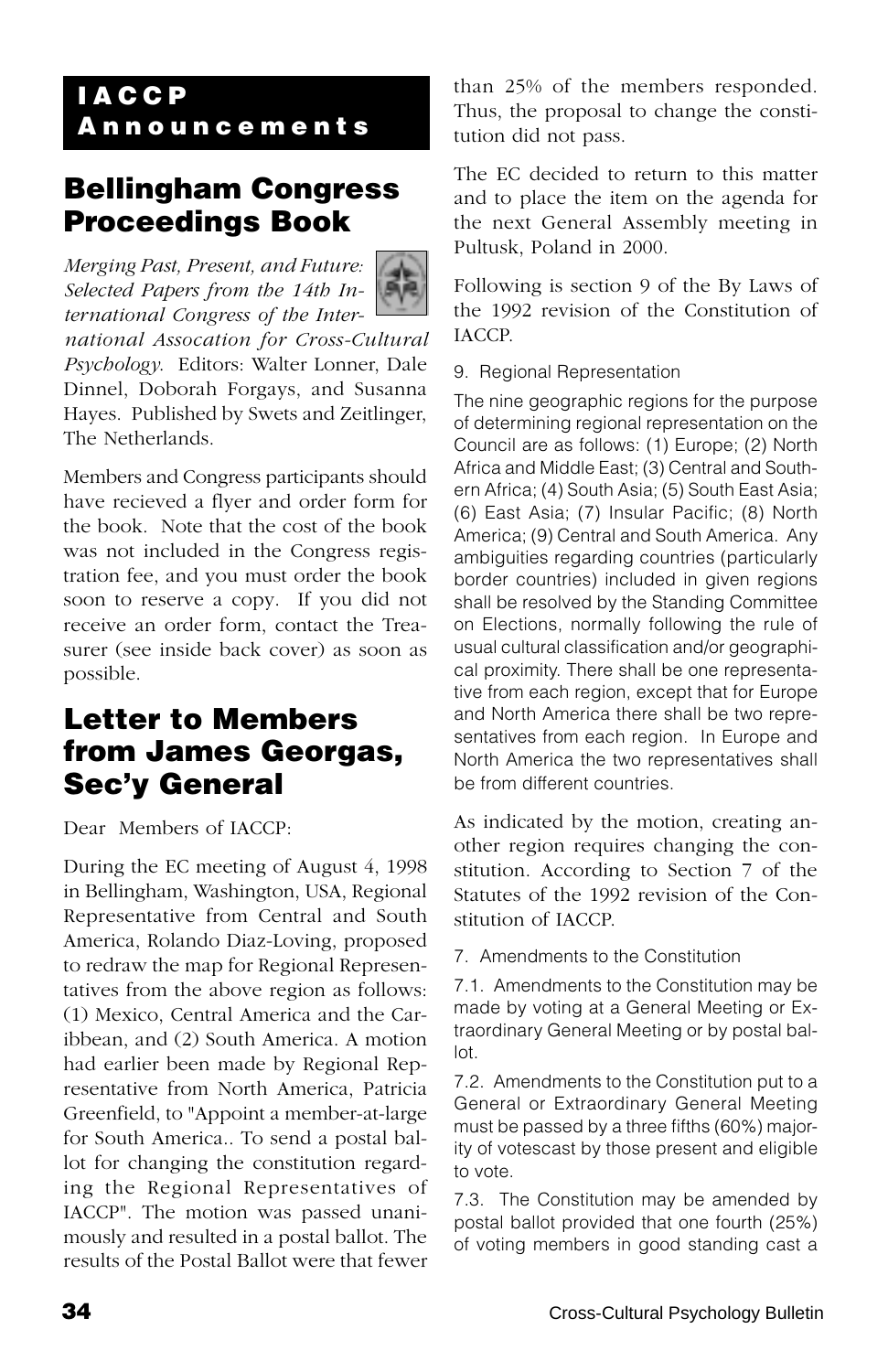vote on a proposed amendment and the amendment is approved by three fifths (60%) of the votes cast.

7.4. An amendment to the Constitution may be proposed by the Council or by twenty members in good standing. The Council shall have the proposed amendment circulated to the members with sixty days clear notice of an amendment to be put before a General Meeting or Extraordinary General Meeting, or sixty days for the return of postal ballots. The result of a postal ballot shall be announced at the next General Meeting or Extraordinary General Meeting.

7.5. An approved amendment shall become effective immediately upon adoption and shall supercede and nullify all previous provisions that may be in conflict with it.

7.6. The Constitution with all its provisions shall be effective immediately upon adoption

by the General Meeting or Extraordinary General Meeting and shall supersede and nullify all previous provisions in conflict with them and all amendments and provisions not mentioned herein.

The proposed amendment to Section 9 of the constitution is as follows (the proposed amended words are in CAPITALS):

9. Regional Representation

The ten geographic regions for the purpose of determining regional representation on the Council are as follows: (1) Europe; (2) North Africa and Middle East; (3) Central and Southern Africa; (4) South Asia; (5) South East Asia; (6) East Asia; (7) Insular Pacific; (8) North America; (9) MEXICO, CENTRAL AMERICA, AND THE CARIBBEAN; (10) SOUTH AMERICA.

# ➤ **18: Loch and Boehnke References**

Peseschkian, N. (1991). Positive psychotherapy and the cross-cultural aspects of East and West. In N. Bleichrodt & P.J.D. Drenth (Eds.), *Contemporary issues in cross-cultural psychology* (pp. 235-249). Amsterdam: Swets & Zeitlinger.

Ramnarayan, S., Strohschneider, S., & Schaub, H. (1997). Trappings of expertise and the pursuit of failure. *Simulation and Gaming, 28*, 28- 43.

Reichmayr, J. ( 1995). *Einführung in die Ethnopsychoanalyse*. [Introduction to ethnopsychoanalysis]. Frankfurt: Fischer.

Schmitz, P.G. (1994). Acculturation and adaptation processes among immigrants in Germany. In A.-M. Bouvy, F. J. R. van de Vijver, P. Boski, & P. G. Schmitz (Eds.), *Journeys into cross-cultural psychology* (pp. 142-157). Amsterdam: Swets & Zeitlinger.

Schoelmerich, A. & van Aken, M.A.G. (1996). Attachment security and maternal concepts of ideal children in Northern and Southern Germany. *International Journal of Behavioral Development, 19*, 725-738.

Schönpflug, U. (1997). Acculturation: Adaptation or development? *Applied Psychology: An Inter-* *national Review, 46*, 52-55.

Thomas, A. (Ed.) (1993). *Kulturvergleichende Psychologie* [Cross-cultural psychology]. Göttingen: Hogrefe.

Thomas, A. (Ed.) (1996). *Psychologie des interkulturellen Handelns* [Psychology of intercultural action]. Göttingen: Hogrefe.

Trommsdorff, G. (1995). Person-context relations as developmental conditions for empathy and prosocial action: A cross-cultural analysis. In T. A. Kindermann & J. Valsiner (Eds.), *Development of person-context relations* (pp. 113-146). Hillsdale, NJ: Erlbaum.

Vester, H. G. (1996) *Kollektive Identitäten und Mentalitäten. Von der Völkerpsychologie zur kulturvergleichenden Soziologie und interkulturellen Kommunikation. [Collective identities and mentalities. From Völkerpsychologie to comparative sociology and intercultural communication]. Frankfurt: IKO.*

*Wundt, W. (1912). Elemente der Völkerpsychologie. Grundlinien einer psychologischen Entwicklungsgeschichte der Menschheit. Leipzig: Kröner.*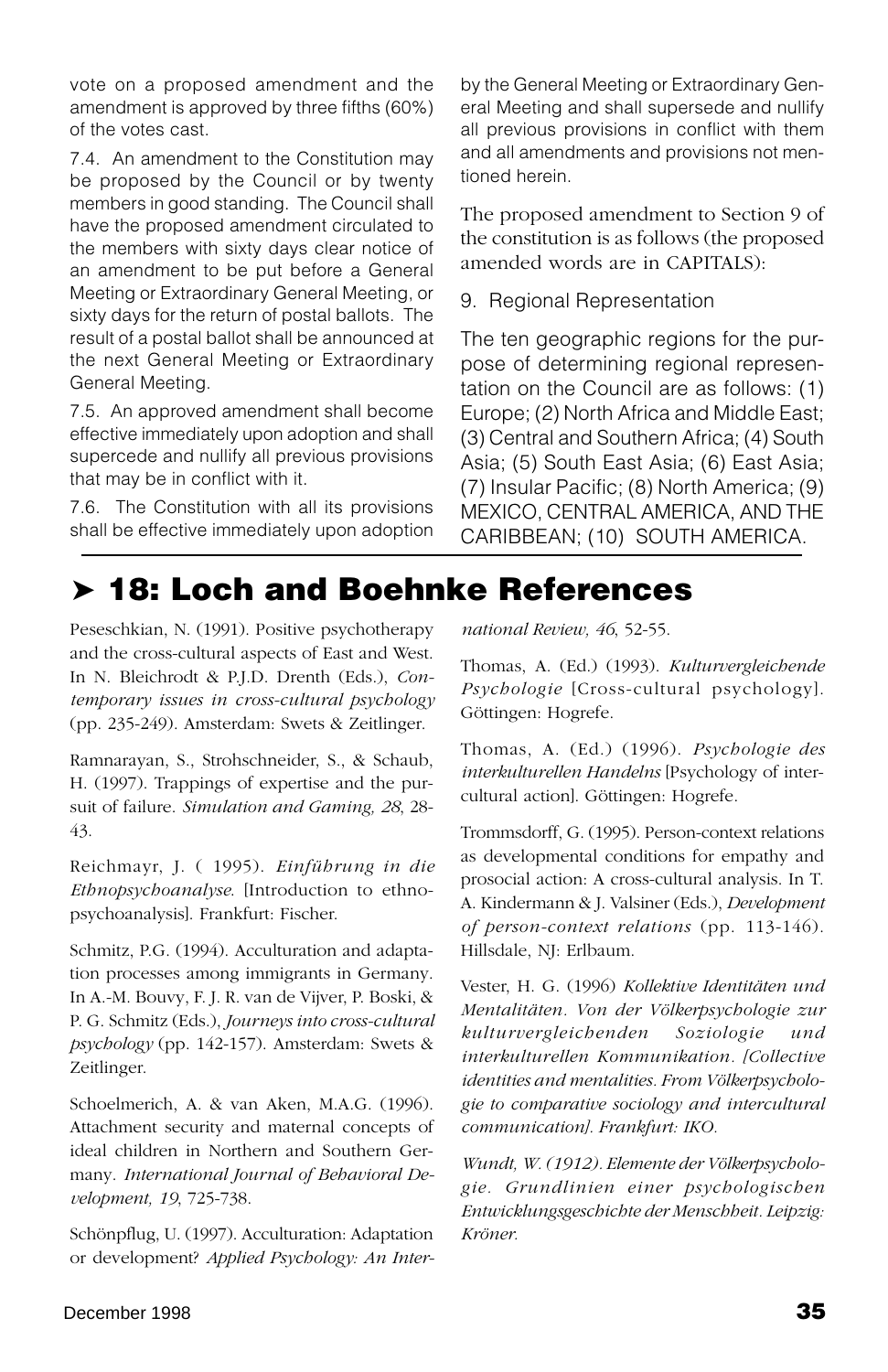### <span id="page-37-0"></span>**G e n e r a l A n n o u n c e m e n t s**

### **Culture and Cognition Interdisciplinary Graduate Program, University of Michigan**

"The Culture and Cognition Program was designed … to prepare students to explore seriously how cognition is culturally mediated, socially situated, and contingent on historical forces, on the one hand, and to discover how mental processes alter and shape the content of cultural forms, on the other."

Contact:

Richard E. Nisbett, Dept. of Psychology +1 (313) 764-8360 Lawrence Hirschfeld, Anthropology +1 (313) 764-2156 University of Michigan Ann Arbor, MI 48109

## **Multicultural Supervision of Interns**

Paul T. P. Wong, Ph. D. (C. Psych) of Trinity Western University (Langley, B.C.). is investigating Multicultural Supervision of interns in Counselling/Clinical Psychology programs. A web site has been developed that contains questionnaires concerning this issue:

http://www.twu.ca/cpsy/survey/ multi1.htm

## **Some Cultural Web Sites**

### **Expatriate Handbook**

www.globalassignment.com www.us-expatriate-handbook.com

### **Female Genital Mutilation**

http://www.amnesty.org/ailib/ intcam/femgen/fgm1.htm

### **100 Words for Snow—Revisited**

http://www.cruzio.com/~mendosa/ snow.html

http://www.users.interpow.net/ ~phamt/answer22.htm

#### **The Center for Cross-Cultural Health**

http://www1.umn.edu/ccch/

## **PsyCorp Instruments for Dialectical English**

Psychological Corporation plans to collaborate with researchers at The University of Massachusetts and Smith College to develop assessment instruments designed to screen and diagnose speech disorders in children who speak dialectal varieties of English. The University was recently awarded a \$2.7 million contract by the National Institutes of Health(NIH) for a six-year research project to study the speech and language patterns of African-American children.

## **Shades Magazine**

News, Culture and Arts from, about and for multi-ethnic/cultural people, families & their friends

"Shades Magazine" is a culturally oriented, quarterly magazine that will focus on the news, culture and arts of multi-ethnic/cultural people and families. The magazine is looking for "multi-ethnic/cultural people" to help in its production, including editors, designers, writers, and business people.

Contact:

William Hickstein, Editor-In-Chief Shades Magazine 612-871-4616 skinner@visi.com

**36 36 Cross-Cultural Psychology Bulletin** Cross-Cultural Psychology Bulletin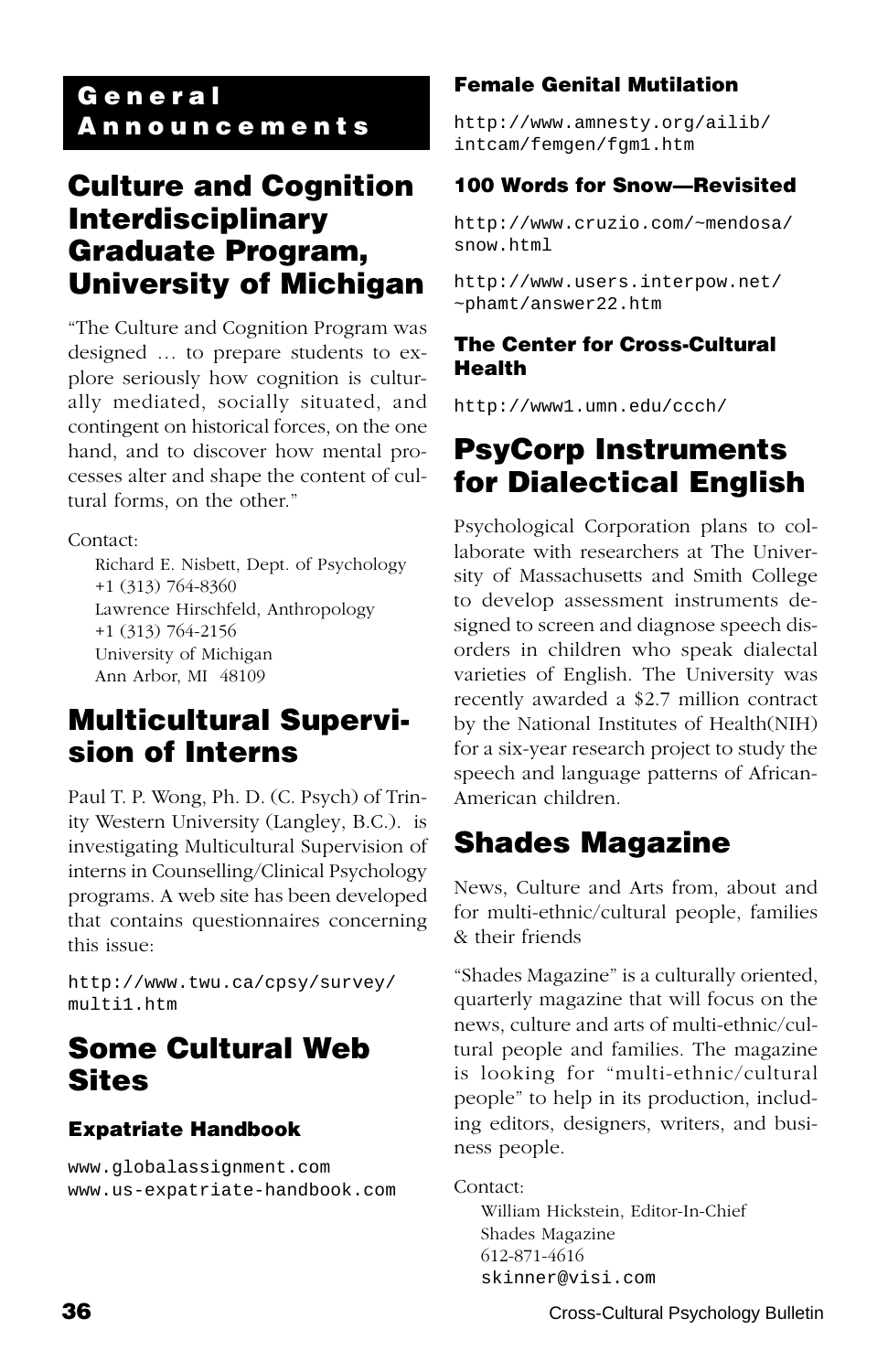# <span id="page-38-0"></span>**C O N F E R E N C E S**

# **Planned Scientific Activities of the IACCP**

*16-21 July, 2000 The XV International Congress of IACCP Pultusk, Poland*

Contact: Pawel Boski Institute of Psychology Polish Academy of Sciences Podlensna 61 01-673 Warsaw/UL Poland FAX: +48 (22) 834 0907 boskip@atos.psychpan.waw.pl http://members.tripod.com/ Pawel\_Boski/IACCP2000.html

Please see the page 4 article in this issue.

#### *First African Regional Conference of Psychology. "Psychology in Society: Challenges beyond 2000". Durban, South Africa 18 - 23 July, 1999.*

Under the auspices of the International Union of Psychological Science, with the collaboration of the International Association of Applied Psychology and the International Association for Cross-Cultural Psychology.

Deadline for Paper submissions: February 1st., 1999.

#### Contact:

Dr. Saths Cooper, President, Psychological Society of South Africa, P.O. Box 74119, Lynnwood Ridge, 0040 SOUTH AFRICA Tel: +27 (12) 807-1740

Fax: +27 (12) 807-1776 E-mail: psyssa@cis.co.za

#### *2002 XVI International Congress of IACCP India*

To be held in conjunction with the XXV Congress of IAAP, Singapore.

Organizer: Girishwar Misra

# **Other Conferences of Interest**

#### *4-7 August, 1999 3rd Conference of the Asian Association of Social Psychology Taipei, Taiwan*

Plenary addresses: John Berry, Queen's University, Canada; Gustav Jahoda, University of Strathclydeuk; Richard Shweder, University of Chicago, USA; Harry Triandis, University of Illinois, USA; Kuo-Shu Yang, Academia Sinica, Taiwan.

Contact: Heidi Fung Institute of Ethnology, Academia Sinica Nankang, Taipei, Taiwan hfung@gate.sinica.edu.tw

#### *2-5 November, 1999*

*Caribeña]*

*III International Workshop on Latin America and Caribbean Psychology [III taller Internacional de Psicología Latinoamericana y*

*Heroica Ciudad, Santiago, Cuba*

OBJETIVO: Promover la cooperacion cientifica entre especialistas dedicados al quehacer psicologico en lo teórico, investigativo y asistencia; en el campo clínico, laboral, social, educacional y comuniatrio.

Podran participar psicologos, psiquiatras, sociologos, sexologos, medicos, peda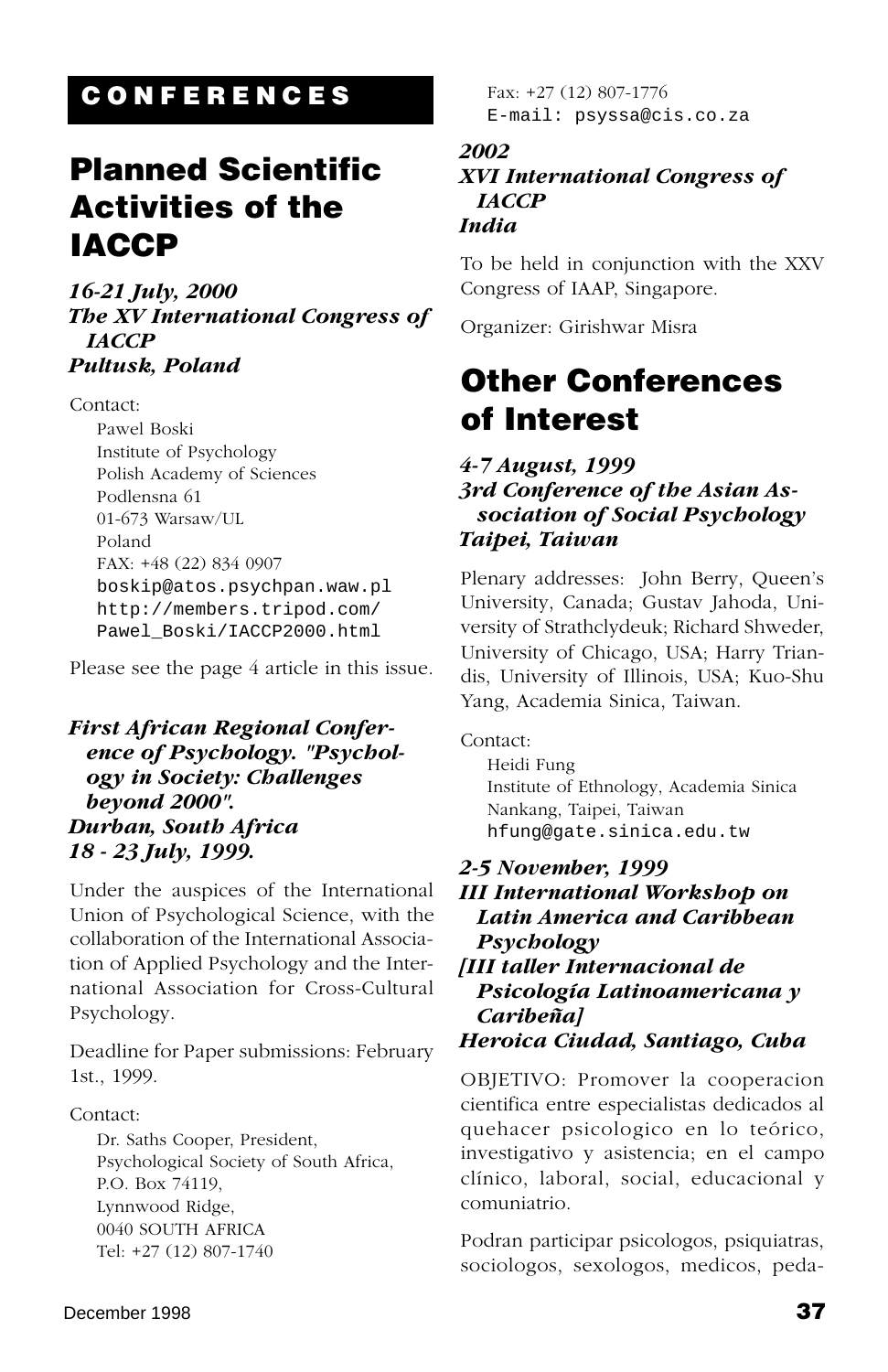gogos, antropologos, trabajadores sociales y otros especialistas afines.

For information from the American Association for the Advancement of Science (AAAS) on the right of US citizens to travel to Cuba, see http://shr.aaas.org/rtt

#### Contact:

Prof. Maria del Pilar Soteras Prof. Madeleine Fernández Departamento de Psicología Universidad de Oriente Ave. Patricio Luma s/n Santiago de Cuba.CP 90500 Fax: 53 226 43186 y 32689 Telex: 016 345 Telefono: 32004 y 33012 Ext.215 psico@csh.uo.edu.cu

#### *25-26 November, 1999 Gendered Mobilities in Asia Chinese University of Hong Kong*

Aim: Bring together international scholars working on gender and diverse aspects of geographical and economic, social and political mobility.

Sponsored by the International Geographical Union and the Hong Kong Institute of Asia-Pacific Studies of the Chinese University of Hong Kong.

Contact:

Catherine Tang Chinese University of Hong kong, Shatin, NT, Hong Kong grp@cuhk.edu.hk

#### *27 February - 3 March, 2000 International Women's Conference New Delhi, India*

"Women's Status, Vision and Reality, Bridging East and West"

Contact:

Dr. Basanti Majumdar, Ph. D. Professor, McMaster University HSc 3N28, Hamilton, Ontario Canada L8N 3Z5 Tel: +1 (905) 525-9140 Ext:22726 or 27533

Fax: +1 (905) 521-8834 Email: iwc@fhs.csu.mcmaster.ca http://www.handa-travel.com/ iwc\_del.html

#### *23-28 July, 2000 XXVII International Congress of Psychology Stockholm, Sweden*

IACCP has been invited to propose keynote speakers and symposia for this conference.

Contact:

XXVII International Congress of Psychology Box 3287 S-103 65 Stockholm, Sweden Tel: +46 (8) 696 97 75 Fax: +46 (8) 24 78 55 psych.congress.2000@psykoloqforbundet.se http://www.icp2000.se http://aix1.uottawa.ca/~iupsys

#### *20 - 22 April, 2001 The International Academy for Intercultural Research Oxford, Mississippi, USA*

Due date for submissions: October 1, 1999.

Contact:

Dan Landis University of Mississippi University, MS 38677 601-232-7797 (Voice) 601-232-5077 (Fax) landisd@watervalley.net http://www.watervalley.net/ users/academy/default.html

#### *APS, APA*

American Psych. Association 20-24 August, 1999, Boston, MA 4-8 August, 2000, Washington, D.C. 24-28 August, 2001, San Francisco, CA 23-27 August, 2002, Chicago, IL

American Psych. Society 8-11 June, 2000 Miami Beach, Florida 14-17 June, 2001 Ontario, Canada 6-9 June, 2002 New Orleans, Louisiana

**38 Cross-Cultural Psychology Bulletin** Cross-Cultural Psychology Bulletin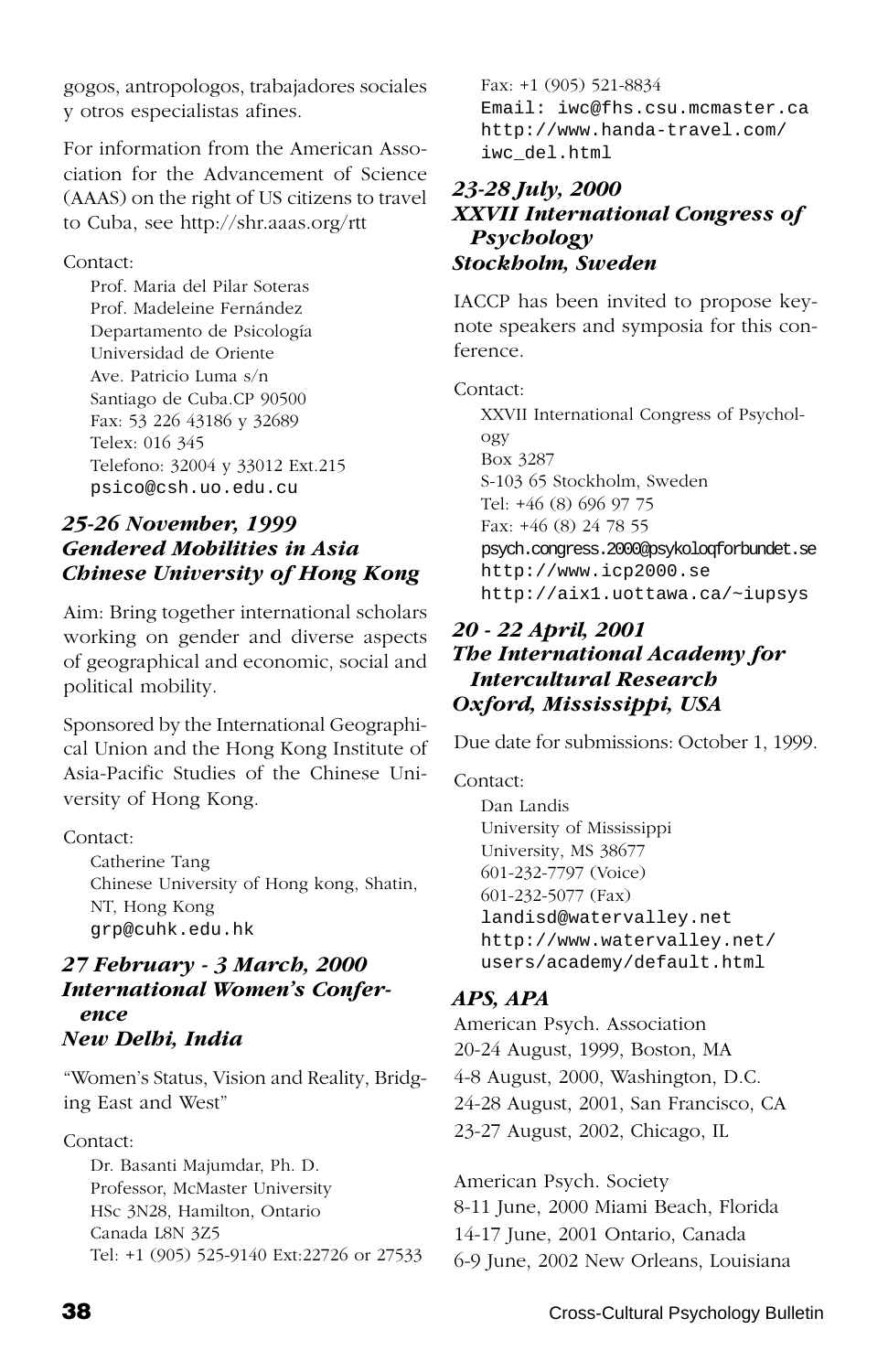# <span id="page-40-0"></span>**Index, Volume 32**

### **Articles**

| Pieter J. D. <b>Drenth</b> , Work and Organizational Psychology in             |  |
|--------------------------------------------------------------------------------|--|
|                                                                                |  |
| Tatiana Dumitrascu, Romanian Gypsies: Problems of Development  December/22     |  |
|                                                                                |  |
| Mary Gauvain, Historical Footprints of Psychological Activity  September/10    |  |
|                                                                                |  |
| Çigdem Kagitçibasi, Whatever Happened to Modernization?  December/8            |  |
| Yoshihisa Kashima, Theory & Method: Culture, Time, and Social                  |  |
|                                                                                |  |
|                                                                                |  |
| Alexander Loch and Klaus Boehnke, (Cross-)Cultural Psychology in               |  |
|                                                                                |  |
|                                                                                |  |
|                                                                                |  |
| Paul <b>Pedersen</b> and Rebecca <b>Sandoval</b> , The First Annual Conference |  |
|                                                                                |  |
| Sunita <b>Singh-Sengupta</b> , Towards Integrative Indigenization: I/O         |  |
|                                                                                |  |
| Harry <b>Triandis</b> , Whatever Happened to Cross-Cultural Studies of         |  |
|                                                                                |  |

### **Editor's Comments**

### **Commentary, Letters to the Editor**

| Elias <b>Mpofu</b> , Africa contributions: Good intentions are not enough  March/4 |  |
|------------------------------------------------------------------------------------|--|
|                                                                                    |  |

### **IACCP Affairs**

| Michael Bond, Memories of Bellingham and Our 14th Congress  June/4 |  |
|--------------------------------------------------------------------|--|
| Pawel Boski, Cultures and Psychology in 2000: Bridges Linking      |  |
|                                                                    |  |
|                                                                    |  |
| Walter Lonner, Last Call for the Bellingham Congress! March/6      |  |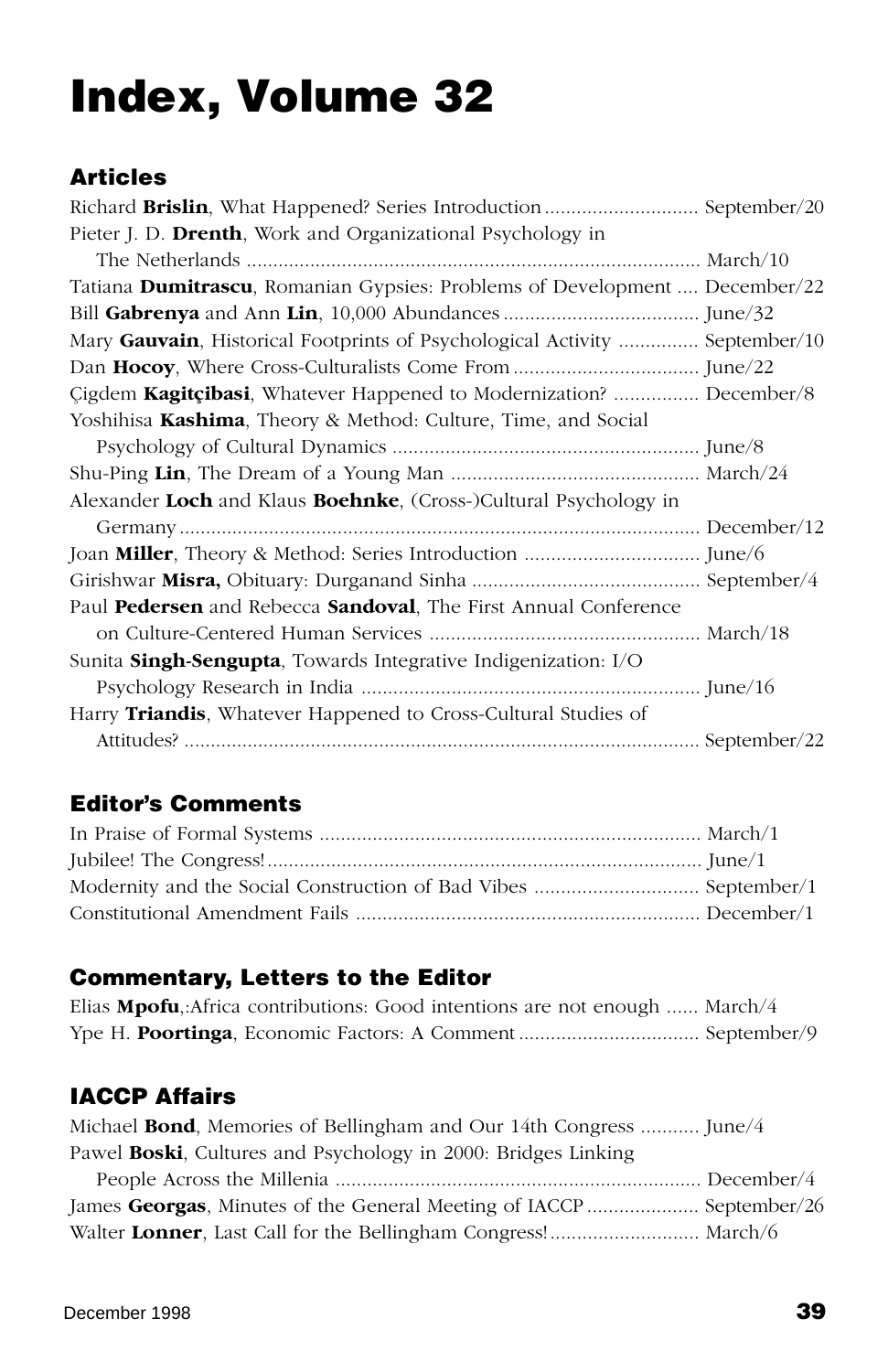| Norbert K. Tanzer, Cultural Diversity and European Integration  March/5 |  |
|-------------------------------------------------------------------------|--|
|                                                                         |  |
|                                                                         |  |

### **IACCP Announcements**

| Barbara B. Ellis, Call for Comments on Testing Standards  March/17 |            |
|--------------------------------------------------------------------|------------|
|                                                                    |            |
|                                                                    | December/6 |
|                                                                    |            |
|                                                                    |            |
|                                                                    |            |
|                                                                    |            |

### **INFORUM**

### **Cover Photos**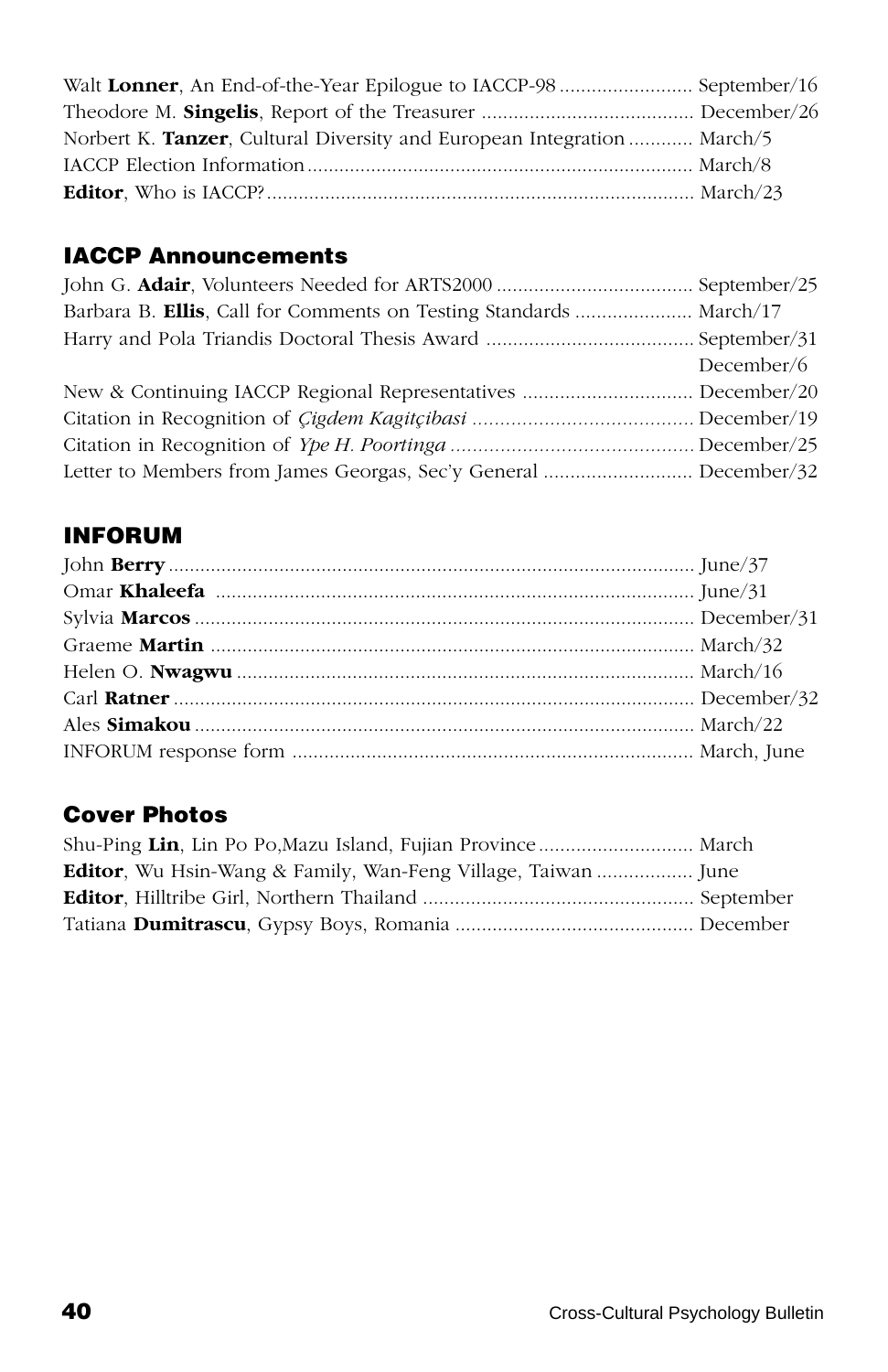# **Officers of the IACCP**

#### *President*

#### **Michael H. Bond**

Department of Psychology Chinese Univ. of Hong Kong Shatin, N.T., Hong Kong Fax: +852 2603-5019 mhb@cuhk.edu.hk

#### *Secretary-General*

**James Georgas**

Department of Psychology University of Athens Panepistemiopolis Athens 15784 Greece Tel.: +30 (1) 7277524 Fax +30 (1) 724-8979 dgeorgas@dp.uoa.gr dgeorgas@cc.uoa.gr

#### *Deputy Secretary-General* **Marta Young**

Department of Psychology University of Ottawa Centre for Psych. Services 11 Marie Curie Drive Ottawa ON K1N 6N5 Canada +1 (613) 562-5800 ext 4823 myoung@uottawa.ca

#### *Treasurer*

#### **Ted Singelis**

Department of Psychology California State University Chico, CA 95929-0234 USA Tel. +1 (916) 898-5363 Fax +1 (916) 898-4740 IACCP@CSUCHICO.EDU

#### *Past-President*

#### **Marshall H. Segall**

Maxwell School Syracuse University 100 Eggers Hall Syracuse, NY 13210-1090 mhsegall@maxwell.syr.edu

#### *President-Elect*

#### **Deborah Best**

Department of Psychology Wake Forest University Box 7778 Reynolda Station Winston-Salem, NC 27109 USA Fax: 1 336 758 4733 best@wfu.edu

# **Regional Representatives**

*Europe* **Lotty Eldering** Oude Woudenbergse Zandweg 17 3707 Am Zeist The Netherlands

Fax: +30 (71) 5273060 eldering@rulfsw.leidenuniv.nl Psicosociales

#### **Klaus Boehnke**

Department of Sociology University of Technology Chemnitz-Zwickau D-09107 Chemnitz Germany Fax: +49 (371) 531-4450 klaus.boehnke@phil.tuchemnitz.de

#### *East Asia* **David Watkins**

Department of Education The University of Hong Kong Pokfulam Road Hong Kong Fax: +852 2858 5649 hrfewda@hkucc.hku.hk

#### *South Asia* **Girishwar Misra**

Dept. of Psychology University of Delhi Delhi 110-007 India Fax:+91(11) 7256285 gmisra@csec.ernet.in

#### *South East Asia*

**Kusdwiratri Setiono** Sangkuriang S-5 Bandung 40135 Indonesia Fax: +62 22 2530093

#### *Insular Pacific*

**Don Munro** Psychology Department University of Newcastle NSW 2308 Australia Fax: +61 (49) 216980 munro@psychology.newcastle.edu.au *J. Cross-Cultural Psychology*

*North America* **Kimberly A. Noels** Department of Psychology University of Saskatchewan Saskatoon, Saskatchewan S7N 5A5 Canada

Fax: +1 (306) 966 6630 noels@duke.usask.ca

#### **Patricia Greenfield**

Department of Psychology University of California Los Angeles, CA 90024 USA greenfield@psych.ucla.edu

#### *Central and South America*

**Isabel Reyes-Lagunes**

Unidad de Investigaciones Universidad Nacional Autónoma de México Ciudad Universitaria Mexico, D.F. Fax: +52 (5) 6 22 23 26 lisabel@servidor.unam.mx

#### *Central and South Africa*

**Andrew Gilbert** Dept. of Psychology Rhodes University P.O. Box 7426 East London 5200 Republic of South Africa Fax: +27 (431) 438307 agilbert@dolphin.ru.ac.za

#### *North Africa and Middle East*

**Omar Khaleefa** Dept. of Psychology The University of Bahrain Box 32038 Bahrain Fax: +973 449636 omar123@batelco.com.bh

*Special Representative at Large* (XV Congress Organizer) **Pawel Boski** (see Conferences section)

# **Publications**

setionot@bdg.centrin.net.id *Chair, Publications Committee* **John Adamopoulos** Department of Psychology Grand Valley State University Allendale, MI 29401 USA Fax: +1 (616) 895-2480 adamopoj@gvsu.edu

> **Peter Smith, Editor** School of Social Sciences University of Sussex Falmer, Brighton BN1 9QN, England psmith@central.sussex.ac.uk